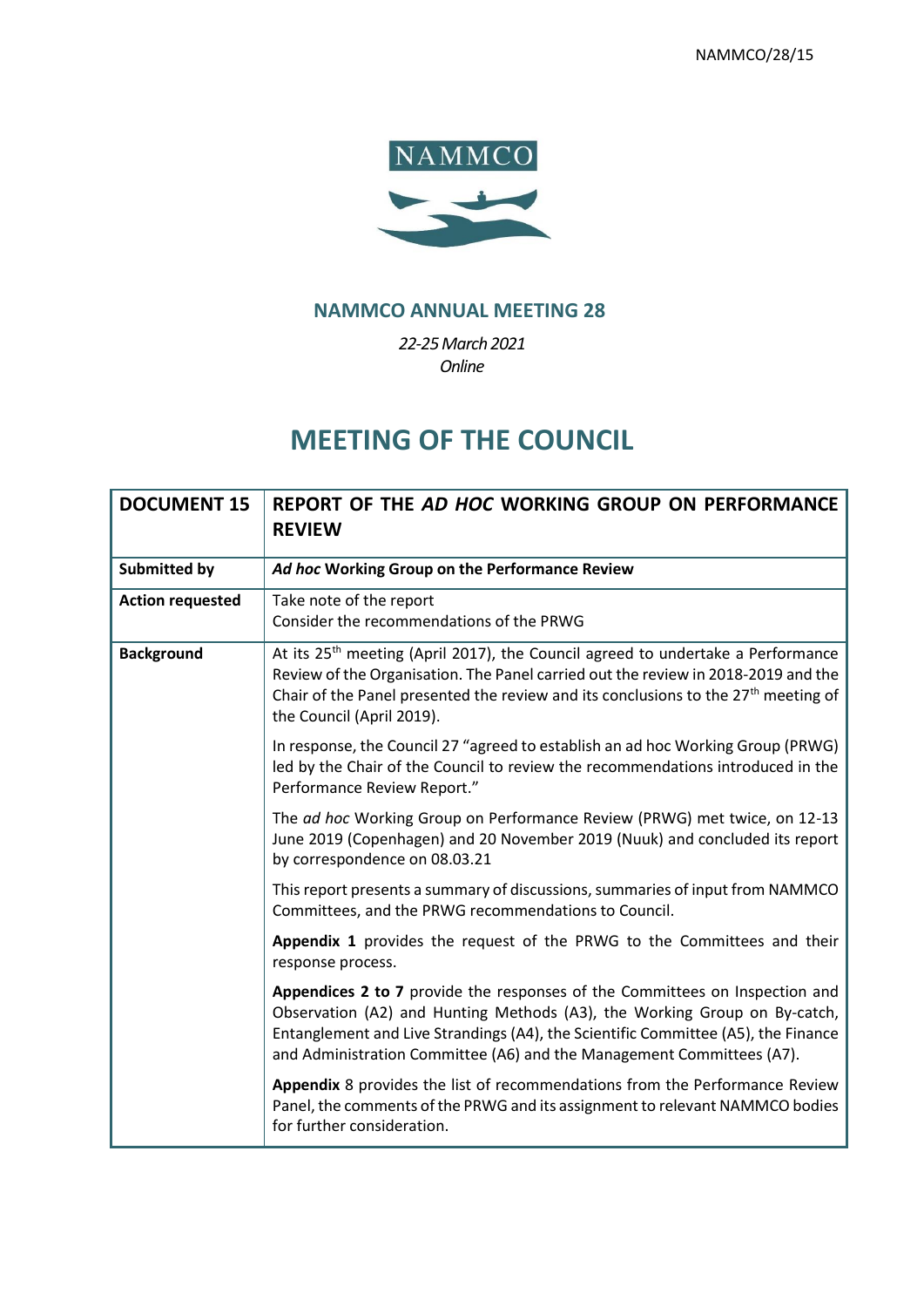#### **Table of Contents**

<span id="page-1-0"></span>

| 1.    |                                                                            |  |
|-------|----------------------------------------------------------------------------|--|
| 1.1   |                                                                            |  |
| 1.1.1 |                                                                            |  |
| 1.2   |                                                                            |  |
| 1.3   |                                                                            |  |
| 2.    |                                                                            |  |
| 3.    |                                                                            |  |
| 4.    |                                                                            |  |
| 4.1   |                                                                            |  |
|       | Appendix 1: Request from the PRWG and Committees' Response Process 12      |  |
|       | Appendix 2: Response of the Committee on Inspection & Observation - CIO 13 |  |
|       |                                                                            |  |
|       |                                                                            |  |
|       |                                                                            |  |
|       | Appendix 6: Response of the Finance and Administration Committee - FAC 25  |  |
|       |                                                                            |  |
|       |                                                                            |  |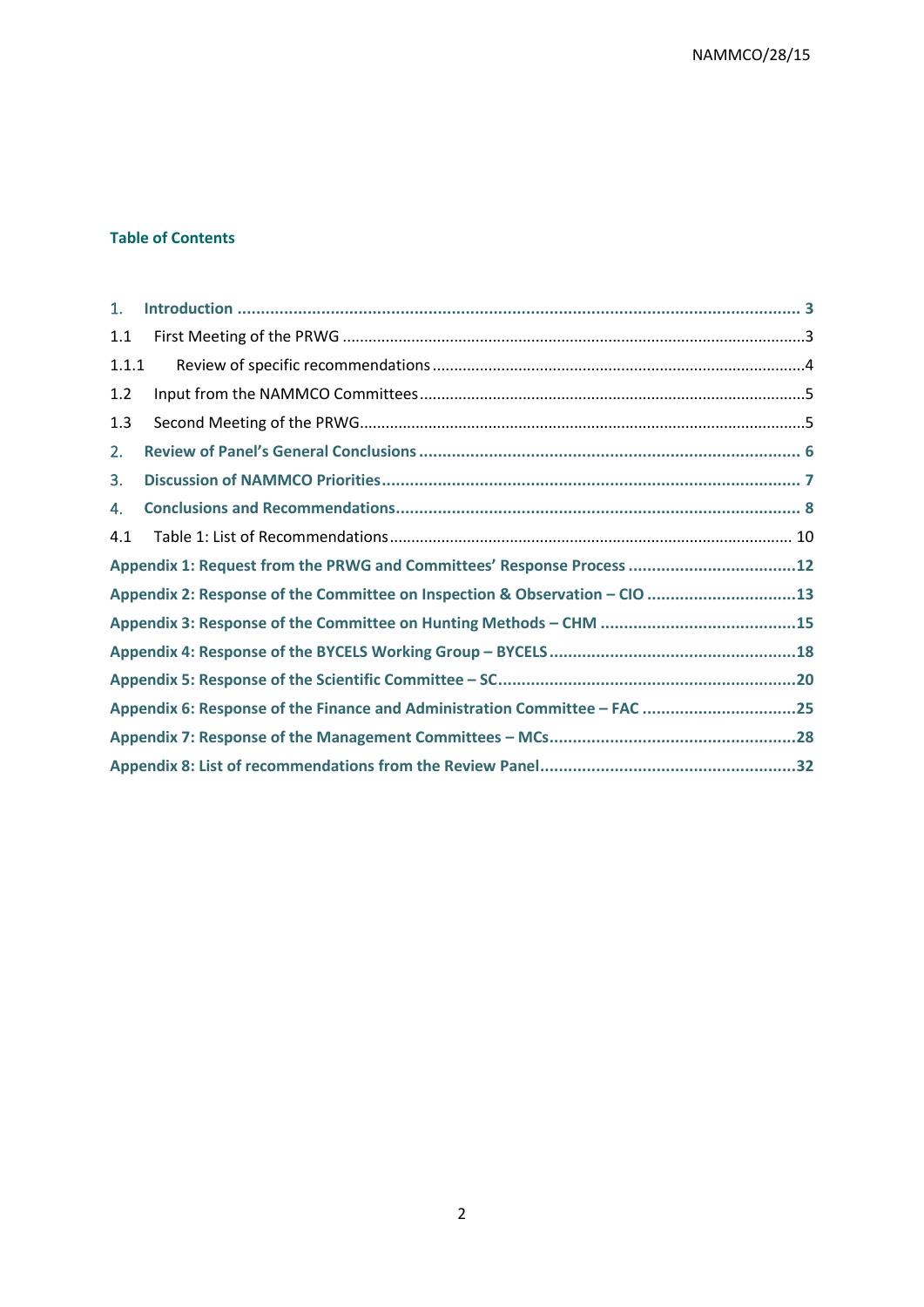# 1. **INTRODUCTION**

At its 25th Annual Meeting, the Council agreed to undertake a Performance Review of the organisation, which should give special emphasis to the objective of the Commission reflected in the NAMMCO Agreement, to "contribute through regional consultation and cooperation to the conservation, rational management and study of marine mammals in the North Atlantic". It adopted the process whereby the review would be carried out, specifying the objectives of the review, terms of reference, selection of the Review Panel, assessment criteria, procedure and administration.

The terms of reference (ToR) of the Performance Review were:

- To assess the performance of NAMMCO since July 1992 (the date when the Agreement came into force) against the objectives set out in the Agreement and any other relevant international instruments addressing the conservation and management of marine mammals or living marine resources relevant to marine mammals.
- To assess the performance of the Parties of NAMMCO in following the recommendations and proposals of NAMMCO in terms of conservation and management, hunting methods and inspection and observation.
- Consideration should be given to developments in ocean management, monitoring techniques and technical development that have taken place during the period covered by the review.
- The review should be performed based on the criteria specified in the attached list and should point to achievements as well as areas which could be improved.

The Panel started its work in January 2018 and delivered its report on 1 March 2019. The Chair of the Panel presented the review and its conclusions to the 27th meeting of the Council in April 2019.

In response, the Council "agreed to establish an ad hoc Working Group (PRWG) led by the Chair of the Council to review the recommendations introduced in the Performance Review Report. The PRWG would then seek the views of NAMMCO Committees and working groups on the recommendations specific to their areas of work. Taking into account their input, the PRWG would discuss the crosscutting and overarching aspects of the Performance Review's conclusions and recommendations, with a view to proposing to the Council any relevant follow up actions".

The member countries subsequently agreed by correspondence to the process proposed by the Chair of the Council for addressing this task. The *ad hoc* Working Group on Performance Review (PRWG) met twice, on 12-13 June (Copenhagen) and 20 November 2019 (Nuuk). The first meeting was held early in June, so the Scientific Committee (SC) and the Committees on Hunting Methods (CHM), Inspection and Observation (CIO) and Finance and Administration (FAC), as well as the Working Group on By-catch, Entanglement and Live Strandings (BYCELS) could be forwarded any relevant recommendations for consideration ahead of their autumn meetings, and responses from the Committees could be received by the PRWG ahead of to its second meeting in November. The Management Committees were also forwarded the relevant recommendations, they should initially consider the requests of the PRWG at their meeting in March 2020. As this meeting was postponed to March 2021, they considered the request at a dedicated meeting on 18 February 2021. Work of the PRWG

### <span id="page-2-0"></span>**1.1 FIRST MEETING OF THE PRWG**

The first meeting was held in Copenhagen on 12-13 June 2019. It was chaired by the Chair of the Council, Sanderson (Faroe Islands) and attended by Nolsøe (Faroe Islands), Jessen and Levermann (Greenland; NL remote participation), Einarsdóttir (Iceland), Stenseth (Norway) and Geneviève Desportes (Secretariat).

The Chair underlined that a performance review should be seen as a positive and useful process giving organisations the opportunity to take stock and to identify areas where performance could be improved. International discussions since 2005, through FAO as well as in the UNGA, had generated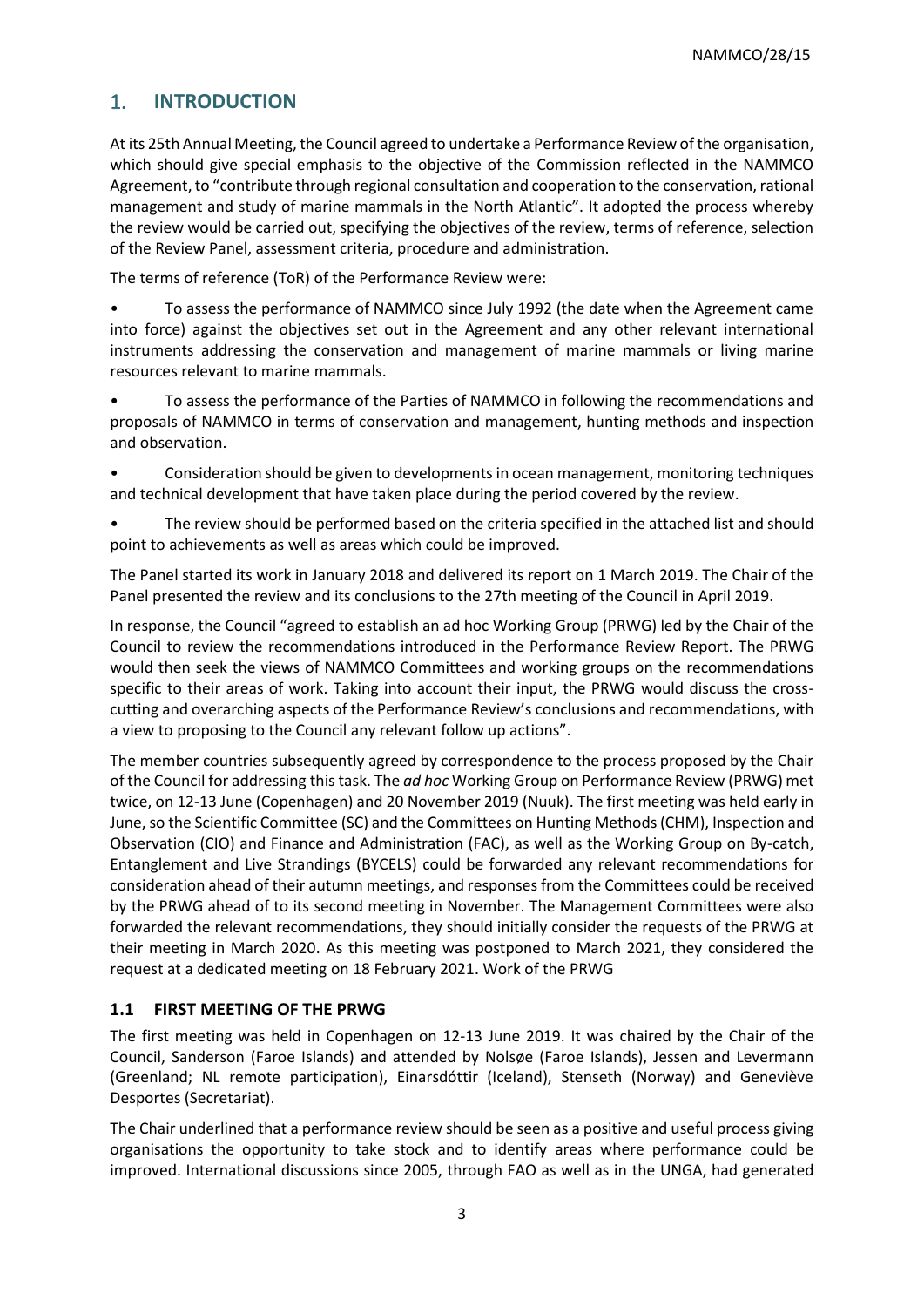procedures and processes for performance reviews in regional fisheries management bodies, with which NAMMCO member countries were also familiar, such as in NEAFC and NAFO.

In addition to referring to the general terms of reference for the ad hoc Working Group as decided by the Council (see Introduction above), the Working Group began its discussion by underlining the purpose of its meeting in general.

Participants agreed to underline that a Performance Review should be seen as a natural part of the organisation's activities, and that it will be up to the member countries to focus on those aspects of the review that can contribute to the improvement and strengthening of NAMMCO's work.

This meant that not all issues identified by the Panel would be new, nor would all issues necessarily require further action. As such, it was important to stress that this was a review, not a reform process, and that NAMMCO's founding principles and objectives as a regional resource conservation and management organisation are not in question.

Two issues raised at NAMMCO/27 had also been referred to the Performance Review process and needed to be addressed:

• Secretariat capacity, workload and priorities: a more focused intersessional discussion should be undertaken among member countries and the Secretariat on the priorities of the Commission and the ability and capacity of the Secretariat to fulfil the tasks assigned.

• Communication strategy and the need for further review and discussion: the NAMMCO Communication Strategy should be reviewed in relation to the follow-up of the Performance Review recommendations.

Several of the issues taken up by the Panel were currently under discussion within the Council and Committees. The task of the PRWG was to identify the recommendations that they considered relevant and beneficial to NAMMCO and that could help strengthen the organisation.

### **1.1.1 Review of specific recommendations**

<span id="page-3-0"></span>The PRWG proceeded systematically through the recommendations (see Appendix 2) grouped according to 1) overarching recommendations, 2) recommendations related to seven work areas, 3) recommendations to Parties, 4) recommendations related to an eventual next performance review. Recommendations were also grouped thematically within the work areas (e.g., relating to data standards and submission and the development of a NAMMCO database).

The PRWG consideration of specific recommendations were reflected in the annotations added to the list of recommendations, under the columns "PRWG comments" (Appendix 2). Where a recommendation to NAMMCO is "noted", no further follow-up action by NAMMCO was proposed by the PRWG. Some recommendations were considered by the PRWG as not relevant and therefore not applicable "N/A". The PRWG agreed to forward to the Committees the recommendations from the Performance Review relevant to their work, as indicated in Appendix 2 in column "Referred to".

The PRWG agreed that in forwarding recommendations to specific committees for further consideration, the Committees would also be asked to identify any other related matters for which they may have suggestions for improvements to their work and working procedures.

The PRWG reviewed recommendations to member countries in order to consider whether they were also within the remit of the Committees, in which case they were also forwarded to them, while noting that the member countries concerned are responsible for addressing them. Recommendations directed to individual member countries were "noted" by the Working Group, based on the assumption that the country in question would further consider these and report back to NAMMCO, where relevant.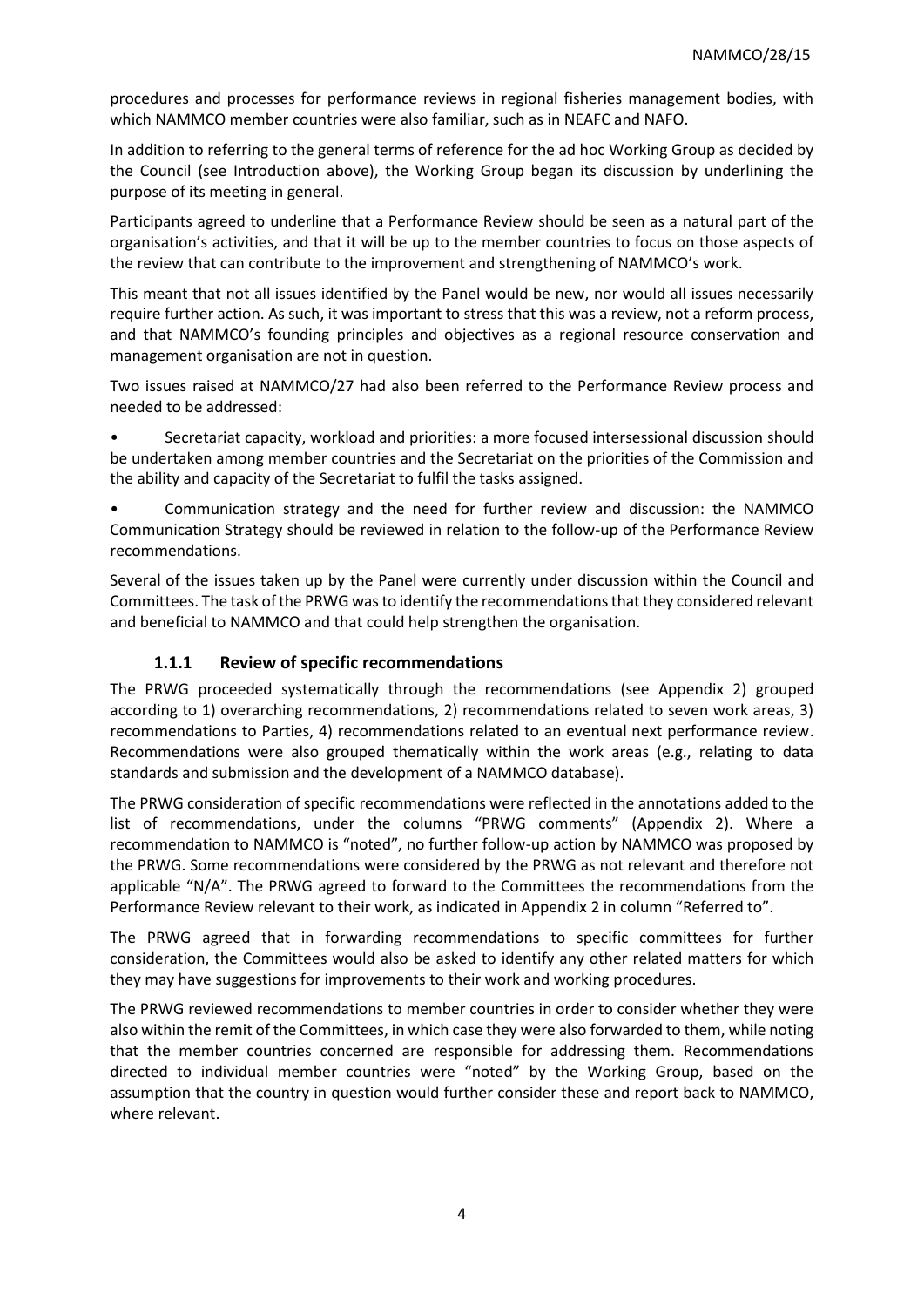### <span id="page-4-0"></span>**1.2 INPUT FROM THE NAMMCO COMMITTEES**

The request of the PRWG for input from the Committees and the relevant recommendations were forwarded to all the NAMMCO Committees and the BYCELS Working Group by the Secretariat in August 2019, ahead of the autumn meetings.

In its request, the PRWG underlined to the Committees that the overall conclusions of the Performance Review were positive, and that NAMMCO was a well-functioning organisation, thanks also to their input and work. The Committees were advised to see the Performance Review as an opportunity to reassess their own working processes and recommend any changes which could improve their work and the workflow and communication between subsidiary bodies.

In reviewing the recommendations, the Committees were requested to

- a) Consider the relevance of the recommendations,
- b) Identify any other related matters for which they may have suggestions for improvements to their work and working procedures,
- c) Propose ways for implementing the recommendations and improving processes, where relevant.

The considerations and recommendations of the Committees should be clearly and thoroughly substantiated.

The Committees were also asked to consider the forwarded recommendations in the light of the five general priorities identified by the PRWG (see item 4 below).

- *1) High data quality and reliability – as needed for high quality science, which is at the core of NAMMCO management, and referring both to data collection and reporting/sharing and the recurrent aim of reducing data gaps for ensuring sustainable and precautionary management based on the best scientific evidence,*
- *2) Follow up on the advice provided by the Committees – with the need for a clear, standardised and well described follow up process,*
- *3) Transparency – referring to all processes and working procedures of the organisation and, particularly, the advice formulation process and the response from the member countries,*
- *4) Precautionary approach – in the process of decision making and thereby also the management advice-generating process,*
- *5) Communication – i.e. providing reliable information and raising awareness about the work of NAMMCO [with the website as the preeminent tool of communication and outreach of NAMMCO. The information contained should be complete, clear, updated, and accurate].*

The processes followed by the FAC, CHM, CIO, BYCELS, SC and MCs to review the recommendations and formulate their answers as well as their detailed responses can be found in Appendix 1.

### <span id="page-4-1"></span>**1.3 SECOND MEETING OF THE PRWG**

The second meeting of the PRWG was held in Nuuk on 20 November 2019. It was chaired by the Chair of the Council, Sanderson (Faroe Islands) and attended by Nolsøe (Faroe Islands), Jessen and Levermann (Greenland), Einarsdóttir (Iceland), Stenseth and Steinar Lindberg (Norway) and Geneviève Desportes and Charlotte Winsnes (Secretariat).

The main task of the PRWG at its second meeting was to review the responses of the Committees to its requests. Considering that these represented the views of the Committees, the PRWG agreed to forward them without further comment to the Council. The role of the PRWG had been to identify which PR recommendations should be addressed and on what terms.

Several of the Committees were already addressing some of the recommendations of the Review Panel that they found relevant, either as a response to the recommendations of the Performance Review or because the Committees had arrived at the same conclusion independently of the Performance Review Panel and had identified issues and/or needs for improvement.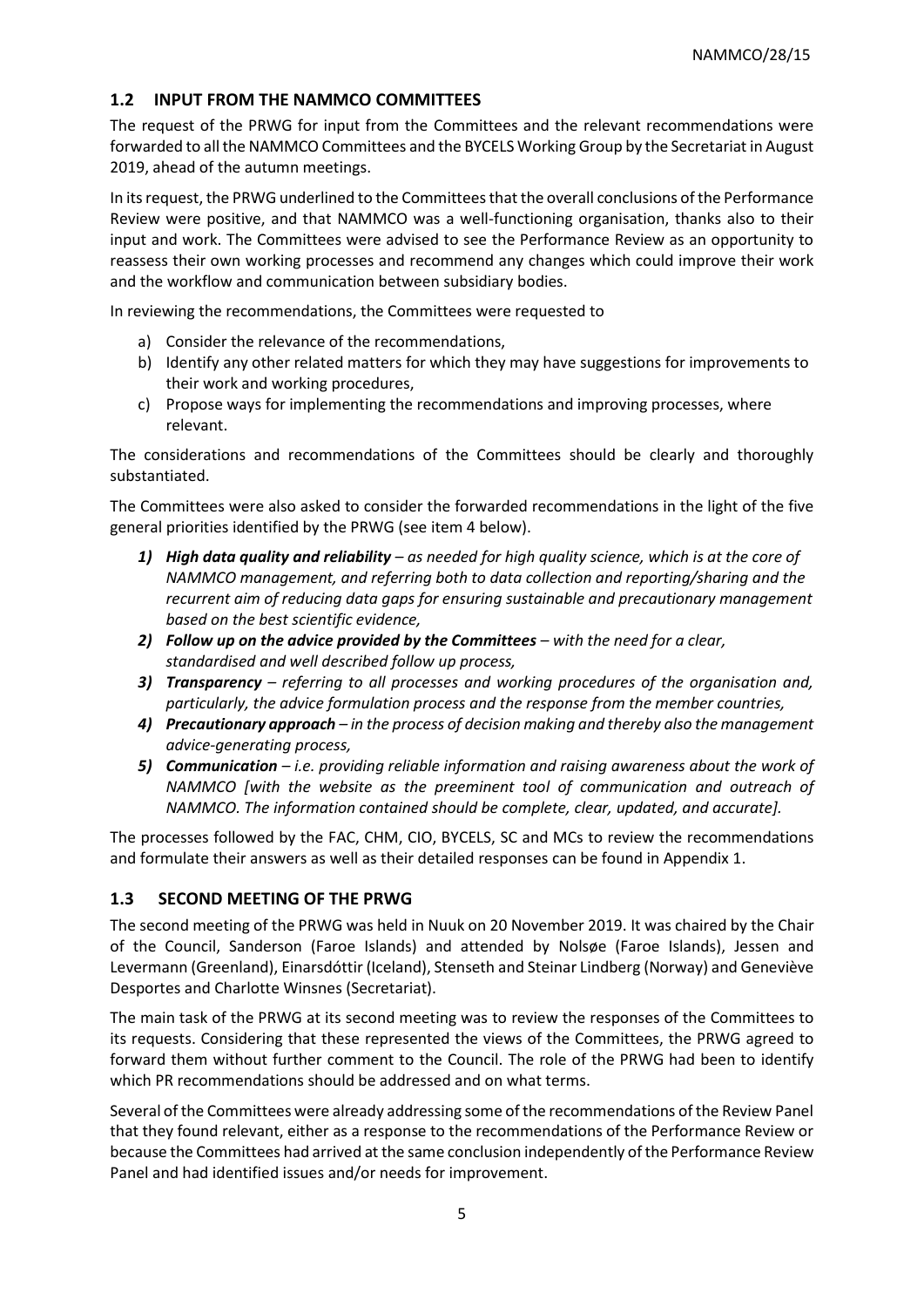The importance of the website as a hub for reliable information was acknowledged by all Committees and all had proposed a process whereby the existing information could be quality controlled, including how new information would be quality-checked.

The need for reliable data from member countries and for a standardised manner of reporting all data requests from all NAMMCO subsidiary bodies had already been developed by the CHM, CIO and BYCELS, and a proposal for a single NAMMCO database was forwarded and endorsed by Council 27.

CHM, CIO and BYCELS also strongly emphasised the importance of the safe storage of the data on a suitable platform to ensure standardisation, continuity and accessibility.

The SC, faced with a considerably larger number of recommendations, prioritised them and proposed ways for implementing the ones it considered relevant.

### <span id="page-5-0"></span>2. **REVIEW OF PANEL'S GENERAL CONCLUSIONS**

The PRWG noted that the general conclusions of the Panel were positive. According to the Panel, the Commission was meeting its overall objective to "contribute through regional consultation and cooperation to the conservation, rational management and study of marine mammals in the North Atlantic", as well as the variety of goals identified in the Preamble to the Agreement that could be seen as related to the overall objective of the Agreement.

The PRWG noted the conclusions of the Panel that NAMMCO had attained a level of credibility among other organizations involved with Arctic issues and marine mammal conservation. The outputs from the Scientific Committee and the Committee on Hunting Methods were substantive and substantial. With respect to these and to recommended conservation measures pertaining to the sustainable management of marine mammals across the North Atlantic, NAMMCO's work was valued, relied upon and sought. NAMMCO had become a preeminent and credible forum for the discussion on conservation and management of marine mammals in the North Atlantic region.

According to the Panel, NAMMCO members shared a commitment to ensuring the sustainable management of marine mammals in the North Atlantic. They had, for the most part, implemented the recommendations and the conservation and management measures proposed by the Commission in a timely fashion.

The PRWG noted the Panel's conclusion that while NAMMCO had performed well, there was room for improvement. The Panel had made a total of 95 specific recommendations and suggestions on how the Commission could improve various aspects of its performance.

The PRWG agreed to address the over-arching recommendations from the Panel in the context of a general discussion of NAMMCO priorities (Item 4). Recommendations seen as "overarching recommendations" included the following:

- Some declining or unknown marine mammal populations faced substantial takes. NAMMCO should provide its Members with advice that would allow them to manage all harvested stocks using a precautionary approach.
- There was a lack of transparent procedures and working methods in relation to assessments, implementation of management actions and interactions between NAMMCO's bodies.
- The Panel also noted that the Observation Scheme possibly did not provide benefits commensurate with its costs.
- The Panel recommended that NAMMCO develop and implement a Strategic Plan to help focus its efforts and better guide decision-making across the organisation.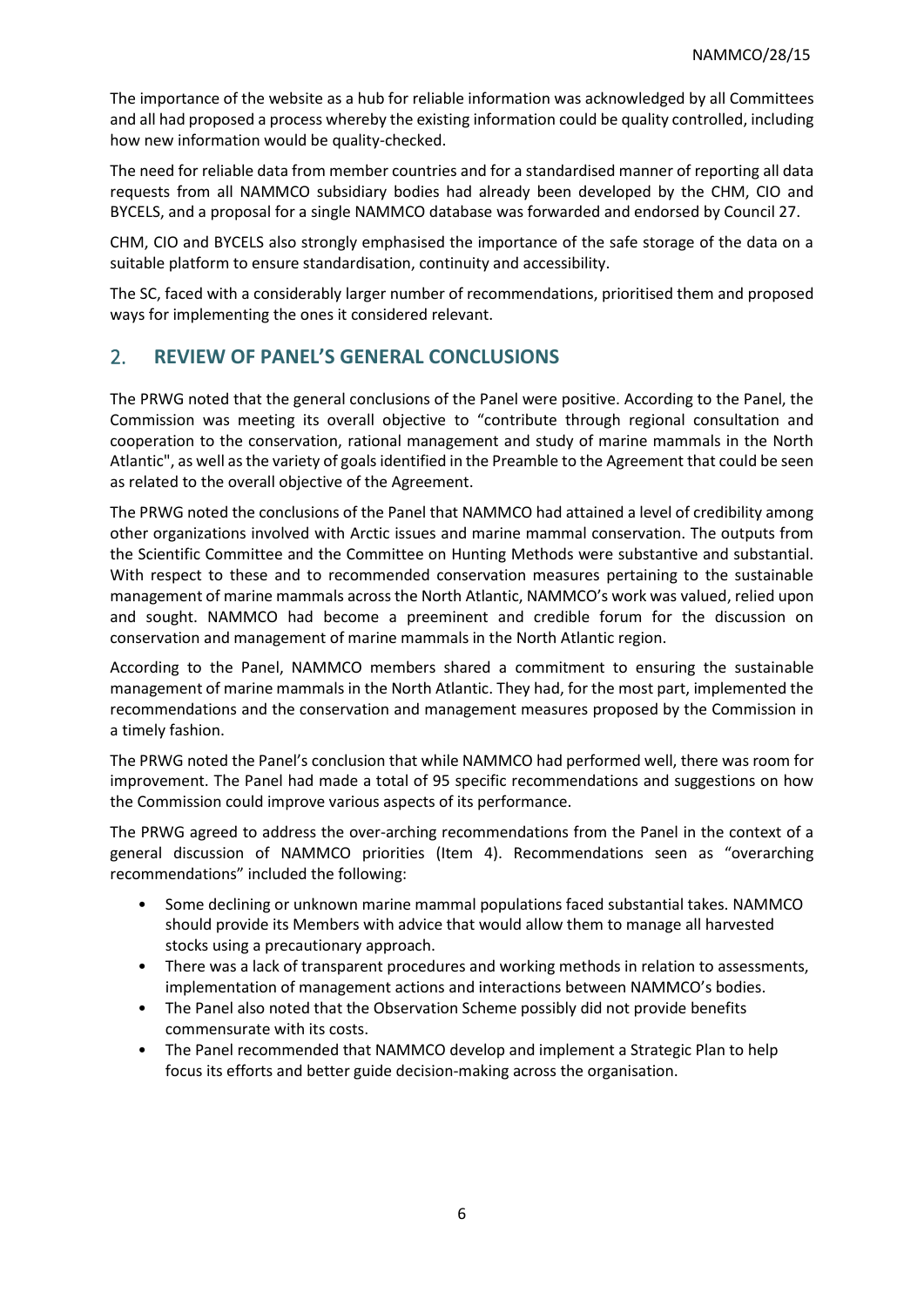# <span id="page-6-0"></span>3. **DISCUSSION OF NAMMCO PRIORITIES**

The PRWG returned to the overarching recommendations (see item 3 and Appendix 1) as a basis for a discussion on priorities. The Chair noted that the identification of priorities in relation to the workload and capacity of the Secretariat was also an issue the Council had tasked the PRWG to consider, as was a discussion of the Communication Strategy.

The PRWG noted the emphasis given by the Panel to the recommendation for NAMMCO to develop a Strategic Plan as a tool for identifying and implementing priorities. The PRWG concluded, however, that such a formal bureaucratic tool was not necessary in the NAMMCO context. It was noted that the flexible way in which member countries work together, including in the Heads of Delegation format, provides a good basis for regular and frank discussions. The PRWG noted that the "culture" of NAMMCO as a small and like-minded organisation with a high degree of trust among its members was an important aspect of NAMMCO's work, but an aspect that the Performance Review Panel had failed to highlight adequately.

Based on a more general discussion of NAMMCO policies and principles, noting the over-arching recommendations from the Performance Review Panel, the PRWG identified five issues which could benefit from greater attention as priority matters for NAMMCO, with the aim of further strengthening and improving the work of the organisation, both in the shorter and longer terms.

In identifying the priority areas outlined below, the fundamental importance of scientific cooperation as the basis of NAMMCO's work was underlined. It was also noted that any substantial increase in membership contributions was not an option in the short term.

#### **Priority issues:**

- 1) **Data quality and reliability to ensure high quality science, which is at the core of NAMMCO management** – This refers both to data collection and reporting/sharing, also in order to reduce data gaps to ensure management advice based on the best available scientific evidence. The PRWG noted that the Panel had made several recommendations concerning data submission, data collation and data standardisation, also regarding the development of an up-to-date database in the Secretariat. These recommendations were grouped together and referred to the relevant Committees for their consideration and technical feedback. (see Appendix 2)
- 2) **Follow up on the scientific, conservation and management advice provided by the Committees** – The PRWG identified the need to ensure a clear, standardised and welldefined follow-up process with respect to advice provided by all Committees, both in relation to scientific research, conservation and management measures, and hunting methods.

As underlined in recommendations from the PR Panel, the Working Group noted that a better communication between the different bodies should be ensured, with clearer explanations of requests for advice and the recommendations and decisions, as well as a clear indication of the reasons for NAMMCO and/or its member countries for supporting or not supporting the advice requested from Committees.

3) **Transparency** – It should continue to be given high priority in all processes and working procedures of the organisation, particularly in the formulation of advice and responses from the member countries.

The quality and completeness of the information available on the NAMMCO website is at the core of NAMMCO's credibility as an international organisation. Transparency is also supported by the quality and availability of the data and data sharing as well as the quality of meeting reports, which must clearly describe the basis for and processes behind advice given and decisions made.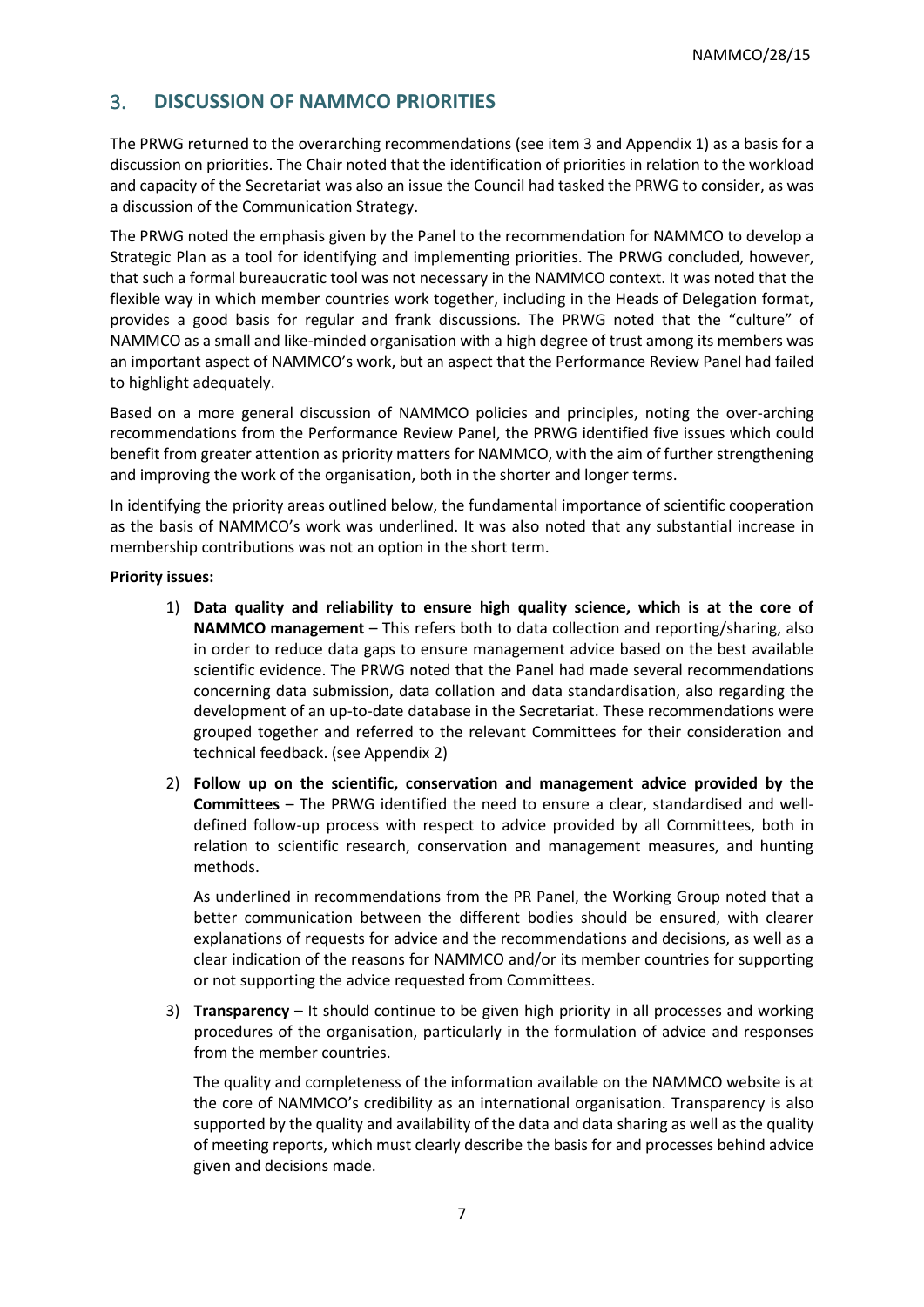- 4) **Precautionary approach** the PRWG identified the need to give greater priority to considering how the precautionary approach can and should be applied in the context of scientific, conservation and management advice generated through NAMMCO, not least in relation to poorly or not managed stocks subject to substantial removals.
- 5) **Communication** Providing reliable information and raising awareness about the work of NAMMCO was also identified by the PRWG as a priority area, and one that required more active and regular review and clearer guidance for the Secretariat.

In identifying Communication as a priority area, the PRWG used the opportunity to discuss in more detail the Communication Strategy, as had been requested by the Council.

The Chair referred to the Vision and Mission of the Communication Strategy (adopted in 2017), in which the vision is for NAMMCO to be seen as the pre-eminent and most effective forum for the conservation and management of marine mammals in the North Atlantic, with its mission being to provide factual, timely and clear information on marine mammals and related issues.

The PRWG discussed the linkages between communication and transparency, credibility, and legitimacy, and how these relate to the level of visibility that is required or desired. It was noted that there is a need to ensure better consistency between the ambitions for communication and outreach and available resources, and that perhaps the Secretariat has been over-stretched in this regard and the Strategy has been too ambitious.

The PRWG agreed that the NAMMCO website should be the focus of communication efforts, ensuring high quality, updated and comprehensive information on marine mammal research, conservation and management on marine mammal stocks and species in the North Atlantic carried out through NAMMCO. Awareness of and access to the website should be enhanced through Search Engine Optimization, with the aim of having links to NAMMCO appearing high on the list of any internet searches about marine mammals. Making NAMMCO more visible on Wikipedia was also important.

The PRWG noted that although other communication platforms such as Facebook and Twitter did not address the same public as the website, they should not necessarily have high priority. Communications in social media should be primarily focussed on NAMMCO's own work, and resources to maintain them should not compromise the completion and update of the website. Outreach, as distinct from maintaining existing external relations, could be reduced to save effort and costs, i.e. participating in events organised by organisations with which NAMMCO has not established formal relations.

The PRWG suggested that the General Secretary should prepare an overview of the time used for communication and outreach, assessing what would be gained by scaling back on outreach efforts in favour of focussing efforts on the website. This overview should then be considered more closely by the Finance and Administration Committee, which could develop more detailed guidance for the Secretariat on communication priorities. It was also noted that in setting clear priorities for communication in relation to available resources, Member Countries need to be adequately prepared with clear views on the Secretariat's proposals for communication and outreach activities.

# <span id="page-7-0"></span>4. **CONCLUSIONS AND RECOMMENDATIONS**

To carry out a Performance Review was viewed as a natural part of the organisation's activities. This was a review, not a reform process, and NAMMCO's founding principles and objectives as a regional resource conservation and management organisation were not in question.

The PRWG highlighted the following conclusions of the Performance Review Panel: "The Panel was of the view that the outputs from the NAMMCO were substantial and substantive and have made it a credible forum for the discussion of the conservation and management of marine mammals in the Arctic and North Atlantic regions. These include the National Progress Reports, organization of conferences/symposia, workshops and Expert Working Groups, cooperation with other relevant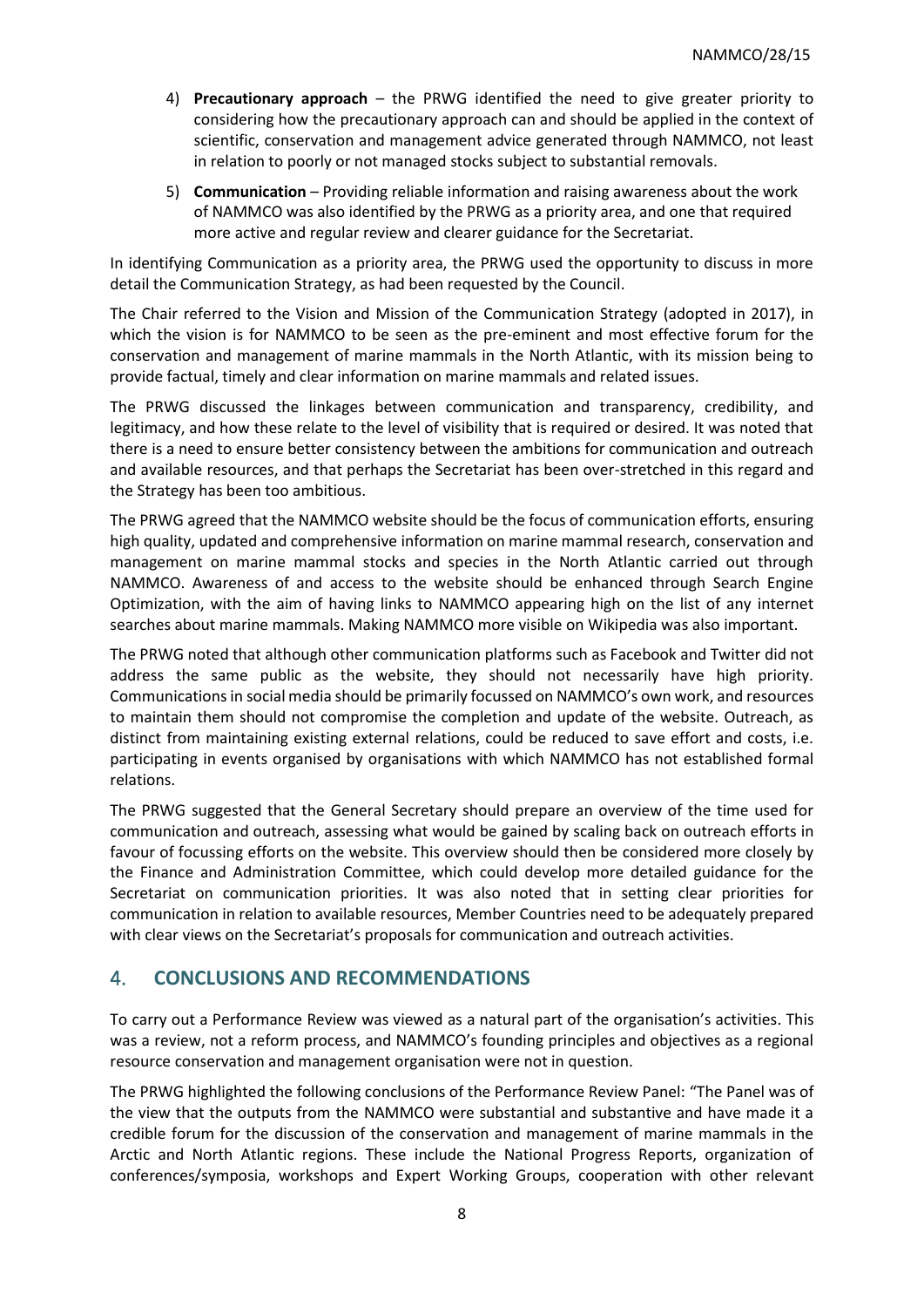organizations and the work of the Scientific Committee, Management Committees, Committee on Hunting Methods and Committee on Inspection and Observation" [PR18-RC90]

Although the Review Panel concluded that NAMMCO had performed well since its inception in 1992, the PRWG also noted that the Panel had considered that there was still room for improvement. The Panel had given a total of 95 specific recommendations and suggestions on how the Commission could improve various aspects of its performance. The task of the PRWG was to identify the recommendations that they considered relevant and beneficial to NAMMCO and that could help strengthen the work of the organisation.

Some issues did not require further action and were simply noted by the PRWG. Not all issues identified by the Panel were new and some had already been identified by the Committees themselves and were under consideration within the Council and/or Committees.

The Panel emphasized through several recommendations the need for NAMMCO to develop a Strategic Plan as a tool for identifying and implementing priorities. The PRWG concluded, however, that such a formal bureaucratic tool was not necessary in the NAMMCO context.

In response to recommendations from the Panel, the PRWG identified five issues as priority matters for NAMMCO and that could benefit from greater attention, with the aim of further strengthening and improving the work of the organisation, both in the shorter and longer terms. These priority items are:

- 1) **Data quality and reliability;**
- 2) **Follow up on the scientific, conservation and management advice provided by the Committees;**
- 3) **Transparency in work processes;**
- 4) **Precautionary approach in management;**
- 5) **Communication efforts.**

The PRWG recommended that the Council endorse these priorities as a basis to sustain and guide the work of NAMMCO in general and of its subsidiary bodies in particular in the coming years. Table 1 lists the points of action prioritised by the PRWG in relation to the five priority areas.

The PRWG recommended that strong attention be given to ensuring the quality, reliability, safe storage and accessibility of data.

The NAMMCO website should continue to be the focus of communication efforts. It was crucial to ensure that the information on marine mammals related to research, conservation and management of stocks and species in the North Atlantic was of a high quality, updated and comprehensive. The PRWG recommended that this should continue to be a core task of the Secretariat and given priority over other communication efforts until the website was completed and updated.

The PRWG also recommended that the Council apply the sequence of NAMMCO meetings proposed by the FAC, with a Scientific Committee meeting prior to the Council meeting in the first half of the year, both allowing the Scientific Committee more time to respond to Council's requests, as well as providing the most up-to-date advice.

The PRWG recommended that the discussion on the capacity, workload and priorities of the Secretariat continue as a more focused intersessional discussion among member countries and the Secretariat. A balance needed to be established between the priorities defined for the Commission and the ability and capacity of the Secretariat to fulfil the tasks assigned.

The PRWG recommended that the Council endorse the conclusions of the Committees and BYCELS Working Group regarding their further work for addressing the recommendations of the Performance Review Panel. Based on the response to the PR from the Joint Management Committee (see Appendix 7), the PRWG recommended that NAMMCO more clearly define how the precautionary approach is applied in its approaches to conservation and management, in particular in processes for rebuilding depleted stocks. The Joint Management Committee should further discuss and define how this work should proceed, also with the involvement of the Scientific Committee.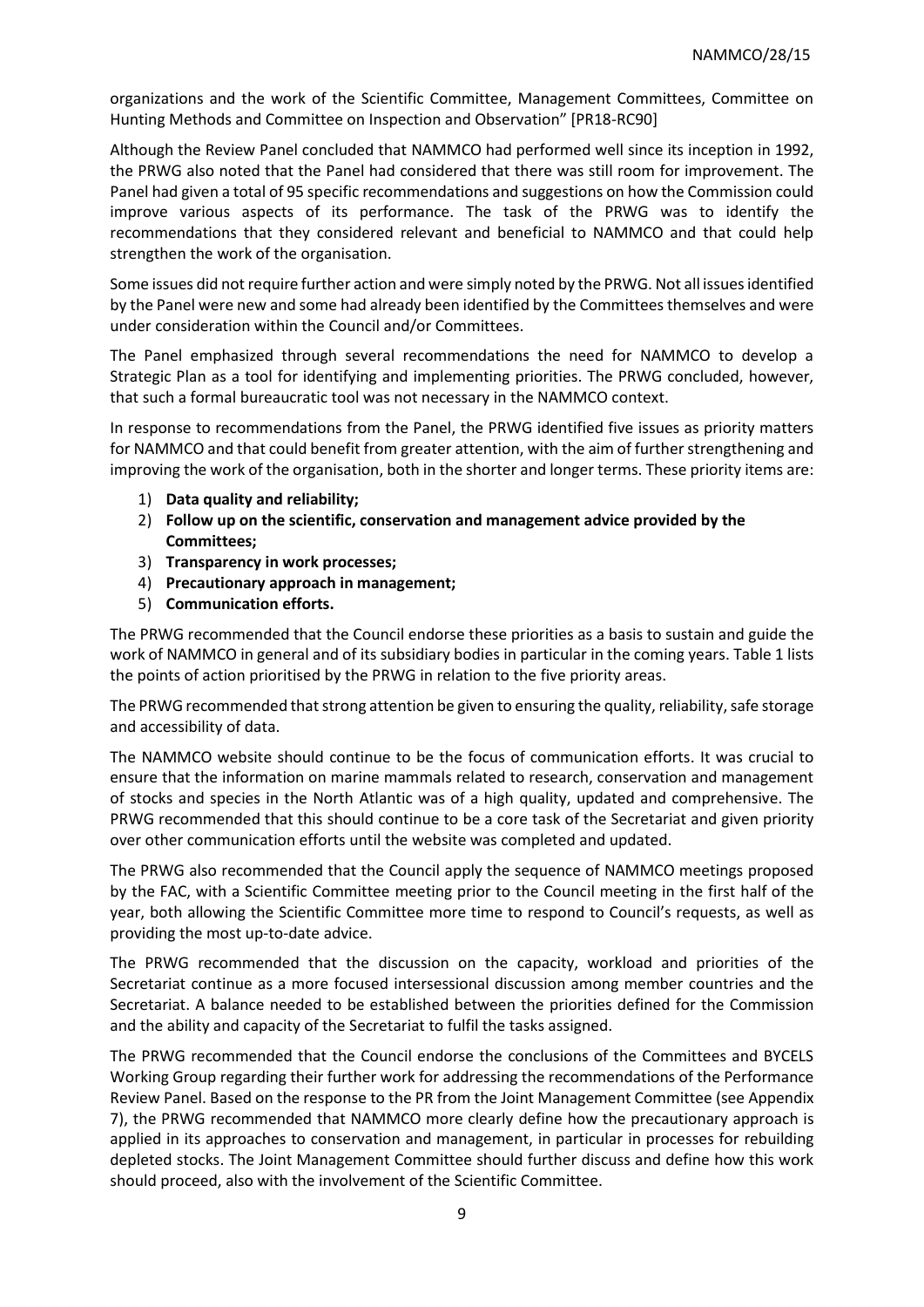### **4.1 TABLE 1: LIST OF RECOMMENDATIONS**

<span id="page-9-0"></span>

| Priorities defined by the PRWG                                                                               | <b>Related Review</b><br>Panel's         | Recommended actions proposed by the<br><b>PRWG</b>                                                                                                                                                   | Responsible                           | <b>Supporting ongoing activities</b>                                                                                                |
|--------------------------------------------------------------------------------------------------------------|------------------------------------------|------------------------------------------------------------------------------------------------------------------------------------------------------------------------------------------------------|---------------------------------------|-------------------------------------------------------------------------------------------------------------------------------------|
|                                                                                                              | recommendations                          |                                                                                                                                                                                                      |                                       |                                                                                                                                     |
| Data quality and reliability                                                                                 | RC12, 14, 15, 17,<br>18, 20, 23, 24, 25, | Strong attention be given to data quality,<br>reliability, safe storage and accessibility                                                                                                            | Committees / Members                  | Cs/Members implementing the use of a<br>single standardised reporting format                                                        |
|                                                                                                              | 52,87                                    |                                                                                                                                                                                                      | Members                               | Reporting of validated data, better<br>reporting of struck and lost                                                                 |
|                                                                                                              |                                          |                                                                                                                                                                                                      | Secretariat                           | Searchable NAMMCO catch database                                                                                                    |
|                                                                                                              |                                          | Complete overview documents on endorsed<br>abundance estimates, removal levels,<br>assessment status                                                                                                 | Secretariat, Committees               | Overview documents being prepared by<br>Secretariat                                                                                 |
| Follow up on the scientific,<br>conservation and management<br>recommendations provided by<br>the committees | RC5                                      | Continue develop overview documents<br>following up the responses to proposal from<br>committees for advice on stock status and<br>hunting activities                                                | Secretariat / Committees<br>/ Members | Secretariat's implementation since<br>NAMMCO 26 of a standardised follow up<br>process for all committees                           |
|                                                                                                              | <b>RC79</b>                              | A new sequence of annual meetings,<br>following SC recommendation, with the SC<br>annual meeting held 2 months prior to the<br><b>Commission Annual Meeting.</b>                                     | FAC / SC                              | Implemented in 2021                                                                                                                 |
| <b>Transparency in work processes</b>                                                                        | RC4, 5, 28, 29, 60,<br>61, 62 76         | Basis for specific advice better articulated by<br>the SC and the MCs, in particular where MCs<br>decisions differ from the advice provided by<br>the SC.<br>Revisions of MCs and SC RoPs to clarify | MCs & SC                              | Review of assessment procedures by the<br>SC in progress.                                                                           |
|                                                                                                              |                                          | responsibilities                                                                                                                                                                                     |                                       |                                                                                                                                     |
|                                                                                                              |                                          | Better define the workflow of NAMMCO<br>advisory process                                                                                                                                             | MCs & Secretariat                     | Graphic visualisations being prepared by<br>the Secretariat                                                                         |
|                                                                                                              |                                          | Members to provide information to the<br>relevant MCs on their management<br>objectives, framework and plans, so the SC<br>has a clear overview                                                      | <b>Members &amp; Secretariat</b>      | Overview conservation status and<br>management framework being prepared<br>by the Secretariat in cooperation with<br><b>Members</b> |
|                                                                                                              | RC60, 61, 62                             | Continue and increase the use of the<br>website as public information portal                                                                                                                         | Secretariat / organisation            | Uploading of NAMMCO documents online<br>for open access                                                                             |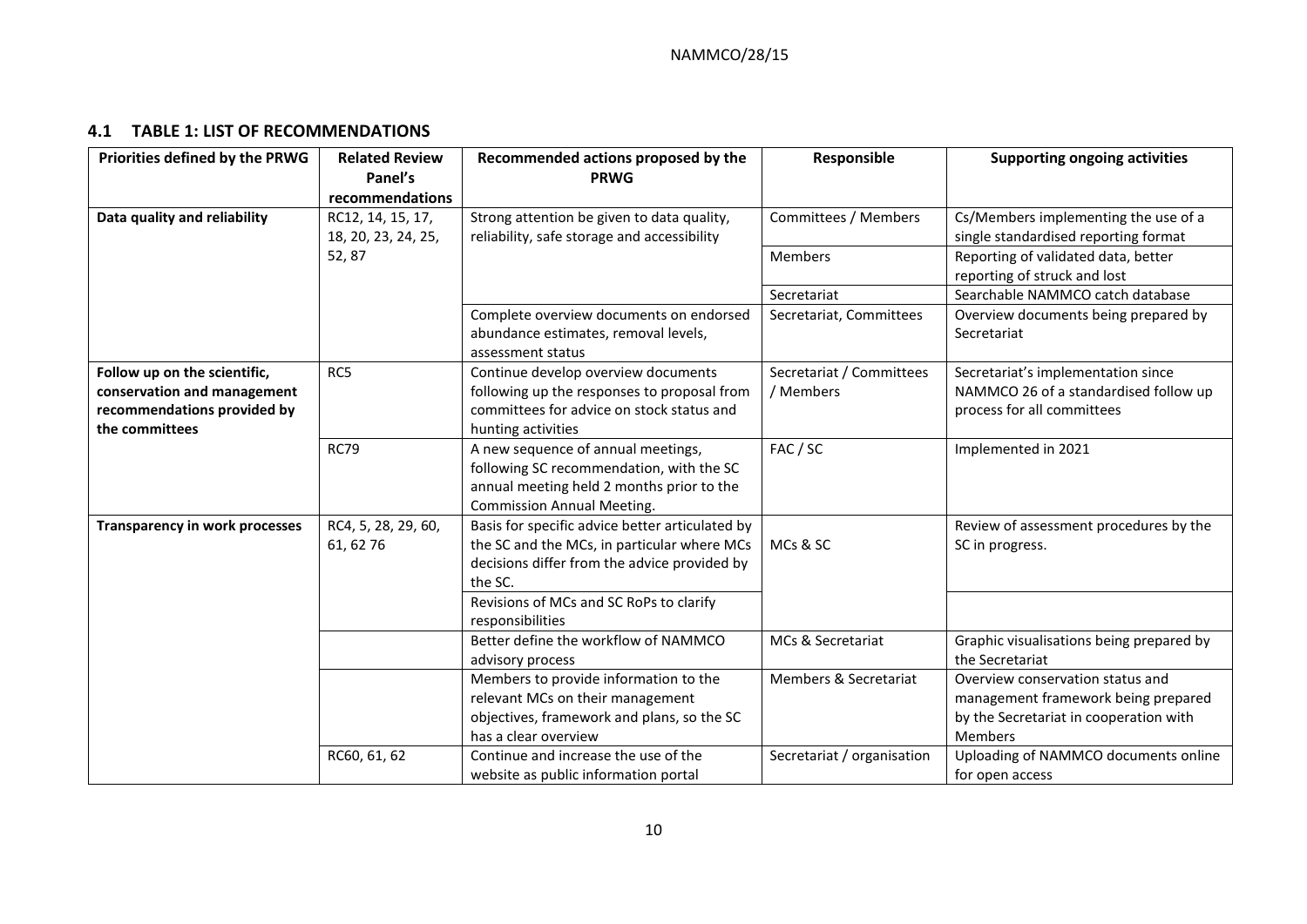|                                         | <b>RC76</b>                                     | Develop a document consolidating<br>NAMMCO financial rules and practices                                                                                                                                           | Secretariat / FAC       | Document being prepared by Secretariat                                                                                                                                                                                                                                                  |
|-----------------------------------------|-------------------------------------------------|--------------------------------------------------------------------------------------------------------------------------------------------------------------------------------------------------------------------|-------------------------|-----------------------------------------------------------------------------------------------------------------------------------------------------------------------------------------------------------------------------------------------------------------------------------------|
| Precautionary approach in<br>management | RC5, 31, 36, 38                                 | MCs to more clearly define how the<br>precautionary approach is applied in<br>NAMMCO conservation and management,<br>with focus on rebuilding depleted stocks                                                      | MCs & SC                |                                                                                                                                                                                                                                                                                         |
|                                         | <b>RC36</b><br>RC4iii, 6, 19, 22, 24,<br>38, 57 | To not postpone the 2021 ringed seal WG<br>MCs to consider prioritising assessment<br>effort, based on the SC overview of stock<br>status                                                                          | <b>SC</b><br>MCs & SC   | Ongoing studies in Greenland and Norway<br>SC developing list of NAMMCO<br>Management Areas with assessment<br>status                                                                                                                                                                   |
| <b>Communication efforts</b>            | RC7, 88, 89                                     | Website to be the focus of communication<br>and outreach efforts; completion and<br>update priority for Secretariat<br>Regular review of content by Committees<br>following the process recommended by the<br>FAC. | Secretariat, Committees | Secretariat update of population<br>abundance and assessments on species<br>page and last species prepared and<br>uploaded<br>The review of the website content by the<br>Cs was implemented in 2020 and all the Cs<br>are progressing with the quality check of<br>the website content |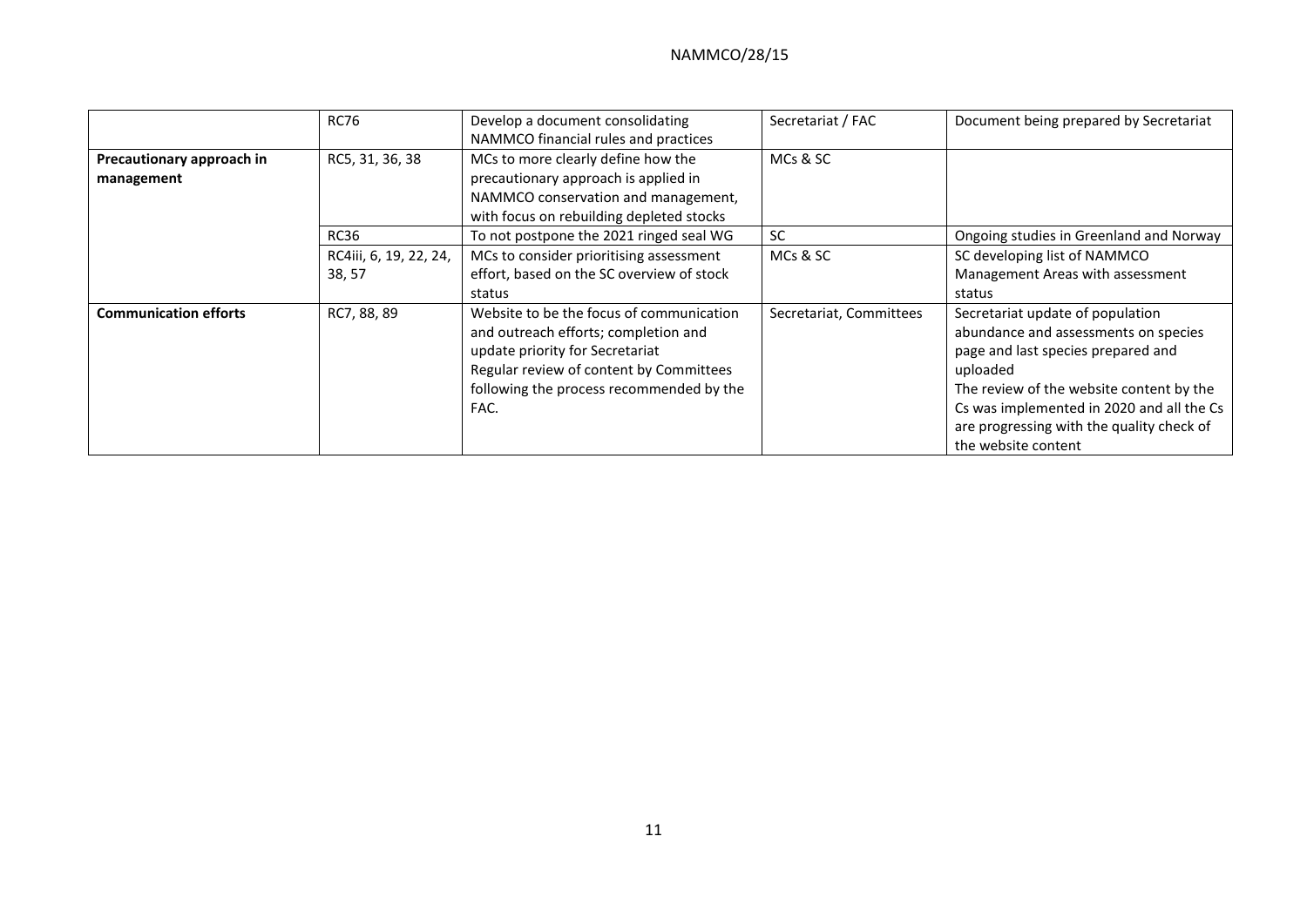# <span id="page-11-0"></span>**APPENDIX 1: REQUEST FROM THE PRWG AND COMMITTEES' RESPONSE PROCESS**

At its 27th meeting, the NAMMCO Council established an *ad hoc* Working Group to review and follow up on the recommendations made by the Performance Review (PRWG). At its first meeting (June 2019), the PRWG agreed to forward to the Committees the recommendations relevant to their work. It reviewed the recommendations and identified recommendations and issues for relevant Committees to consider.

The results of the consideration of the PRWG regarding specific recommendations were reflected in the PRWG' annotations to each recommendation (PRWG comments on the list of recommendations), so these considerations could also inform the committees' discussions.

The PRWG requested that all NAMMCO committees consider the recommendations and issues forwarded and provide a written response. The PRWG asked that the committees specifically:

*a) Consider the relevance of the recommendations.* 

*b) Identify any other related matters for which they may have suggestions for improvements to their work and working procedures,* 

*c) Propose ways for implementing the recommendations and improving processes, where relevant.* 

The PRWG also asked that the discussions and recommendations of the committees be clearly and thoroughly substantiated and consider five general priorities:

*1) High data quality and reliability*

- *2) Follow up process on the advice provided by the committees*
- *3) Transparency*
- *4) Precautionary approach*
- *5) Communication*

#### **Process**

Two documents were provided in advance of the committees' meeting. These were the full text of the performance review report and the request from the PRWG containing for each committee the list and full text of the relevant recommendations. The Scientific Committee (SC) was also provided with a brief summary of the relevant recommendations containing just the recommendations synthesised and extracted from detailed context descriptions. The Management Committees were provided with a document prepared by the Secretariat and summarising the main issues they should focus on.

The Committees on Hunting Methods (CHM), on Inspection and Observations (CIO) and the BYCELS Working Group (BYCELS) met week 40/2019 in Copenhagen. The discussions and replies were structured according to a, b and c described above, and the results are presented in sections 2 to 4.

The SC met week 44/2019 and followed a slightly different process (see section 5.1), as there were many more recommendations forwarded to them and the time for this agenda point was limited to one hour. The SC response is presented in sections 5.2 to 5.7.

The Finance and Administration Committee (FAC) met week 47/2019 and its response to the forwarded recommendations is presented in section 6.

The Management Committees (MCs) should have met in a joint meeting during the Annual Meeting planned for March 2020 to consider the request of the PRWG. As the 2020 Annual Meeting was postponed, the MCs considered the request at a dedicated meeting in February 2021.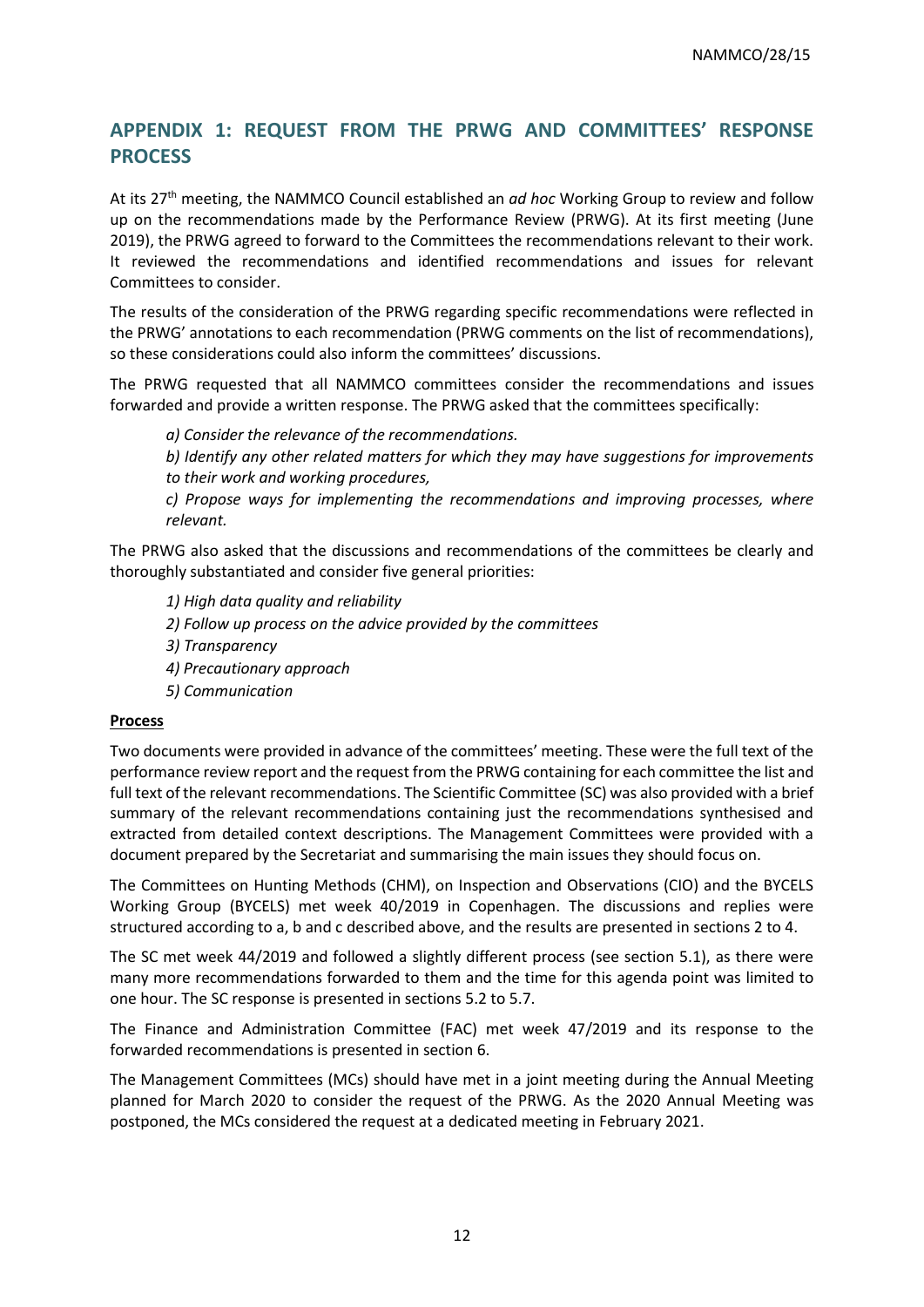# <span id="page-12-0"></span>**APPENDIX 2: RESPONSE OF THE COMMITTEE ON INSPECTION & OBSERVATION – CIO**

# **1. PR18-RC20 AND PR-RC25**

PRWG comment pertaining to both recommendations: The priority is to ensure a reliable database (storage of data) with guidelines on data quality and sharing.

#### **PR18-RC20**

*The Panel noted the low number of strandings reported and the absence of information on hunting effort and ship strikes in the NAMMCO data spreadsheet. Measures of hunting effort related to catches of some species could be obtained relatively easily from analyses of hunting licenses issued, logbooks and inspection and observation reports and interviews with hunters. The Panel recommended that ship strikes be reported more consistently.*

#### **CIO response:**

- a) CIO noted that the recommendation primarily addresses reporting of ship strikes and that this is a concern under BYCELS and did not discuss it further
- b) Not considered
- c) Not considered

#### **PR18-RC25**

*Recommendation relates to the question of standardising data reporting from Parties to NAMMCO, ensuring data quality and storage.* 

#### **CIO response:**

- a) CIO considered the recommendation highly relevant
- b) CIO strongly emphasised the importance of safe storage of data with suitable platform to ensure standardisation, continuity and accessibility. CIO also recommended that the Secretariat look at how data storage is handled in comparable fisheries organisations (NEAFC, NAFO, IWC)
- c) CIO drew attention to the already ongoing work undertaken by the committee to standardise annual reporting of data from Parties by extending the national progress reports to also include data from CIO/CHM/BYCELS in addition to SC. This work entails identification of which data should be submitted and in what format, one annual deadline for data submission and how and in which form the submitted data can become publicly available on the website

# **2. PR18-RC7**

*Recommendation to establish a formal procedure to review and update the NAMMCO website regularly. It is suggested that Committees together with the Secretariat periodically review and endorse their relevant sectors.* 

### **PRWG comment:**

The website is the most important visibility and outreach tool of NAMMCO. Its content should be correct and updated. The Committees should be the guarantee of the quality of its content. The review of the content should be one of their recurrent tasks.

#### **CIO response:**

- a) CIO considered the recommendation highly relevant
- b) No further issues were identified
- c) CIO agreed to recommend the following 3-step process for its work to ensure the quality of the content: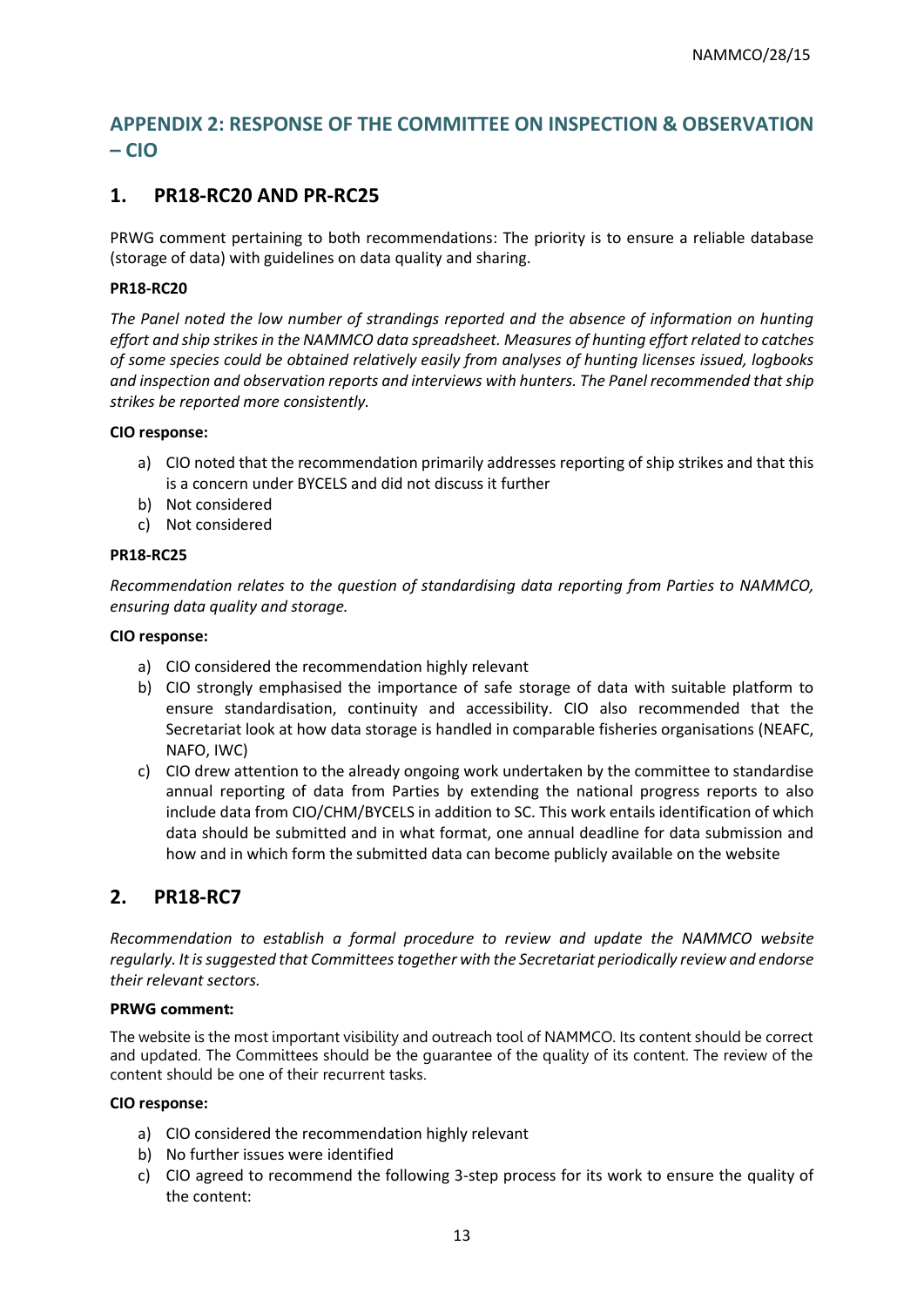- 1. to review all current text and information related to Inspection and Observation on the website
- 2. make reviewing new information on the website a standard agenda item for the annual meeting of the committee. If needed this may also be done by correspondence intersessional
- 3. consider how to make the work of the committee more visible, i. e. how to report on past observations and future plans, how to report on the evaluation of the Observation Scheme

Acknowledging the limited amount of text presently displayed on the website CIO agreed to carry out step 1 during the meeting.

### **3. PR18-RC54**

*Recommendation pertains to revise the Observation Scheme to make benefits and costs more balanced and the work more accessible to the public. Presently it does not give accurate information of a specific hunt over time, and if* one of the objectives of the scheme is to obtain an accurate understanding of the level of compliance with national laws implementing NAMMCO recommendations, the Panel believes that significantly more resources will need to be devoted to the operation of the Observations Scheme.

#### **PRWG comment:**

- Seek input from CIO on priorities, effort to reach objective, and alternative methods.
- Prioritisation of observation activities could be assigned in relation to hunting levels.
- CIO to increase its visibility/transparency on the website.

#### **CIO response:**

- a) CIO noted that a new Observation Scheme is in place with new purpose and objectives. CIO also noted that the issue of transparency on website was dealt with under RC7.
- b) CIO noted that the idea of conducting regular audits of the national inspection programmes could be interesting. However, it would have to be further defined and considered in relation to the overall scope of the CIO ToR.
- c) New provisions and ongoing development of guidelines are the  $1<sup>st</sup>$  step to meet the recommendation.

CIO agreed to the following elements for prioritisation of scope of observations:

- Hunting level
- Hunts not covered by national inspectors
- Implementation and compliance of new recommendations into national regulations
- Hunts where the SC or CHM request data
- Rotation between member countries
- Rotation between hunts (time interval when last observed)
- Maximising the effort to reach the objectives by allocating money from several years into one year
- Practicality of the exercise not feasible
	- o small scale hunts that are happening infrequently and in remote areas

CIO discussed if and how the information collected through the logbooks or collected in connection with issuing licenses could be best used. What kind of analyses would be feasible based on the information? CIO agreed to discuss this further at the next meeting. Members would submit licences and logbooks to this end prior to the meeting.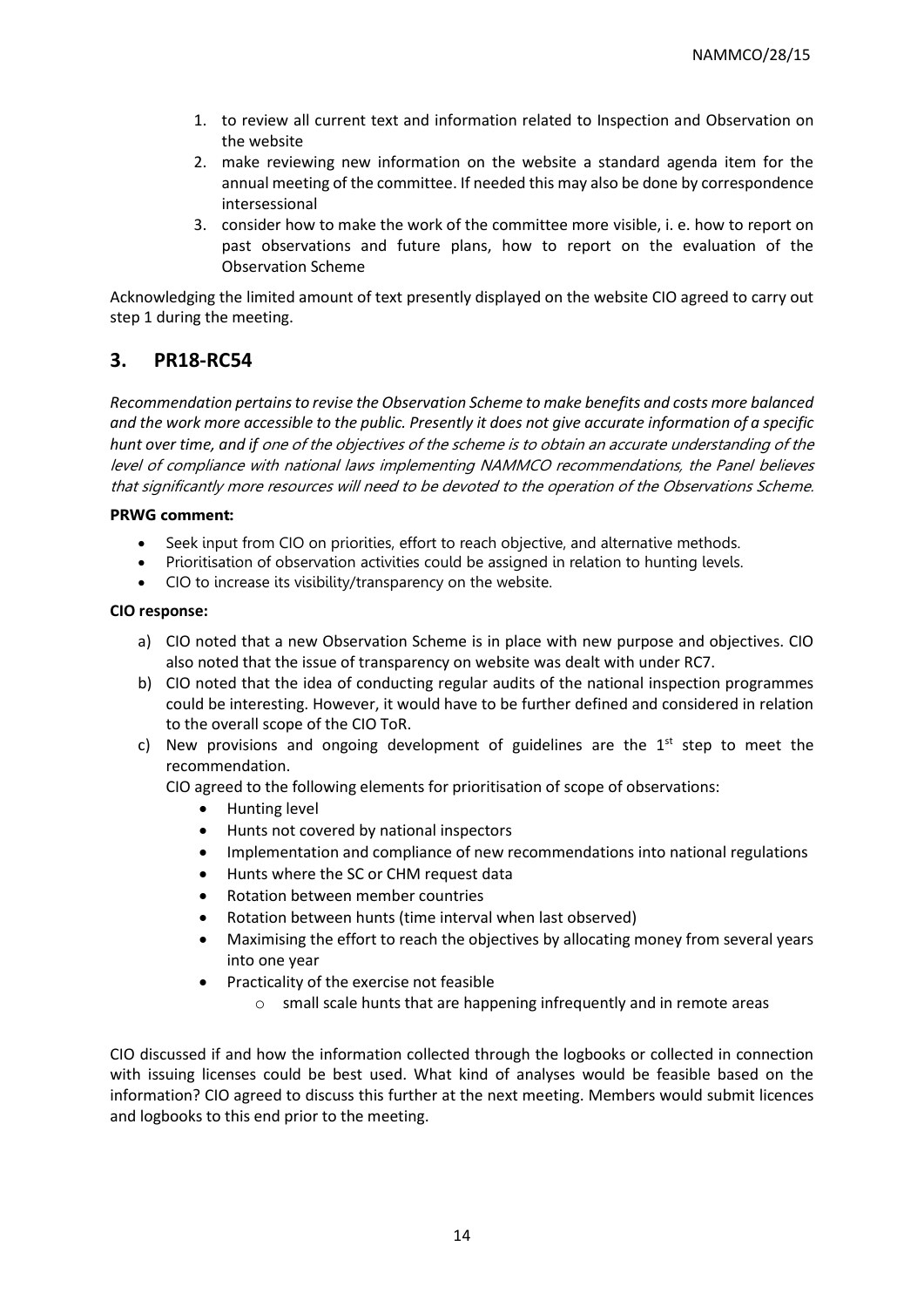# <span id="page-14-0"></span>**APPENDIX 3: RESPONSE OF THE COMMITTEE ON HUNTING METHODS – CHM**

# **1. PR18-RC12, PR18-RC13, PR18-RC18, PR18-RC20, PR18-RC23, PR18-RC25, PR18-RC87**

*The recommendations related to the question of standardising data reporting from Parties to the Committees, ensuring data quality and storage. It also recommended working with other relevant IGOs (IWC) to avoid overlaps in deadlines and facilitate the data submission process.* 

**PRWG comment**: The priority is to ensure a reliable database (storage of data) with guidelines on data quality and sharing.

#### **CHM response:**

- a) CHM found all recommendations highly relevant except for PR18-RC20 which belonged to BYCELS
- b) CHM emphasised the importance of safe storage of data with suitable platform to ensure standardisation, continuity and accessibility.
- c) CHM drew attention to the already ongoing work undertaken by the committee to standardise annual reporting of data from Parties by extending the national progress reports to also include data from CIO/CHM/BYCELS in addition to SC. This work entails identification of which data should be submitted and in what format, one annual deadline for data submission and how and in which form the submitted data can become publicly available on the website.

### **2. PR18-RC50 AND PR18-RC51**

*Recommendations emphasised the need for CHM to continue its efforts to understand reasons for the different TTD and IDR rates in different hunts with the aim of improving these*.

**PRWG comment:** Ongoing and one of the issues that future EGM will address.

#### **CHM response:**

- a) CHM found the recommendations highly relevant, and noted that this is part of the Committees ToR
- b) Nothing noted
- c) CHM will address these concerns in future EGM/WS, and new actions to be taken was envisaged to result from such EGM/WS. Monitoring and following up on previous recommendations to members is an ongoing task that encompasses this issue.

### **3. PR18-RC52 AND PR18-RC53**

*Recommendations to continue to define better methods for collecting data from all hunts on the occurrence of struck and lost (S/L) events and the circumstances surrounding those events. These efforts should continue in cooperation with SC and should also respond to the recommendations from the various workshop and expert group meetings.* 

**PRWG comment**: no specific comment given.

#### **CHM response:**

- a) CHM found the recommendations relevant
- b) CHM noted the need for member countries to improve the focus of and collection of S/L. CHM noted that it will continue to pursue the problem for all hunted marine mammals in NAMMCO and particularly related to hunts where:
	- o data on S/L is not available
	- $\circ$  the data quality is not very high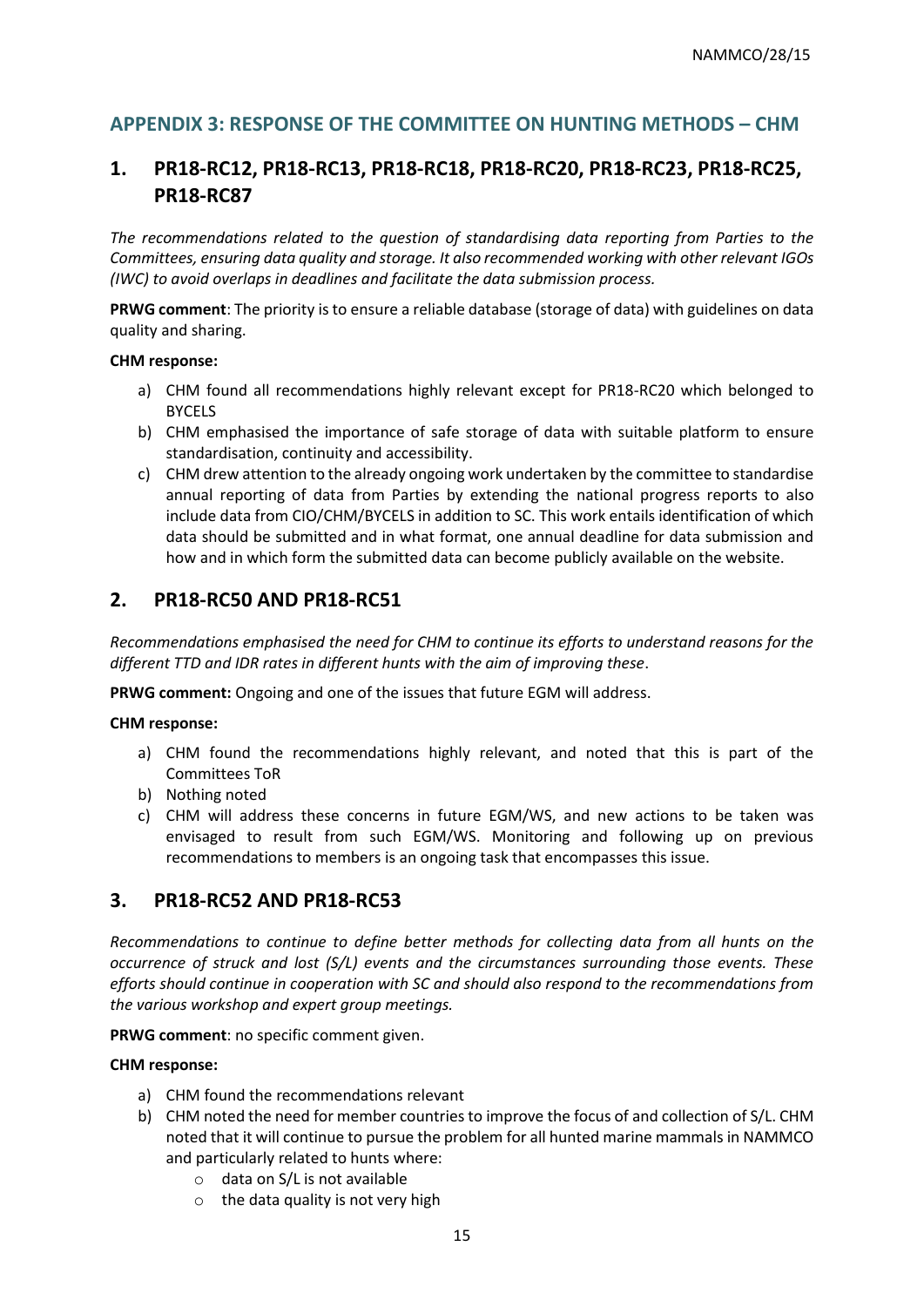$\circ$  hunts identified by SC where accurate S/L are especially importance for assessments CHM also agreed that when identifying target hunts considerations of a cost-benefit ratio should be made

c) CHM pointed to the ongoing NORDECO project initiated by KNAPK in Greenland. The project looks at stimulating incorporation of local knowledge in decision-making. NAMMCO has been invited to participate in the project, and Fern Wickson from the Secretariat will attend a meeting in Nuuk in December. CHM has been asked by SC to give input on how to achieve reliable reporting from hunters. CHM emphasised that the fundament for reliable reporting would be reciprocal trust among the actor's hunters and scientists. A 1st step could be to establish a dialogue forum between hunters and scientists/managers to build trust and make a fundament for reliable reporting. Such a forum will also enhance NAMMCOs aim at involving user knowledge more. CHM recommended investigating if this could be developed into a pilot study financed through NORDECO with focus on struck and lost issue.

Perhaps to be financed/incorporated to NAMMCOs part of the NORDECO

### **4. PR18-RC62**

*Recommendation considered the need for improving NAMMCO's transparency by including translating relevant legislation to English for the website*

**PRWG Comment**: does CHM find this useful and if so should it be full text or synopsis?

#### **CHM response:**

- a) CHM found the recommendation relevant
- b) Nothing noted
- c) CHM noted that this has been on the list of things to do for some time now, but that this will now be prioritised as one of the current interns' tasks. CHM will look into how unauthorised translations of legal text should be dealt with. Already translated regulations will be made available on the website. Other key documents are already in English and available on the website.

### **5. PR18-RC7**

*Recommendation to establish a formal procedure to review and update the NAMMCO website regularly. It was suggested that Committees together with the Secretariat periodically reviewed and endorsed their relevant sectors.* 

**PRWG comment:** The website is the most important visibility and outreach tool of NAMMCO. Its content should be correct and updated. The Committees should be the guarantee of the quality of its content. The review of the content should be one of their recurrent tasks.

#### **CHM response:**

- a) CHM considered the recommendation highly relevant
- b) No further issues were identified
- c) CHM agreed to recommend the following 3-step process for its work to ensure the quality of the content on the website:
	- 1. to review all current text and information related to CHM on the website.
	- 2. make reviewing new information on the website a standard agenda item for the annual meeting of the committee. If needed this may also be done by correspondence intersessional
	- 3. consider how to make the work of CHM more visible

CHM agreed finalise step 1 by 31 December 2019. Members were tasked with reviewing all text on the website with the understanding that they would have the overall responsibility for the information pertaining to the species and hunts taking place in their respective countries. The Secretariat had made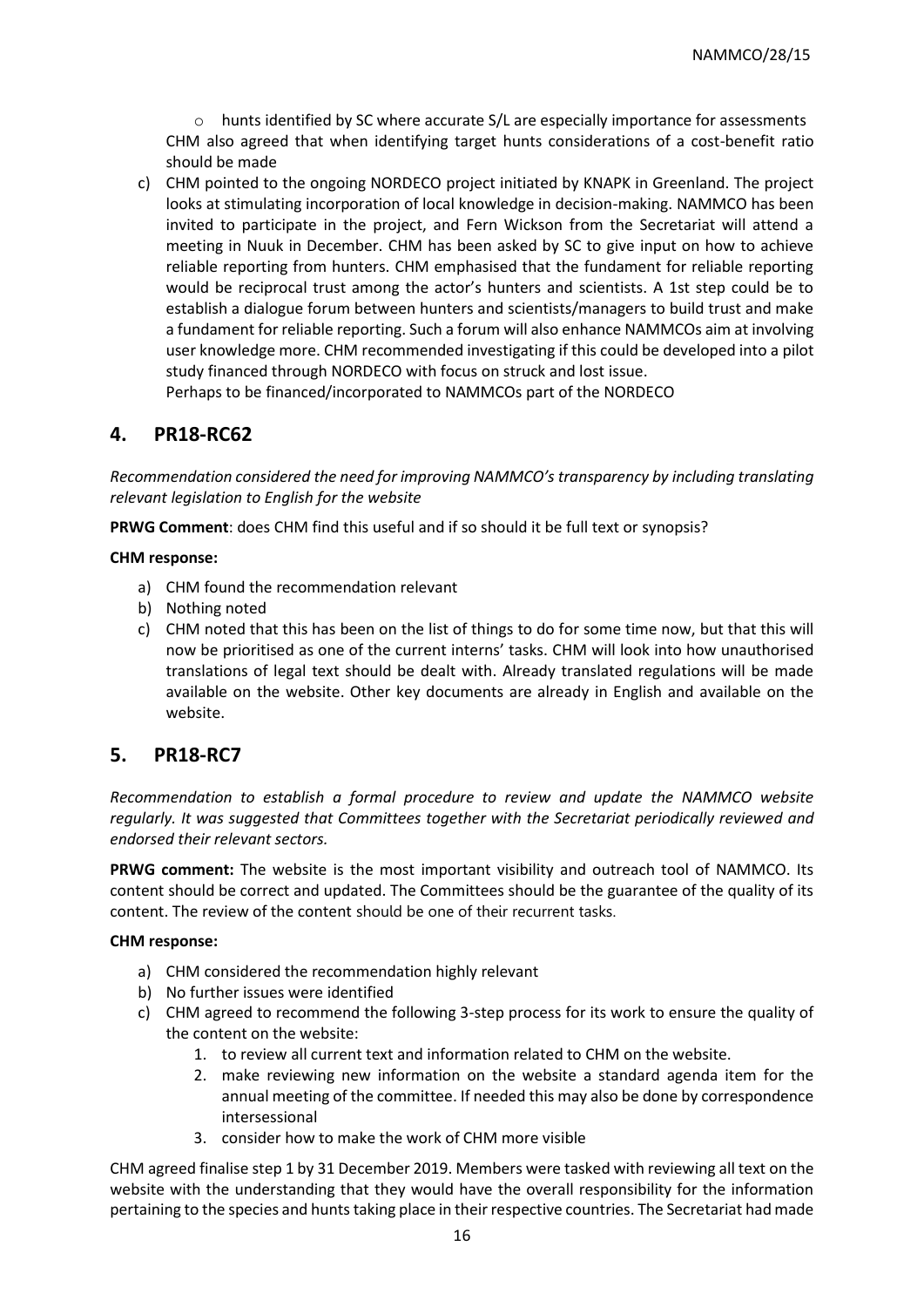an overview of all links related to CHM. To facilitate the editing process further Levermann volunteered to compile all exiting information into a word file that would be circulated to CHM and the Secretariat as soon as possible after the meeting.

# **6. GENERAL COMMENT**

CHM welcomed the Performance Review Panels assessment of its work and its role in NAMMCO. It was noted with appreciation that the Panel concluded that CHM "together with the approval of its recommendations by the Council and implementation of these recommendations by member countries is one of the key elements that have made NAMMCO a credible organization".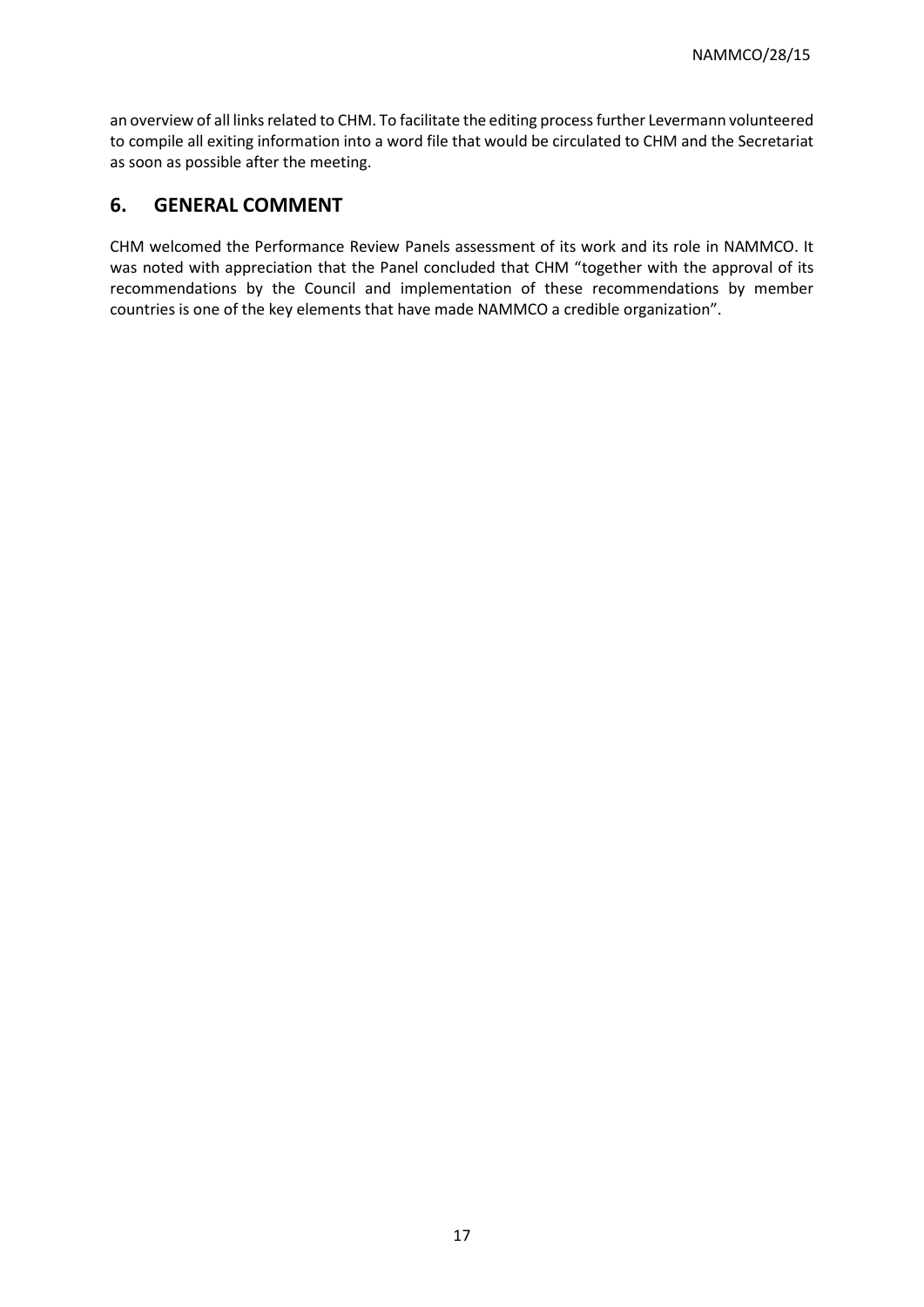# <span id="page-17-0"></span>**APPENDIX 4: RESPONSE OF THE BYCELS WORKING GROUP – BYCELS**

# **1. PR18-RC7**

*Recommendation to establish a formal procedure to review and update the NAMMCO website regularly. It was suggested that Committees together with the Secretariat periodically reviewed and endorsed their relevant sectors.* 

**PRWG comment:** The website is the most important visibility and outreach tool of NAMMCO. Its content should be correct and updated. The Committees should be the guarantee of the quality of its content. The review of the content should be one of their recurrent tasks.

#### **BYCELS response:**

- a) BYCELS considered the recommendation highly relevant
- b) No further issues were identified
- c) BYCELS agreed to recommend the following 3-step process for its work to ensure the quality of the content on the website:
	- 1. to review all current text and information related to BYCELS on the website.
	- 2. make reviewing new information on the website a standard agenda item for the annual meeting of the committee. If needed, this may also be done by correspondence intersessional
	- 3. consider how to make the work of BYCELS more visible

BYCELS agreed to endeavour to finalise step 1 by the end of 2019. To accomplish this, members were tasked with reviewing all current text and information by 30 October 2019. The Secretariat had made an overview of all links related to BYCELS and to facilitate the editing process further the Secretariat would compile all information into one document and circulate it to BYCELS as soon as possible after the meeting.

### **2. PR18-RC13 AND PR18-RC25**

*Recommendation related to the question of standardising data reporting from Parties to the Committees, ensuring data quality and storage. It also recommended working with other relevant IGOs (IWC) to avoid overlaps in deadlines and facilitate the data submission process.* 

**PRWG comment**: The priority is to ensure a reliable database (storage of data) with guidelines on data quality and sharing.

BYCELS response:

- a) BYCELS considered the recommendation highly relevant
- b) BYCELS strongly emphasised the importance of safe storage of data with suitable platform to ensure standardisation, continuity and accessibility. BYCELS also recommended that the Secretariat look at how data storage is handled in comparable fisheries organisations (NEAFC, NAFO, IWC)
- c) BYCELS drew attention to the already ongoing work undertaken by the committee to standardise annual reporting of data from Parties by extending the national progress reports to also include data from CIO/CHM/BYCELS in addition to SC. This work entails identification of which data should be submitted and in what format, one annual deadline for data submission and how and in which form the submitted data can become publicly available on the website.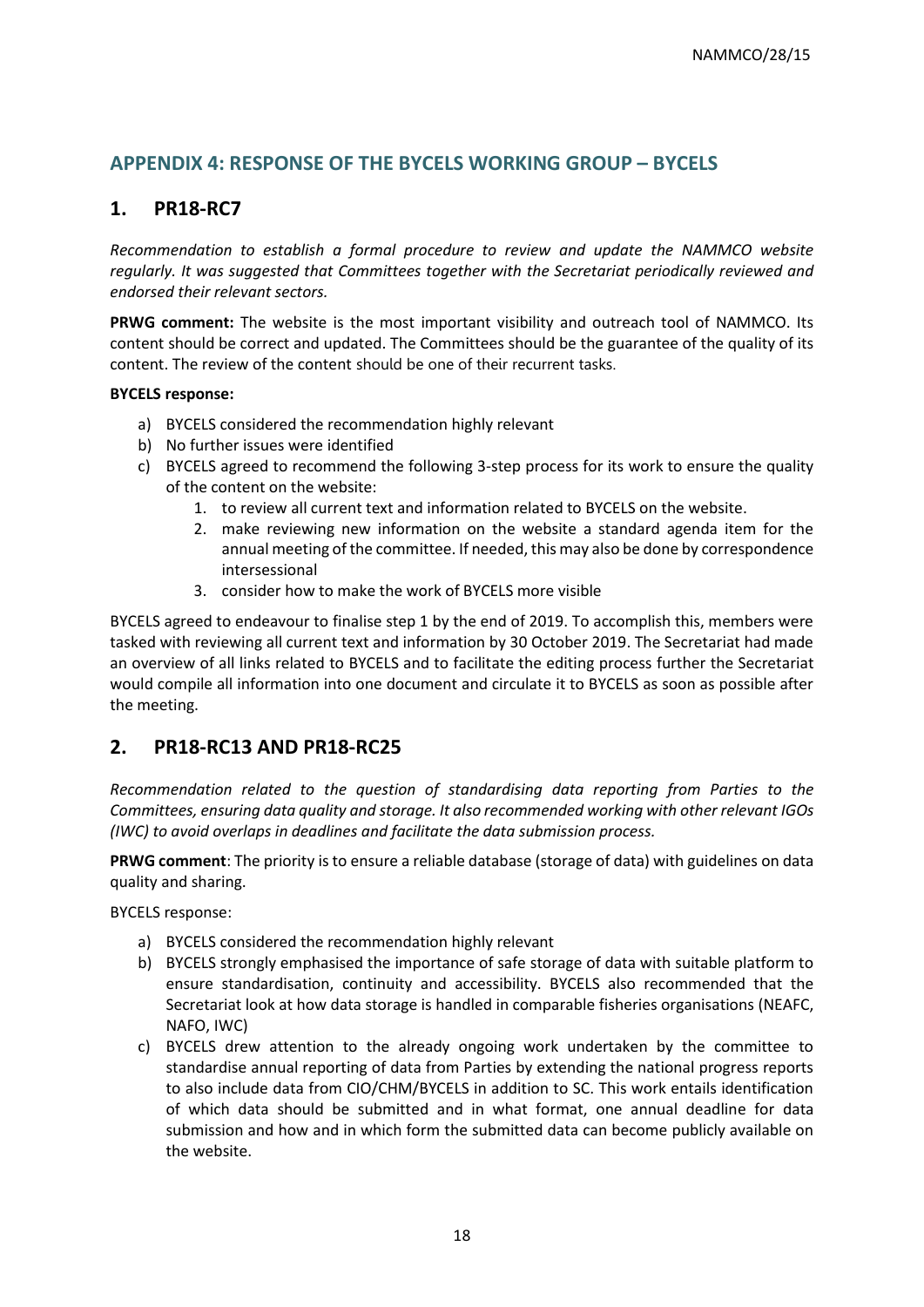# **3. PR18-RC20**

The recommendation was not part of the ones forwarded by PRWG to BYCELS. However, CIO had been asked to consider the recommendation and had concluded that it belonged to BYCELS.

*The Panel noted the low number of strandings reported and the absence of information on hunting effort and ship strikes in the NAMMCO data spreadsheet. Measures of hunting effort related to catches of some species could be obtained relatively easily from analyses of hunting licenses issued, logbooks and inspection and observation reports and interviews with hunters. The Panel recommended that ship strikes be reported more consistently.*

**PRWG comment:** a question of data quality.

#### **BYCELS response:**

- a) BYCELS found the recommendation to report ship strikes more consistently to be relevant and within its area of responsibility
- b) No further issues discussed
- c) NAMMCO member countries do not have regulations for reporting of ship strikes thus reporting has been based on voluntary, random reporting. BYCELS recognised that much work has been carried out by IWC and others on the issue of ship strikes. IWC has a global ship strike database functional since 2007. In 2019 a joint Workshop was held with IUCN and ACCOBAMS discussing ship strike hot spots.

BYCELS discussed the magnitude of the problem in member countries, occurrence of individual cases or if it happens frequently in certain hot spots or ship lanes, without reaching any conclusions. However, BYCELS agreed not to propose setting up a system for reporting of ship strikes to NAMMCO. Instead BYCELS recommended to look at how the IWC information on ship strike can become accessible to NAMMCO, both on an individual level (NAMMCO scientists) and organisational level (BYCELS).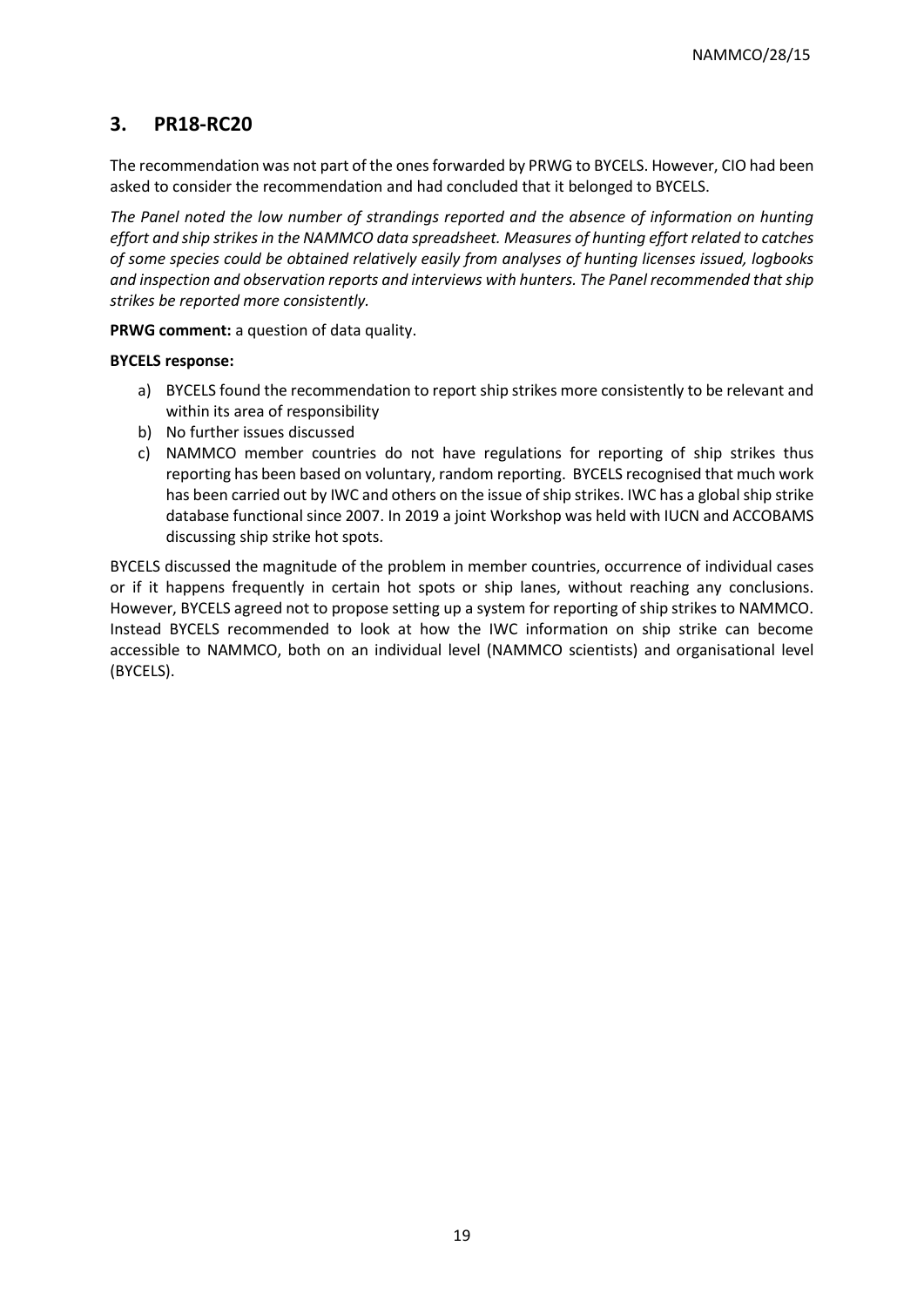# <span id="page-19-0"></span>**APPENDIX 5: RESPONSE OF THE SCIENTIFIC COMMITTEE – SC**

### **1. PROCEDURE**

During the SC 26<sup>th</sup> meeting in November 2019, the Secretariat facilitated an interactive process to help the SC identify which recommendations they deemed to be most relevant and to propose possible ways that the relevant recommendations could be implemented to improve their working processes. The results of this interactive exercise and discussion are presented in the following section.

It should be noted that some of the numbers used by the performance review panel (PRP) to structure and refer to their recommendations actually contained text presenting several recommendations. For example, the text under PRP18-RC5 included a recommendation to develop a systematic procedure for assessing stocks and species, together with a recommendation to develop the ability to transparently track actions on committee recommendations, and to implement research recommendations from the GROM. In cases such as this, the SC was presented with the recommendations as individual items and asked to assess their relevance for the SC. This means that the SC had the possibility to highlight some aspects as relevant but not all. Furthermore, in cases where there was overlap in the content of the recommendations being made across different numbers, these were summarised and synthesised for the SC as one recommendation (in SC/26/08), but with both reference numbers included. In the text below, the synthesised and summarised statements on the recommendations that were presented to the SC are used with the hope that this helps provide a document with clear and concise text. However, the associated reference numbers are also always provided, and these can be used to refer back to the full text from the performance review panel if additional context and explanation for the recommendations is required.

# **2. RELEVANT RECOMMENDATIONS AND PROPOSALS FOR IMPLEMENTATION**

Based on the process used to review and discuss the recommendations from the PRP at SC/26, the recommendations have been classified into the following categories: 1) Relevant and prioritised recommendations; 2) Relevant recommendations but not of high priority; 3) Relevant recommendations already being implemented. For those recommendations that were not highlighted by the SC as particularly relevant for their work, the following categories have also been used: 4) Additional recommendations already being addressed to some degree, and 5) Recommendations extending beyond the scope of the SC.

The recommendations in each of these categories and the proposals for implementation (where appropriate) are presented below.

### **3. RELEVANT AND PRIORITISED RECOMMENDATIONS**

#### **PRP18-RC10: Include impacts from other anthropogenic activities beyond hunting**

This is a recommendation of high relevance for ensuring a data quality and a precautionary approach to management. The SC noted that good work is already being done to implement this recommendation through the current requirement that working groups (WGs) include other anthropogenic impacts on their agendas. It was also noted that the cumulative impact of all anthropogenic activities is captured in the parameters used in the current population models. It was, however, also acknowledged that there were ways to further improve the work being done on this topic.

#### *Proposals for implementation & improvement:*

Place more weight and emphasis on the topics of pollution and climate change in the work of the WGs.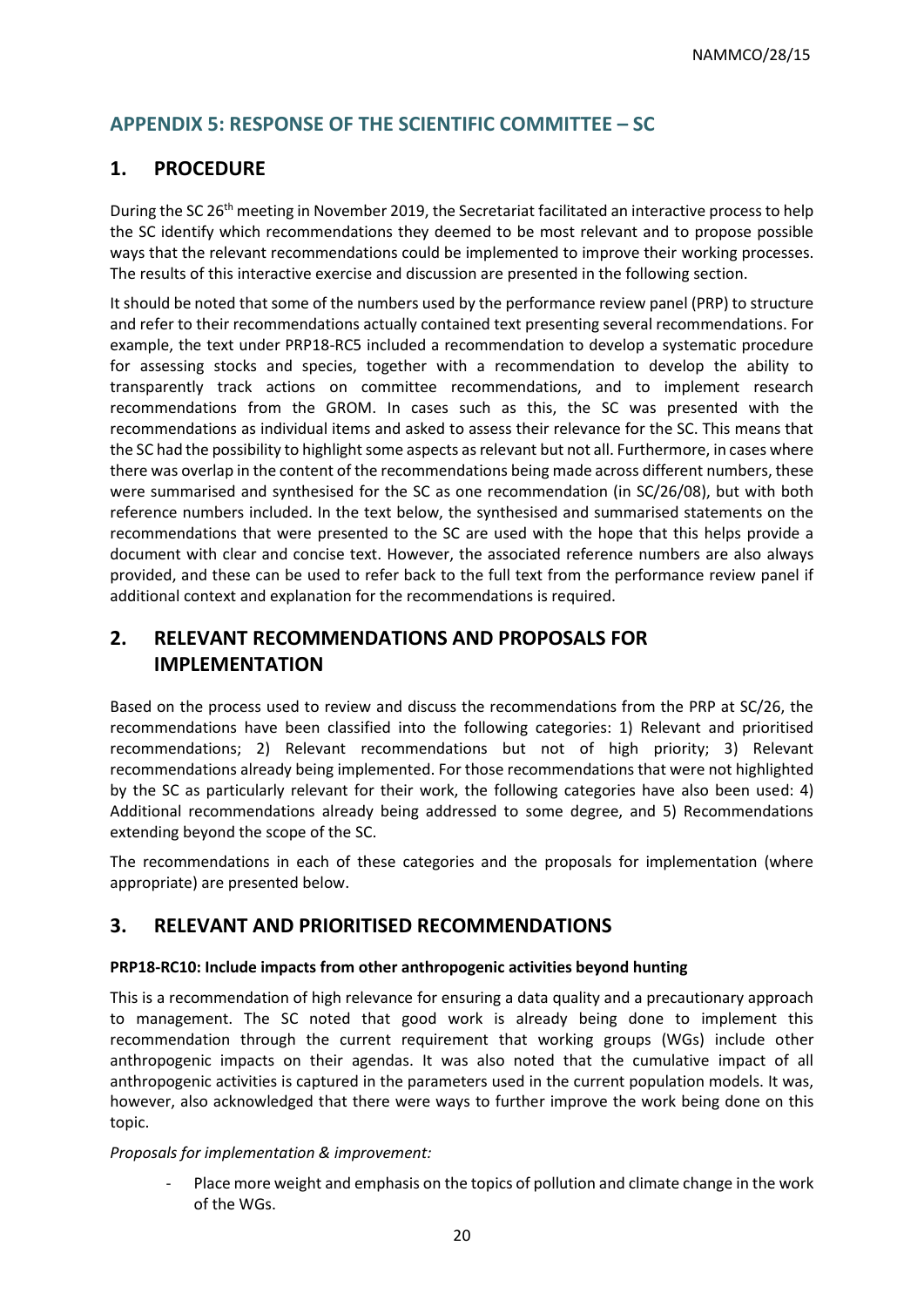- Enhance collaboration with those working on the Arctic Monitoring and Assessment Program (AMAP) of the Arctic Council as a way to enhance the knowledge on pollution within NAMMCO, for example by inviting experts working on this program to present findings of relevance to the WGs or SC.
- Prioritise and fund the collection of life history data to support a good time series for species of relevance to NAMMCO.
- Revise the SC agenda so that every item does not need to be covered every year. This would allow more time and attention to be dedicated to topics such as other anthropogenic impacts as appropriate.

#### **PRP18-RC26: Investigate structured cooperation with the IWC SC & develop a robust use of external expertise**

This is a recommendation of high relevance for ensuring high data quality and reliability as well as a good way to enhance transparency and communication. This recommendation was one that the SC felt that they were already working to implement (e.g. through the established cooperation with the IWC Abundance Estimate Working Group and the existing practice of inviting external experts to participate in WG meetings). However, it was also recognised that further improvements were still possible.

#### *Proposals for implementation & improvement:*

- In addition to inviting external experts to participate in WG meetings, invitations could also be extended to relevant external experts to participate in the meetings of the SC. This could include members of the IWC SC.
- Invitations to external experts need to be sent out in a timely fashion to enhance the possibility that they are able to attend.
- Additional funding be made available to allow a wider range of external experts to be invited to attend NAMMCO meetings.

#### **PRP18-RC31: Consider developing stock specific reference points and management actions that will be taken if these reference points are exceeded**

This is a relevant recommendation for advancing a precautionary approach to management and can also assist in providing grounds for clear and transparent communication regarding advice. This was a recommendation that the SC was motivated to work on in the near term. Such reference points were noted as available and in use for some species (e.g. harp and hooded seals), while there were additional species for which stock specific reference points could also be useful, including narwhal and walrus.

#### *Proposals for implementation & improvement:*

- Review the stock specific reference points and advice rules used by other organisations.
- Obtain clear management objectives for the different species and stocks.
- Implement a case by case approach to articulating stock specific reference points and advice rules and in the beginning focus on doing this work for species with small stocks.
- Ask all WGs to consider articulating possible reference points of relevance.
- Consider holding specific meetings to develop reference points for those prioritised species that have a clear stock structure.
- Consider establishing an *ad hoc* WG to examine general issues related to developing such reference points and management advice prior to focusing on species specific work.
- Establish a new process through which scientists and managers may have closer contact and work together to develop management plans.

#### **PRP18-RC41: Consider articulating rebuilding plans for any stocks found to be depleted**

This is a relevant recommendation for advancing a precautionary approach to management. Although there was some disagreement about whether it was the role of the SC to develop such rebuilding plans,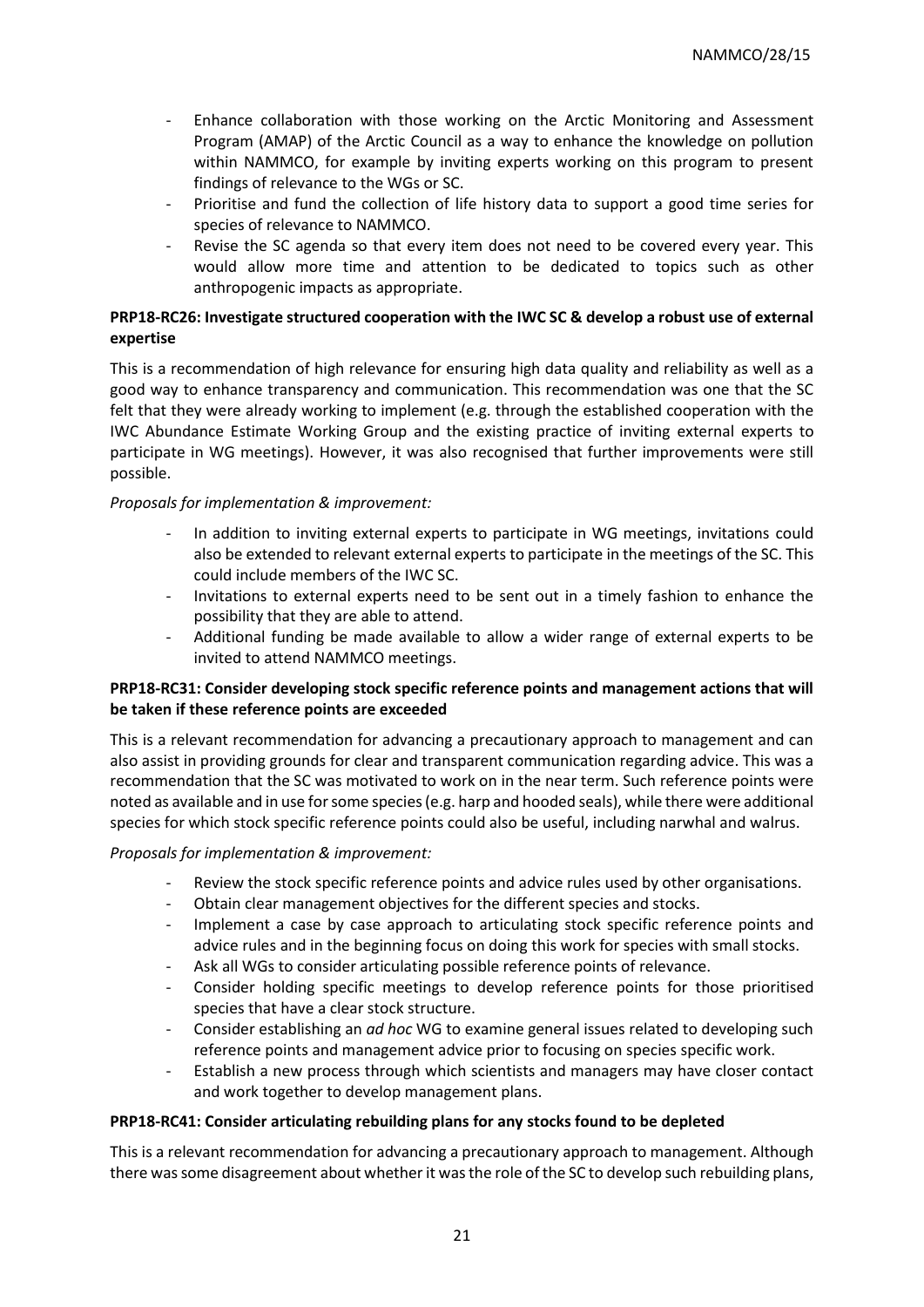there was a sense that this was an important issue and there was a degree of motivation within the SC to advance on this.

*Proposals for implementation & improvement:*

- The SC could consider this issue in its future efforts to develop reference points and harvest rules and could review for inspiration the way WGHARP (the joint ICES/NAFO/NAMMCO Working Group on Harp and Hooded Seals) incorporates plans for rebuilding in their harvest rules.
- Rebuilding plans could be developed in a way that considered not just reducing or halting the harvest of depleted stocks, but also the impacts from by-catch and other anthropogenic activities. Management decisions could then include actions directed towards these activities as well.
- The management committees (MCs) could feed into the process of articulating rebuilding plans for depleted stocks by describing those actions they see as important to implement and/or those already being taken at a management level.

### **4. RELEVANT RECOMMENDATIONS BUT NOT OF HIGH PRIORITY FOR THE SC**

#### **PRP18-RC79: Establish a formal procedure for reviewing and updating information on the NAMMCO website, with periodic review and endorsement from all relevant committees**

This is a relevant recommendation for improving communication and particularly data quality in communication. The SC noted that a plan for doing this was agreed at SC/26 and that this new approach would begin to be implemented at their next meeting. It is also worth noting that although this was recognised as a relevant recommendation for ensuring data quality in NAMMCO's communication with a general public audience, it was not work that the SC expressed motivation to perform and was therefore not considered a top priority.

#### *Proposals for implementation & improvement:*

- The proposal that was agreed at SC/26 and which will be implemented for SC/27 is that there be a 5-year cycle for reviewing each species, with the information on a certain number of species (e.g. 4-5) being reviewed each year during the annual SC meeting. The species selected for review in any given year will be determined by the Secretariat on the basis of the importance of the species for the NAMMCO countries and the perceived need for updated information.
- The Secretariat will update the website with new information following each WG meeting.
- SC members will send the Secretariat new publications (authored by its members or others), that are of relevance to NAMMCO and can be used to update the website.

### **5. RELEVANT RECOMMENDATIONS ALREADY BEING IMPLEMENTED**

#### **PRP18-RC5: Develop the ability to transparently track actions on committee recommendations**

This is a relevant recommendation for following up on the implementation of the advice provided by the committees, however the SC felt that there were already adequate processes in place for this.

#### **PRP18-RC5: Develop a systematic procedure for assessing species and stocks**

This is a relevant recommendation for ensuring data quality and reliability and the implementation of a precautionary approach. The SC emphasised the importance and relevance of having a systematic procedure for assessing species and stocks, but also felt like such a procedure was already in place and part of the operational practice of NAMMCO. The SC did not see the need nor advantage of having a single management procedure. The reasoning behind this position is outlined in the response to Council request R1.6.6 for a description and appropriateness of the management procedures used in NAMMCO presented in the SC/26 report, agenda item 5.7.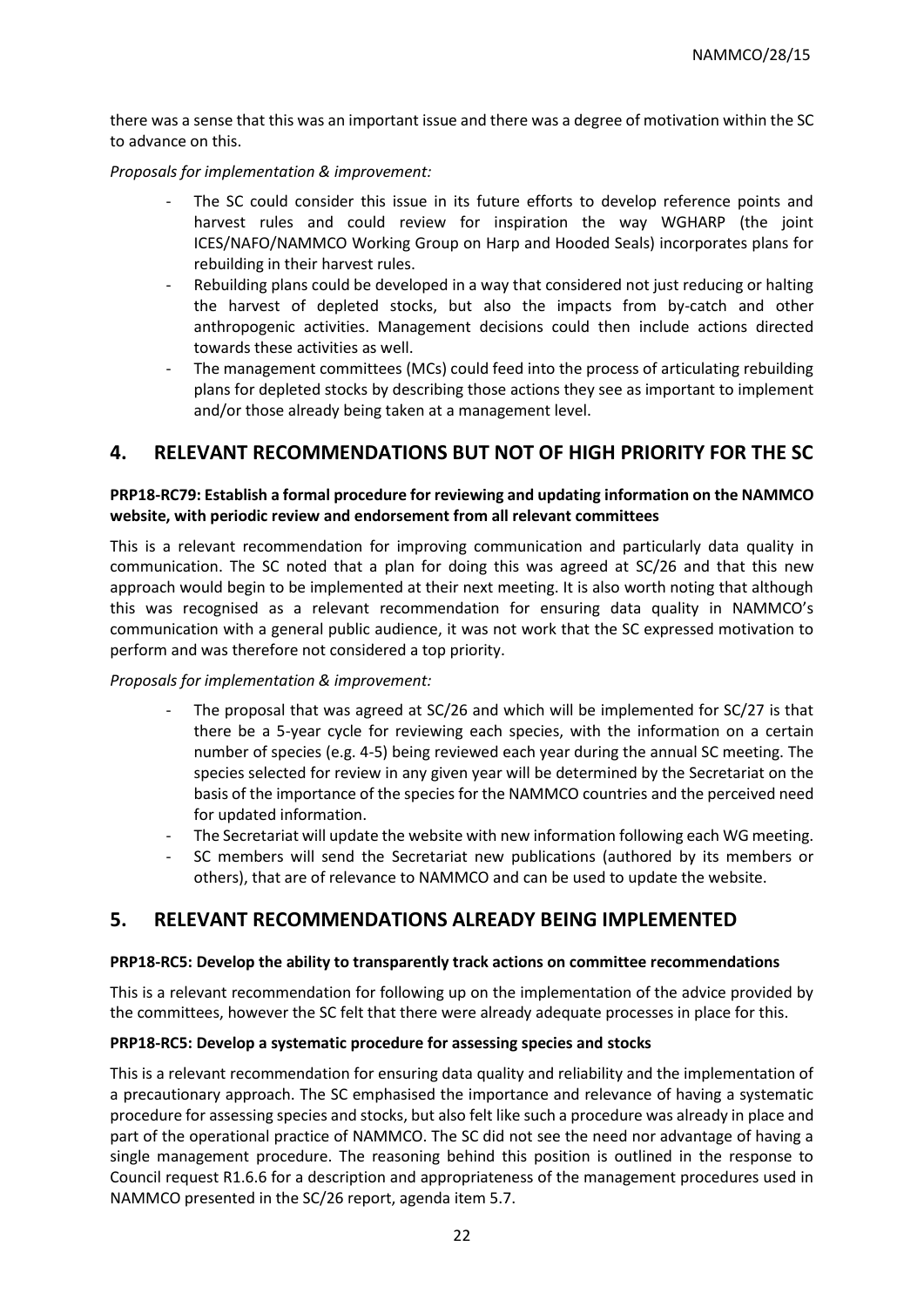#### **PRP18-RC9&19: Ensure that accurate estimates of by-catch are provided for all population assessments and encourage national by-catch monitoring systems based on independent observers**

The SC highlighted this as a relevant recommendation with the potential to improve data quality and reliability, as well as to help inform a precautionary approach to management. However, it believed that the extensive ongoing work within the by-catch working group (BYCWG) constituted an adequate response. The SC urges the different parties to respond positively and timely to the BYCWG request for information and data.

#### **PRP18-12&18: Have member countries agree on a standard format for reporting and implementing struck and lost data in NPRs and the catch database**

This is a relevant recommendation for data reliability and communication and can be useful for following up on the implementation of advice in some cases. The SC recognised that this is important for the organisation but noted work towards this is already well underway – e.g. see the agreement to having a common format for reporting and their suggestions for additions to this under agenda item 5.3.3 of the SC/26 report.

#### **PRP18-RC18: Continue efforts to reduce struck and lost and obtain reliable reporting**

This is a relevant recommendation for ensuring data quality and reliability, as well as to help inform a precautionary approach to management. The SC recognised the importance of this issue but also felt that efforts were underway to improve struck and lost reporting, drawing attention to agenda item 5.3.1 in the SC/26 report, where the SC emphasised that the use of independent observer programs in selected hunts was still a necessary way to validate the reliability of user reporting.

#### **PRP18-RC23: Establish a searchable catch database and consider including all human-induced mortality and a sighting database (potentially with the IWC)**

This is a relevant recommendation for communication, transparency and data quality. The SC noted that sufficient work was already being done to implement this, highlighting that the Secretariat had now made a searchable catch database, that common reporting formats for all human induced mortality are in development by the CHM, BYCELLS and SC, and that discussions with the IWC about collaborating on the development of common databases is ongoing.

# **6. ADDITIONAL RECOMMENDATIONS ALREADY BEING ADDRESSED TO SOME DEGREE**

These recommendations were not highlighted by the SC in their assessment of relevance. However, the Secretariat wishes to note the efforts that are underway towards implementation of these recommendations.

#### **PRP18-RC5: Implement research recommendations from the GROM together with other international and national authorities.**

Research remains ongoing for monodontid species and there have been some advances on this since the GROM (e.g. see the report of the *ad hoc* working group on narwhal in East Greenland). Additional funding may, however, be required to fully implement all of the research recommendations. No initiative has been taken towards developing a collaboration with Canada on implementing the recommendations.

#### **PRP18-RC12: Coordinate data collection formats and deadlines with other IGOs (e.g. IWC)**

The work currently being done to develop a common format and deadline for reporting across all NAMMCO committees (see SC/26 agenda item 5.3.3 and processes started by the different committees ahead of NAMMCO 27) can be seen as foundational work that it is important to complete before attempting to coordinate data collection with other organisations (if this is desirable).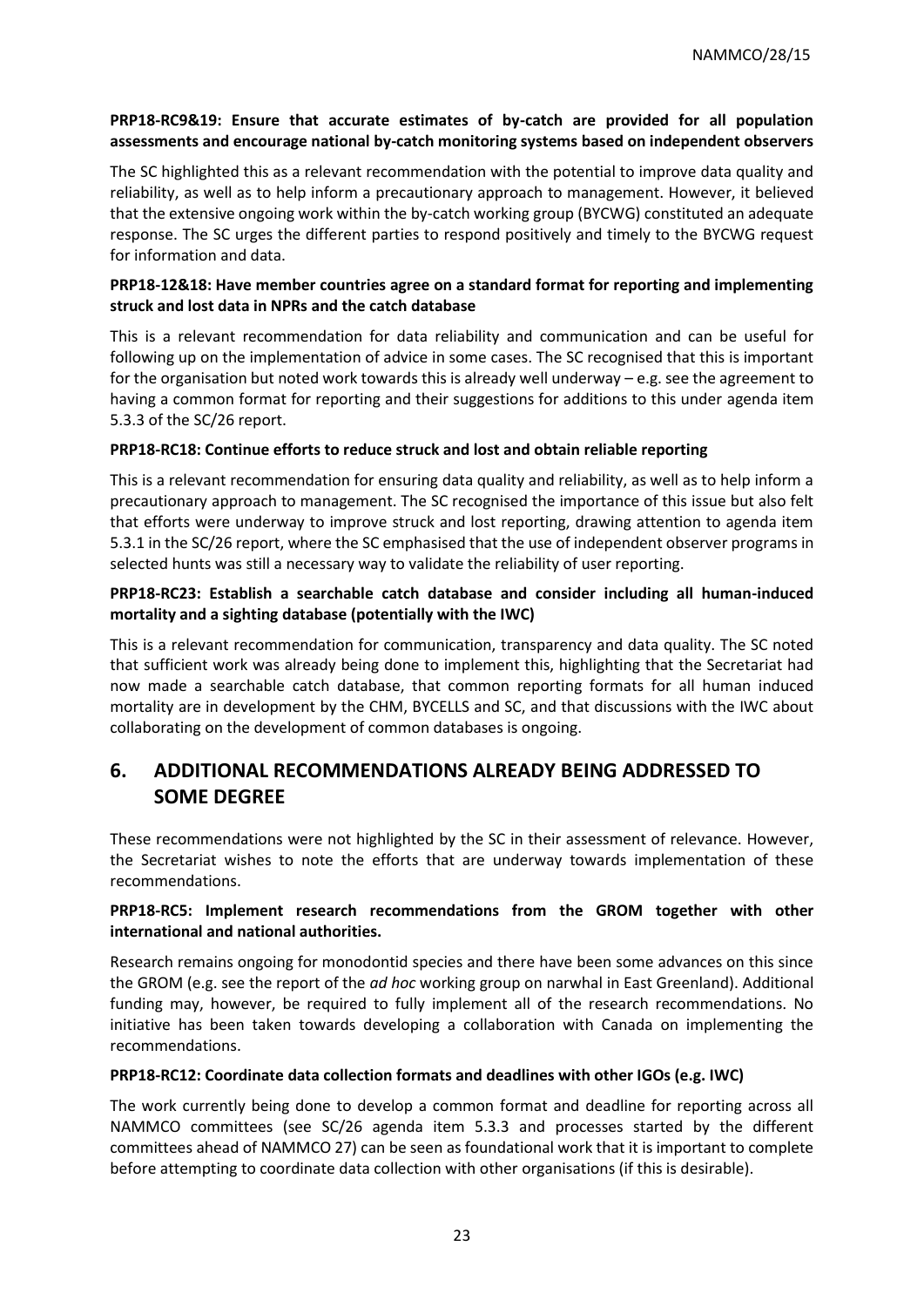#### **PRP18-RC36: Update the ringed seal assessment and develop an appropriate forum for Greenland and Canada to manage the shared stock.**

There are plans to hold a ringed seal working group to update the assessment from 1996, with the potential to also discuss the establishment of an appropriate forum to manage shared stocks. SC/26 proposed that this WG be delayed until 2022 to allow for ongoing studies in Greenland and Norway to be completed so that they could inform the WG.

#### **PRP18-RC79: Examine alternative options for scheduling NAMMCO meetings**

There is a process underway on this, with the topic being on the agenda for the FAC November 2019 meeting. SC/25 made an initial proposal for an alternative meeting schedule and an explanation for why this was seen as preferable. SC/26 provided additional inputs to this proposal as well as an additional option for consideration. (Cf. FAC/2019-02/08)

#### **PRP18-RC87: Develop a centralised database on stock assessments (abundance and removals data) as well as for the evaluation of trends in hunters' safety and hunting efficiency**.

On the point of most relevance to the SC regarding a centralised database on stock assessments, important foundations laying the groundwork for this are now in place. This includes the development of the online catch database (see SC/26 5.3.2), the work towards a common reporting format for all removals data (see SC/26 5.3.3) and agreement on the overview of management units relevant to NAMMCO for each species (see SC/26 5.2.1, and appendix 4).

# **7. RECOMMENDATIONS EXTENDING BEYOND THE SCOPE OF THE SC**

### **PRP18-RC28&29: Clarify the different roles of the SC, MCs and Council; especially why MCs may take decisions deviating from the SC advice and eliminate the chances that such deviations occur. Develop RoPs defining the relationship between MCs and SC, their interaction, and how MCs use SC advice**

This was viewed as a recommendation with the potential to improve communication and the follow up process on the advice provided by the committees. However, the SC did not see as their responsibility to take action to implement this recommendation. It was therefore deemed beyond the scope of the SC responsibility; however, it still offered a proposal for implementation.

*Proposals for implementation & improvement:*

Council develops a statement and/or graphic to clarify the different roles of the various NAMMCO committees and explain why MCs may take decisions that differ from SC advice.

#### **PRP18-RC87: Create a document that specifies the accessibility of data within and outside NAMMCO, the data quality control process, deadlines for data submission etc**

The SC made no comment on this recommendation.

# **8. CONCLUSION**

At its 26<sup>th</sup> meeting, the SC began the process of considering the results and recommendations of the 2018 performance review. It highlighted those recommendations that it deemed most relevant to improving its work and provided proposals for how the implementation of these recommendations could be approached. It also highlighted where work was already being carried out to address particular recommendations, as well as indicated the recommendations that fell outside the scope of the SC. Given the comprehensive nature of the performance review and the range of recommendations made, the process of response and implementation will necessarily require more time. The SC has however now articulated a clear list of those recommendations that it deems to be relevant and prioritised for action and highlighted several possible avenues for pursuing implementation. This represents an important and necessary first step in the process of learning from the performance review and using this to improve working practices.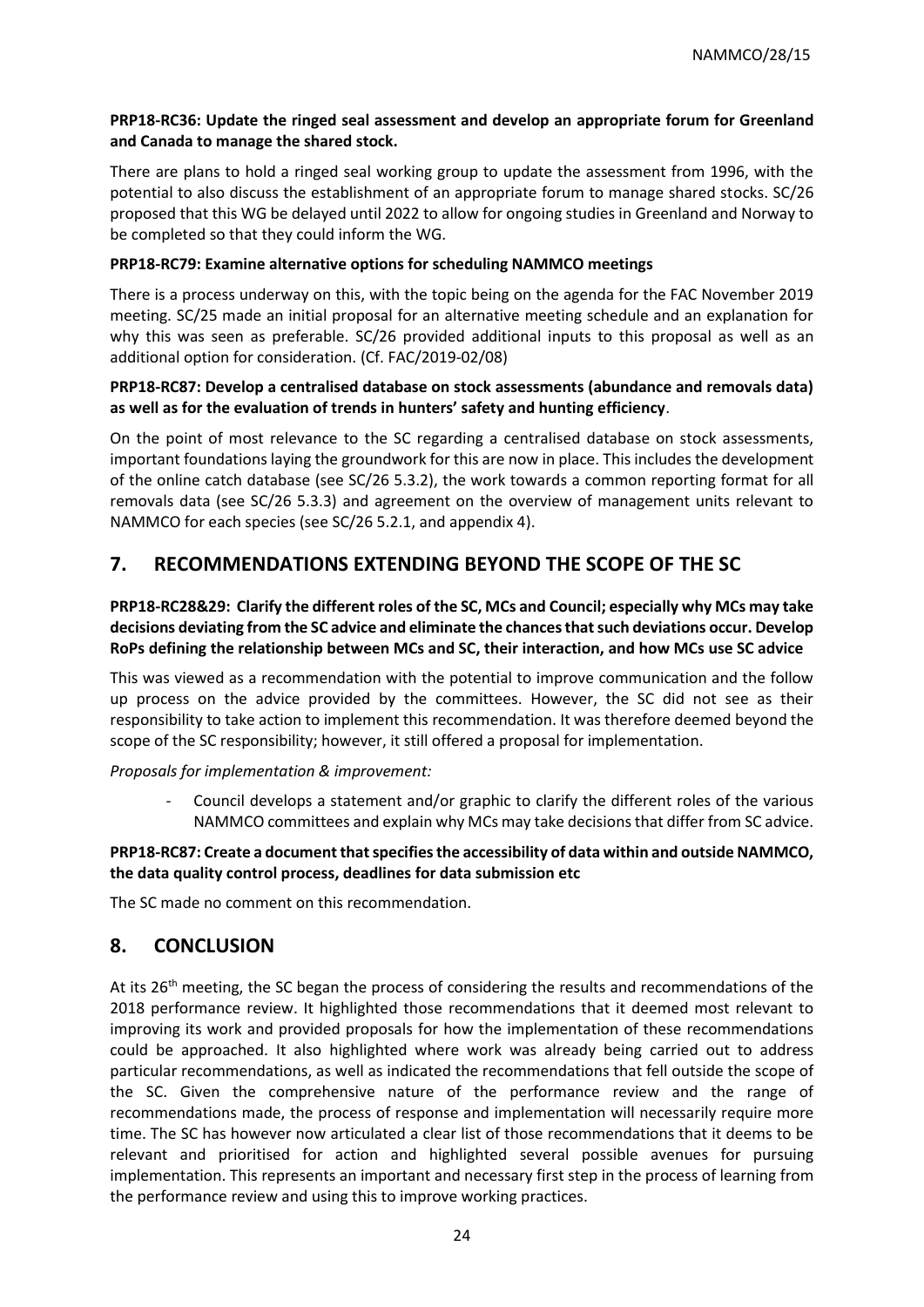# <span id="page-24-0"></span>**APPENDIX 6: RESPONSE OF THE FINANCE AND ADMINISTRATION COMMITTEE – FAC**

The FAC was requested by the PRWG to consider specifically 9 recommendations. Recommendation PR18-RC7 dealt with outreach and the species information available on the website, the remaining were of organisational, administrative and financial characters (PR18-RC73, 76, 77, 79, 82, 83, 84 and 85).

### **1. PROCEDURE FOR REVIEWING THE CONTENT OF THE WEBSITE**

Referring to recommendation **PR18-RC7,** the website was the most important visibility and outreach tool of NAMMCO. Its content shall be correct and updated. The Committees should be the guarantee of the quality of its content. The review of the content should be one of their recurrent tasks. The PRWG had therefore tasked the FAC to establish a general procedure for reviewing the content of the website, including updates, based on the input forwarded by the committees on the issue.

FAC reviewed the ways forward proposed by the CHM, CIO and BYCELS and agreed with these. With respect to the SC proposal, FAC added some text related to the update on stock assessments, which are highlighted in blue below.

The agreed proposed procedures for the different committees are described below:

#### **CHM, CIO, BYCELS**

The Committees agreed to recommend the following 3-step process for its work to ensure the quality of the content:

- 1. Each committee will review all current text and information related to the committee on the website.
- 2. Make reviewing new information on the website a standard agenda item for the annual meeting of the committees. If needed this may also be done by correspondence intersessional
- 3. Consider how to make the work of the committee more visible on the website

CIO finalised step 1 during their October 2019 meeting. Members of CHM and BYCELS agreed to finalise step 1 by 31 December 2019. Information on the web related to the work area of CHM are by far the most comprehensive of the three committees. It was agreed that all text should be reviewed by everyone with the understanding that members would have the overall responsibility for the information pertaining to the species and hunts taking place in their respective countries.

### **SC**

• The proposal agreed at SC/26 and which will be implemented from SC/27 is that there be a 5-year cycle for reviewing each species, with the information on a certain number of species (e.g. 4-5) being reviewed each year during the annual SC meeting. The species selected for review in any given year will be determined by the Secretariat on the basis of the importance of the species for the NAMMCO countries and the perceived need for updated information.

• The Secretariat will update the website with new information following all SC related meetings. However, updates on stock assessment shall be reviewed by the SC before being implemented. The texts of the update will be prepared by the Secretariat and reviewed by the chair of the SC and the related WG Chair before being uploaded.

• SC members will send the Secretariat new publications (authored by its members or others), that are of relevance to NAMMCO and can be used to update the website.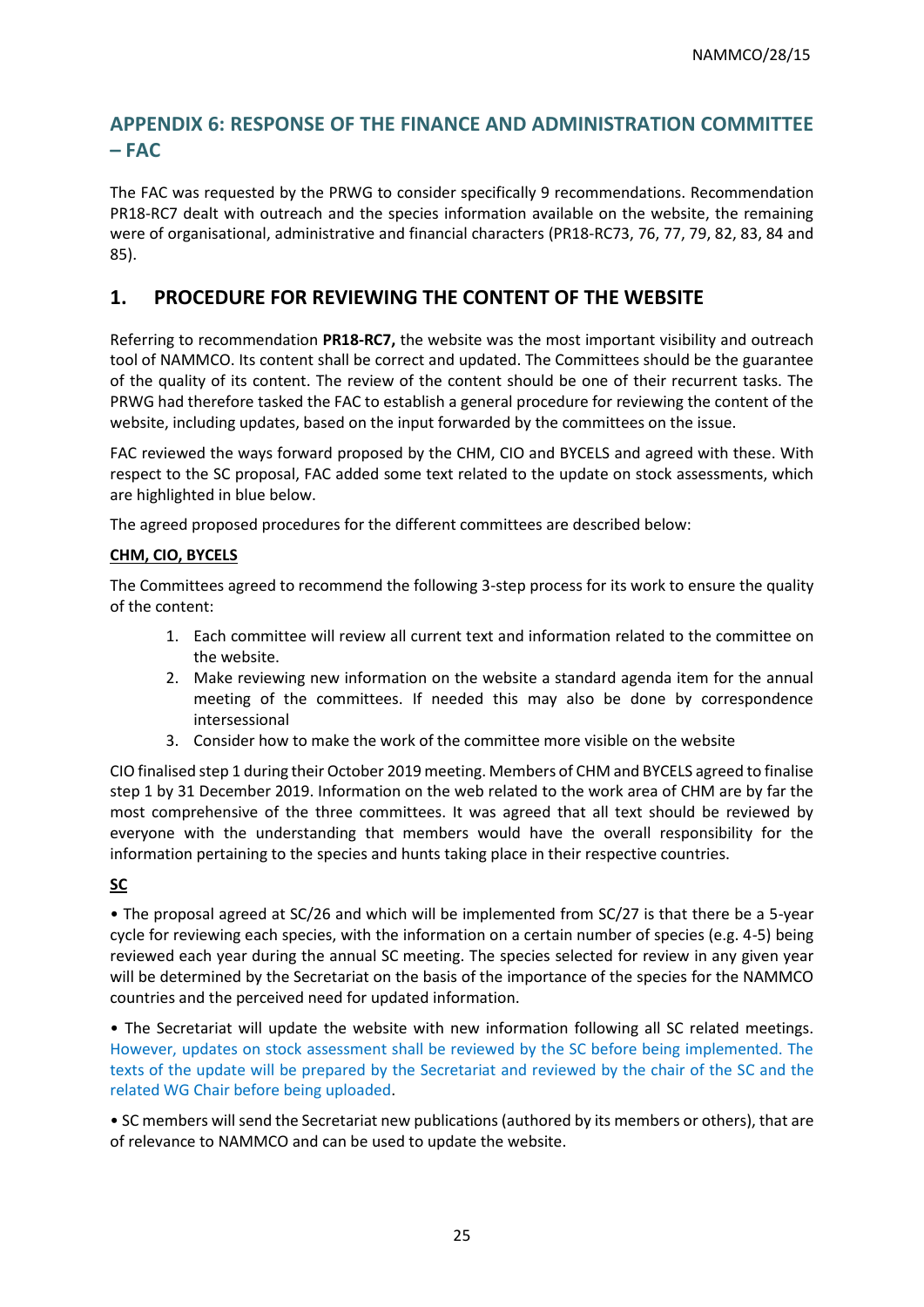# **2. RULES FOR SECRETARIAT FOR MANAGING FUNDS**

Recommendation **PR18-RC76** addressed the needs for rules or guidelines for managing external funding and FAC was tasked to consider the relevance of this recommendation.

Unlike other organisations, NAMMCO does not have one document collating established financial rules and practices, rather these are dispersed in many different types of documents including Council and FAC meeting reports, Host Agreement and Staff Rules. The Secretariat provided an overview of the financial rules and practices presently adopted in NAMMCO.

FAC agreed that it would be beneficial to develop a more formal document describing the current rules and practices for managing internal and external funds in NAMMCO and asked the Secretariat to consolidate the document prepared by looking at financial rules from relevant organisations and to prepare draft financial rules and practices that FAC could consider at its next meetings.

# **3. DATES FOR COUNCIL AND SC MEETINGS**

Recommendation **PR18-RC79** addresses the possibility of fostering a greater work efficiency and providing more time to the Scientific Committee to respond to Council's requests by modifying the present sequence of meetings with the Council meeting in spring and the scientific committee meeting in autumn. Independently, SC/25 had also proposed an inversion of sequence for reducing possible delays in the process from the formulation of a request for advice, and the advice being forwarded to parties and implemented. NAMMCO 27 had tasked FAC to consider the issue.

FAC saw the main arguments for NOT convening Council meetings in the autumn as:

- Member countries will not have time to prepare for the implementation of management advices in the following year
- Fisheries negotiations take place from October to December
- IWC Commission meetings are held in September/October
- Convening Council meetings in late August/beginning of September is not optimal from an organisational point of view as the summer holiday period has just ended

FAC recommended that NAMMCO adopt the following scenario: SC meetings and Council meetings be held in the first half of the year with SC in early spring from mid-February and Council meetings from mid-May. This option structures all annual meetings of NAMMCO committees to be held before summer and clears the 2nd half for holding working and expert groups meeting, and any *ad hoc* events. The time elapsed between the SC and Council meetings shall be sufficiently long to enable the finalisation of the report, its translation and its circulation at national levels before the meeting of the management committees, i.e., at a minimum 2 months.

# **4. SECRETARIAT'S WORKLOAD AND PRIORITIES**

The remaining recommendations deals with allocation of resources both humane and financial, priorities and Secretariat staffing.

As required by Council 27, FAC has completed a review of the NAMMCO pension schemes and adopted a unique pension scheme to take into effect in 2020, which will be cheaper with more predictable expenses. In the spirit of minimizing resource use, FAC agreed to schedule a single face to face meeting in combination with the annual meetings and otherwise have online meetings.

The Secretariat had repeatedly alerted to the increased and increasing workload at the Secretariat, in part because of the increasing number of stocks dealt with since 1992 (6 species in 1995 and 21 in 2018), the increasing number of meetings and the increasing outreach tasks, with in particular the completion and maintenance of the website. In parallel, the staffing of the Secretariat has remained the same since 1995.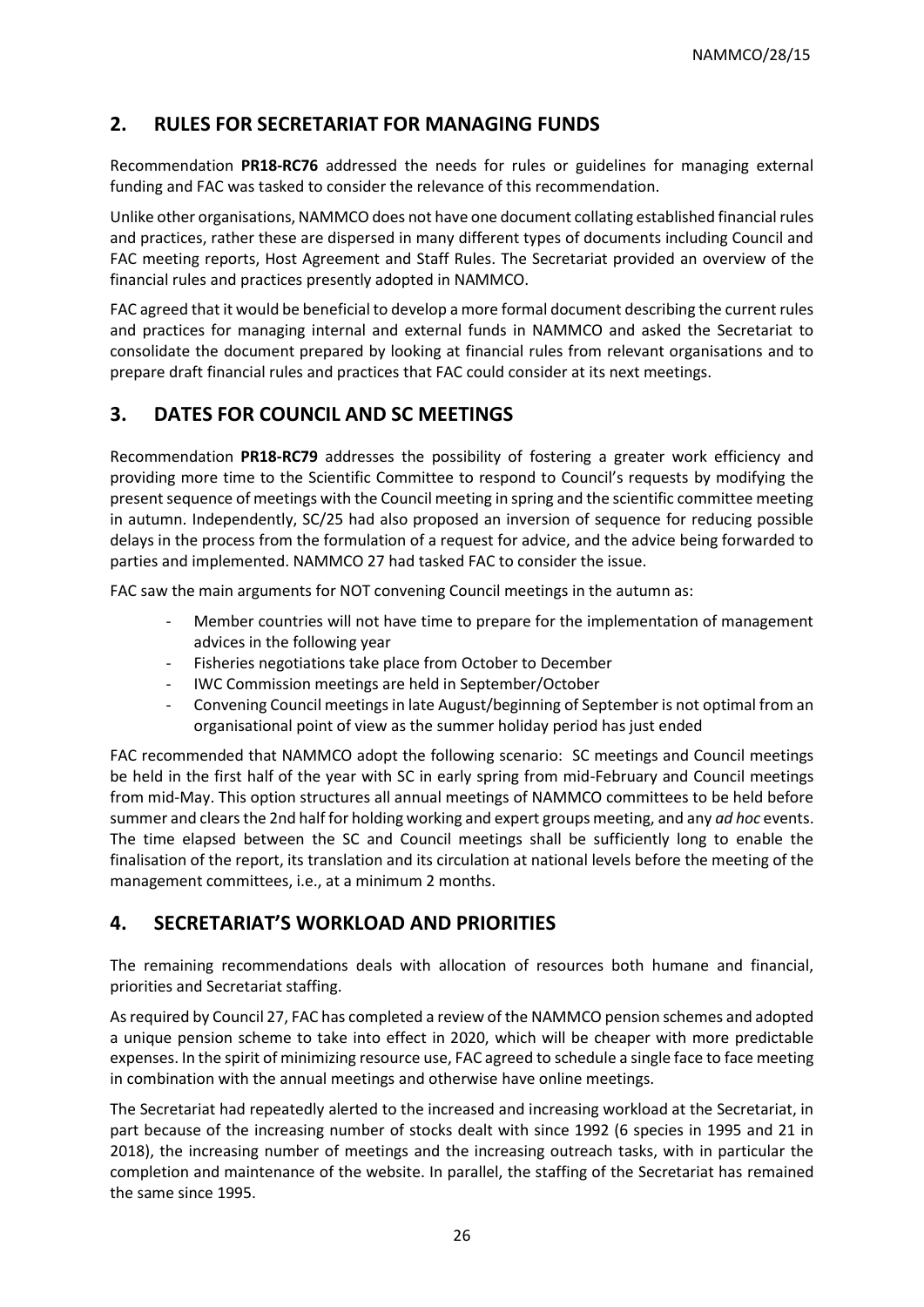Council 27 recommended "that a more focused intersessional discussion be undertaken among member countries and the Secretariat on the priorities of the Commission and the ability and capacity of the Secretariat to fulfil the tasks assigned".

FAC continues the principle discussion initiated in May by the PRWG on the priorities of the Commission and the prioritisation of the tasks assigned to the Secretariat. FAC requested more detailed information on time spent on different tasks at the Secretariat. To alleviate the workload of the Secretariat in 2020 and allow a high focus on the completion and update of the website, FAC decided to drastically reduce attendance to outreach events, as well as minimising representation activities. FAC reiterated that the website is the most important visibility and outreach tool of NAMMCO, its content should be correct and updated.

Such a reprioritisation is a short-term action that should not hinder a commitment to have more in depth discussion on staffing needs in the long term. It is a fact that the workload of the Secretariat has increased (due to among other things the increase in the number of topics/species covered by the different committees and in the number of standing Working Groups). However, given the current resource situation there is no room for increasing the staff in the short term.

FAC also noted that it is the Council that generates the workload and thus the Council must also be conscious of the implications of its proposed priorities. The focus should be on core issues for the organisation. In conclusion, FAC agreed that the discussion on the Secretariat staffing should continue and the issue looked at in more detail in the future.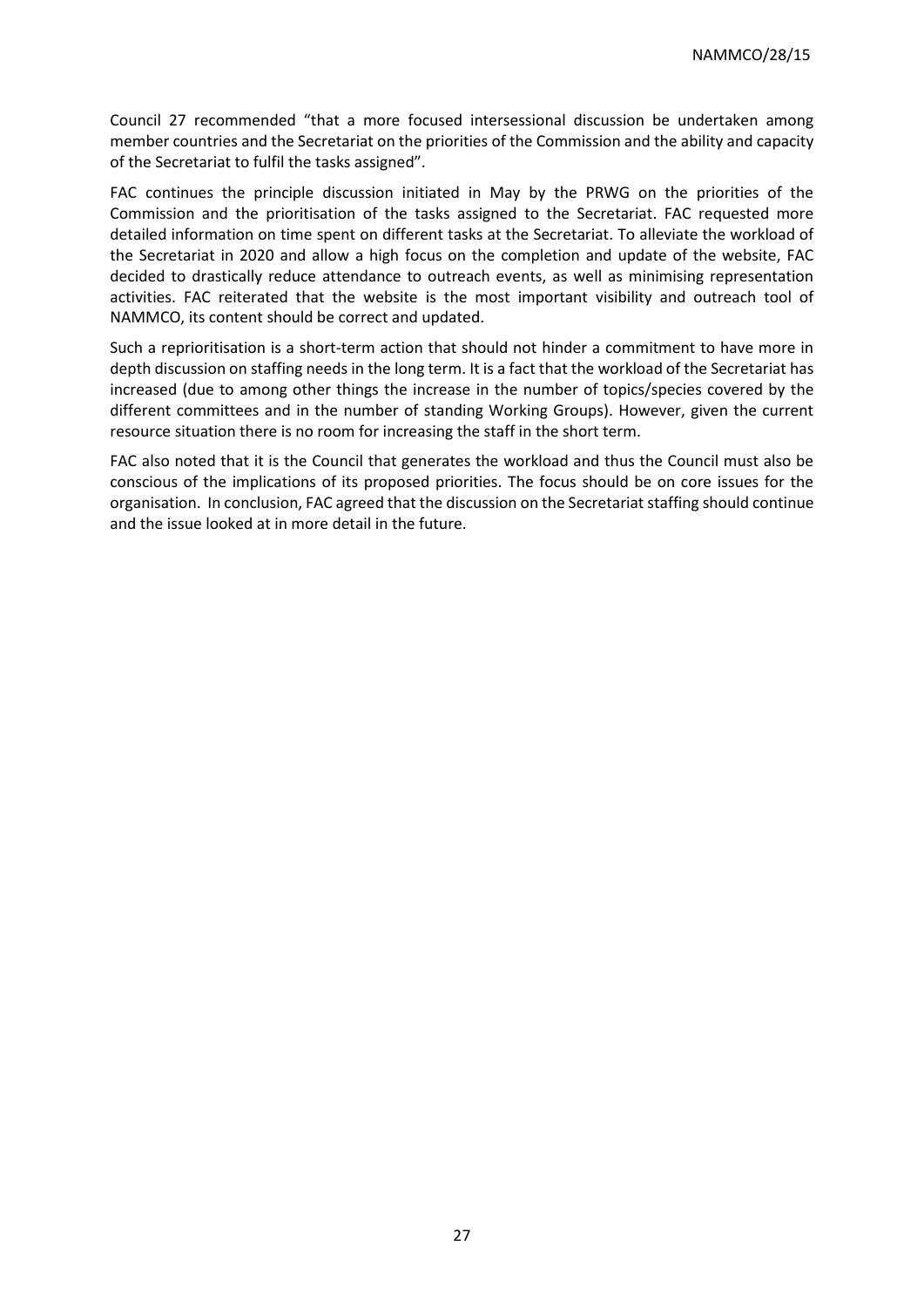# <span id="page-27-0"></span>**APPENDIX 7: RESPONSE OF THE MANAGEMENT COMMITTEES – MCS**

In preparation for the meeting of the Management Committees, the Secretariat had prepared a document that collated the MC specific recommendations, highlighting the following five overarching issues identified by the PRWG:

- a) Application of a precautionary approach in the framework of NAMMCO
- b) Rebuilding plans for depleted stocks
- c) Prioritisation of assessment efforts
- d) Facilitating responses of the Scientific Committee to requests for advice
- e) Management Committees and the Scientific Committee: prerogatives and relationship

The meeting focused on the response of the MCs to the recommendations from the PRP on these five main issues.

# **1. APPLICATION OF A PRECAUTIONARY APPROACH**

One of the areas where the PRP saw potential for further development and improvement within NAMMCO was in its definition and application of a precautionary approach to management. While the PRP recognised that precaution is an important concept within NAMMCO, it made a number of recommendations related to how the organisation could develop a more structured approach to the operationalisation of a precautionary approach to management. Specifically, the PRP referred to the definition of a precautionary approach as provided in Article 6 of the 1995 UN Fish Stock Agreement (provided as NAMMCO/MCJ-February-2021/FI02) and indicated that developing a harvest strategy approach similar to that used within fisheries management (with stock-specific reference points and associated management actions) would be a useful way to proceed.

Several meeting documents were provided as background information to inform the discussion on this item, including overviews on harvest strategies, reference points, and control rules as used within fisheries management. Dr C. Fortuna, Chair of the Performance Review Panel (PRP) gave a short presentation prepared together with R. Smith, co-member of the PRP. The presentation noted that except for a few stocks, NAMMCO did not currently work with harvest strategies (including stock specific reference points) or harvest control rules (including monitoring, assessment and associated management actions that are automatically taken if a reference point is exceeded). The presentation outlined how these approaches were understood and applied within fisheries management, as well as why they were important mechanisms for managing uncertainty and providing transparent approaches to management and foreseeable actions when certain conditions were met.

#### *Discussion*

All parties thanked Fortuna for her informative presentation and reiterated their appreciation for the extensive work carried out by the PRP.

Norway emphasised that it implements precaution in all areas of marine mammal management and that the concept had always been important for NAMMCO. They also suggested that it was both timely and useful to discuss how NAMMCO could be clearer in its approach to operationalising a precautionary approach to management. They proposed that work to deal with the topic in a systematic way across the organisation be carried out and that the Scientific Committee (SC) be involved. It was suggested that an appropriate way to advance on this would be to suggest that Council make a formal request for advice on this topic to the SC.

Iceland agreed that working to further develop and clarify how NAMMCO operationalised a precautionary approach to management was important and that the SC should be involved. It did, however, seek clarification on whether the advice currently received on baleen whale stocks generated through the Revised Management Procedure (RMP) of the International Whaling Commission (IWC)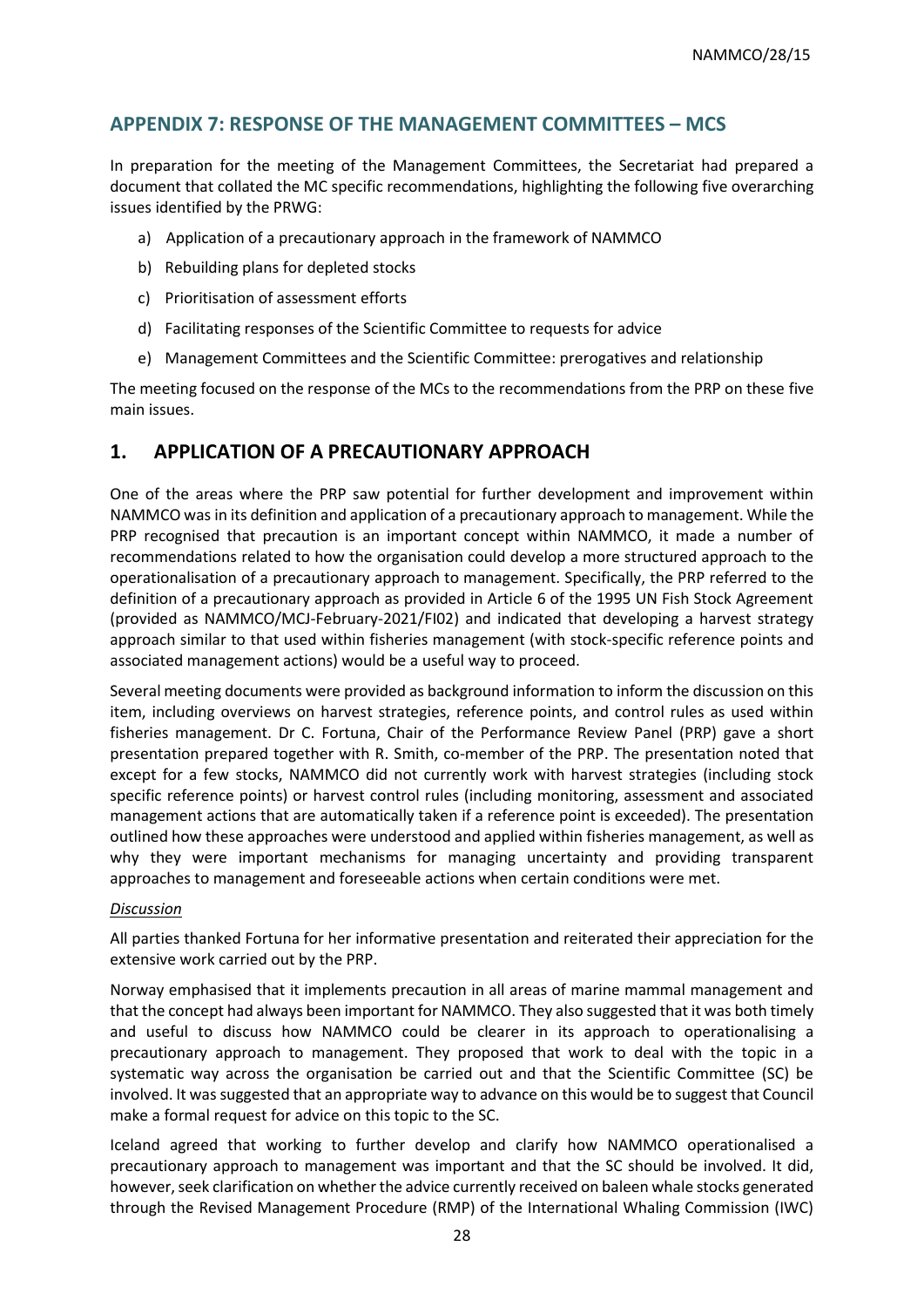met the requirements of a precautionary approach as described in the presentation, or whether further articulation of reference limits etc would also be required for these species. Fortuna confirmed that the RMP used by the IWC implements a precautionary approach to management and that further elaboration would not be required for the stocks for which this approach was applied. She also noted that while the PRP highlighted the importance of developing a consistent approach within NAMMCO, this did not necessarily mean that the same framework had to be applied for all species/cases, but rather that there was value in having a consistent overarching strategy and definition.

Greenland also expressed its support for operating with precautionary approaches to management and having a definition that is consistent, agreed and understood by all. However, they questioned how consistency may be achieved given the different ways in which the IWC and NAMMCO approach the generation of management advice. They also emphasised that the differences between science and user knowledge would need to be taken into account in any development of harvest strategies or control rules.

The Faroe Islands noted that it was familiar with the precautionary approach to management used within fisheries and suggested that it would be important to consider what type of changes or modifications may be required to adapt such an approach to the different context of marine mammals.

Fortuna noted that precaution as it is operationalised within fisheries management aims to create an industry that is sustainable over the long-term. As such, precautionary approaches to management were not against using a resource, but rather were focused on implementing measures to ensure that resources were managed sustainably and could therefore continue being used indefinitely.

The MCJ agreed that this recommendation from the PRP was important and relevant and that NAMMCO should work to more clearly articulate how the precautionary approach is operationalised and consistently applied within the organisation.

The MCJ also agreed that it would be valuable to define its precautionary approach to management more specifically through developing harvest strategies, including reference limits and harvest control rules. It was agreed that this process should involve the SC and recognise the importance of taking both science and user knowledge into account.

The MCJ recommended that the PRWG propose to Council that a request be made to the SC to clarify NAMMCO's precautionary approach to management through the development of harvest strategies (including stock-specific reference points and harvest control rules).

The Chair of the MCJ, together with interested parties, agreed to provide draft text for the proposed request for further discussion at the next MCJ meeting during the annual meeting in March.

# **2. REBUILDING PLANS FOR DEPLETED STOCKS**

The PRP noted that NAMMCO does not have rebuilding plans for depleted (and/or extirpated) stocks and the MCJ discussed whether these should be developed.

#### Discussion

The Secretariat noted that at both its  $26<sup>th</sup>$  and  $27<sup>th</sup>$  meetings, the SC had made recommendations that NAMMCO develop a principle-based approach to dealing with small or depleted stocks.

The MCJ agreed that although it would be valuable to have guidelines for rebuilding plans developed by the SC, any implementation of these would be at the discretion of the Member Countries.

The MCJ recommended that the rebuilding of small or depleted stocks be included in the proposed work to more clearly define NAMMCOs precautionary approach to management (as described under 2.1) and that it should therefore be incorporated as an issue to be addressed in the request.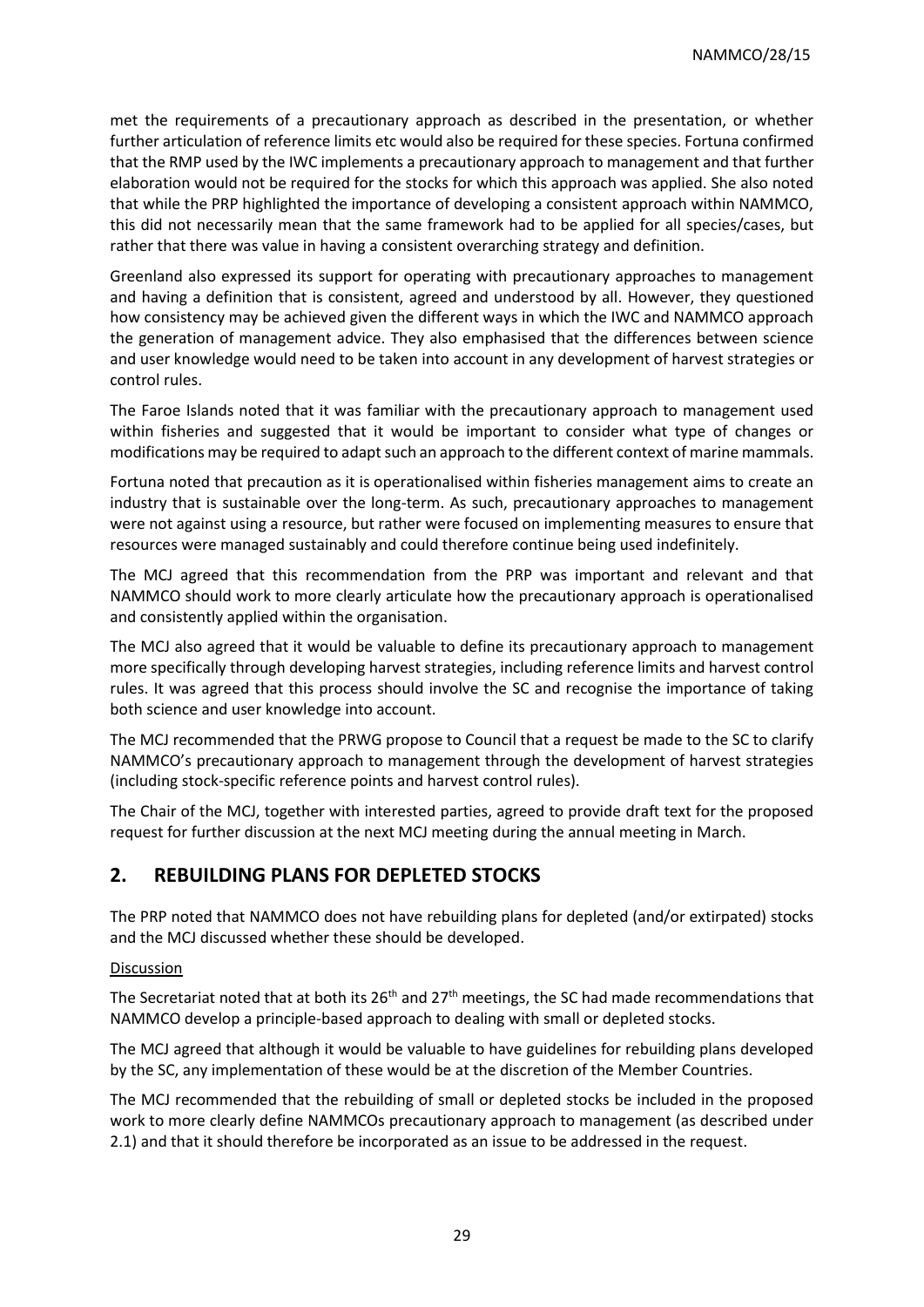# **3. PRIORITISATION OF ASSESSMENT EFFORTS**

The PRP recommended that as part of NAMMCO's work to develop a more strategic approach, it should establish a systematic way to prioritise the assessments of the different species and stocks. It noted that this should include prioritisation based on factors such as the biological status of the stock ("unknown", "of concern" etc).

Working documents NAMMCO/MCJ-February-2021/05a&b provided an overview of the different cetacean and pinniped species and management areas in the purview of NAMMCO, information on whether they had been assessed, and the year in which they were last assessed.

#### Discussion

Greenland noted that although it might be useful to discuss general principles, Member Countries may have different approaches to prioritisation and any position on priorities that may be taken by NAMMCO as an organisation would have to be coordinated with the Member Countries.

The Chair of Council noted that NAMMCO has two different Management Committees and each of these may formulate priorities for their specific areas of responsibility (i.e., pinniped and cetacean species), as well as for the issues of shared concern that are handled in joint meetings (e.g., environmental and ecosystem issues).

Iceland asked for clarification regarding whether the approach to prioritisation being discussed was intended to cover existing or future requests for advice. It was noted that the recommendation from the PRP to develop a systematic approach and define the factors for determining when assessments would be required/prioritised was of a general character.

The Chair of Council noted that Council sets the priorities for the SC and is therefore the appropriate body within NAMMCO for taking decisions regarding any prioritisation of requests.

The Member Countries noted that the organisation already follows some implicit rules regarding how assessments are prioritised (e.g., prioritising hunted stocks, species with important roles in the ecosystems, and the needs of member countries). It therefore agreed that there was no pressing need to develop a systematic approach for prioritising assessments at this point. It did, however, acknowledge that the issue would be returned to in a future meeting if further clarification was required.

# **4. FACILITATING RESPONSES OF THE SCIENTIFIC COMMITTEE TO REQUESTS FOR ADVICE**

The PRP concluded that the SC would be better able to provide relevant advice to the NAMMCO Member Countries if the MCs identified the relevant management objectives when formulating recommendations concerning scientific research and requests for advice.

Prior to this meeting, an excel sheet to collate an overview of existing management objectives for all cetacean and pinniped species in the different sub-areas of relevance to NAMMCO was created and circulated to Members

#### Discussion

The MCJ agreed that management objectives were important for effective conservation and management and noted that they are defined by Member Countries rather than NAMMCO as an organisation.

Recognising that it was important that the assessments performed within NAMMCO be aware of management objectives, the MCJ recommended that member countries provide information on the management objectives that exist for the different species and stocks of relevance to NAMMCO.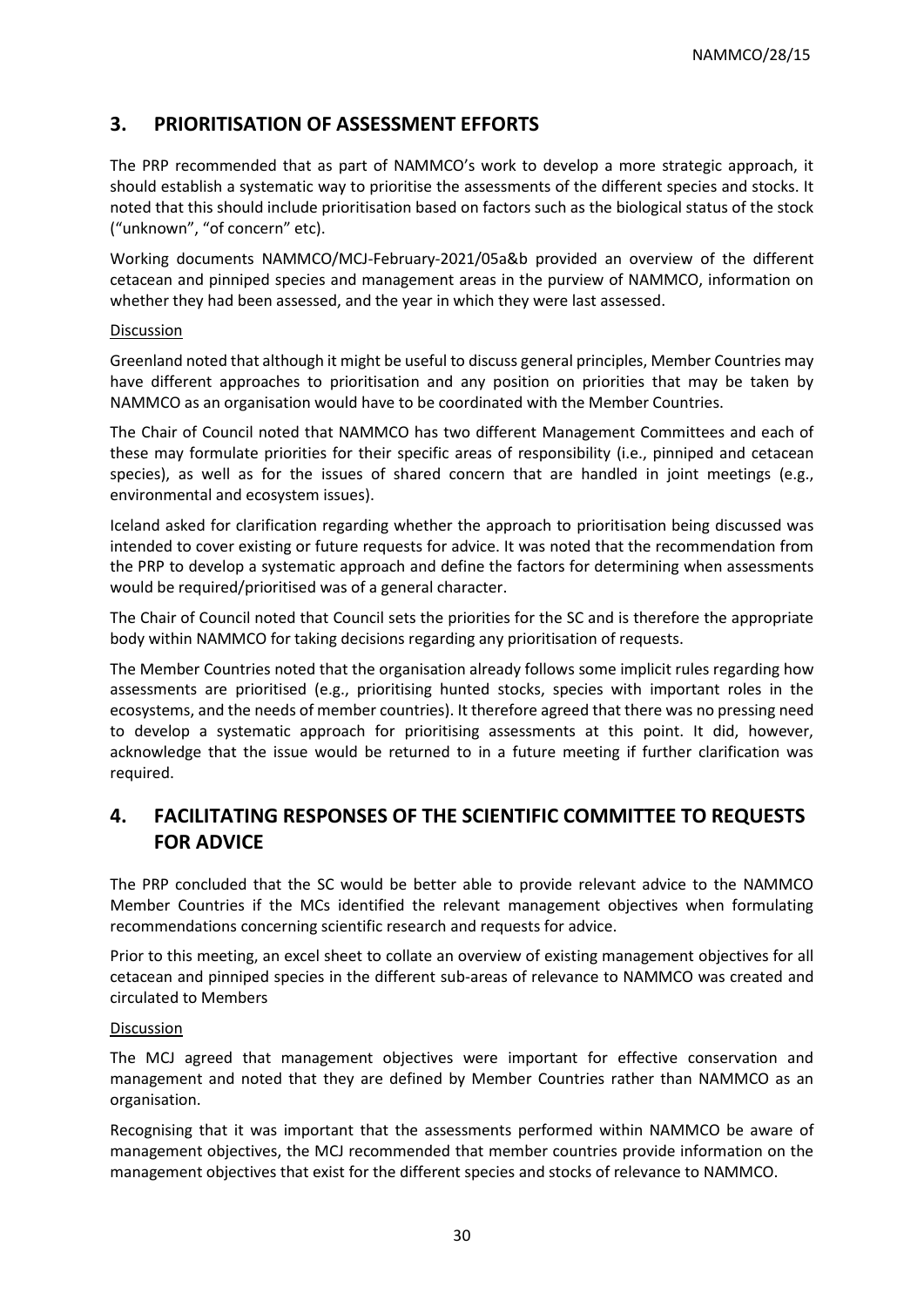The MCJ acknowledged that having an overview of management objectives was useful but agreed that the excel files that had been circulated were still in a preliminary draft form and should therefore be limited to internal use at this stage. It recommended that Member Countries provide the Secretariat with the information still missing in the overview tables.

# **5. MANAGEMENT COMMITTEES & SCIENTIFIC COMMITTEE: PREROGATIVES AND RELATIONSHIP**

The PRP noted circumstances in which the MCs did not follow the advice of the SC and how this created some tension between NAMMCO bodies. The PRP therefore recommended that Rules of Procedure be developed to define the relationship between the MCs and the SC and how they interact. The PRP proposed that these rules confirm the different areas of responsibility of the MCs and the SC and address how the MCs use SC advice in their recommendations for conservation and management measures.

In the SC response to this particular recommendation from the PRP, it was proposed that one way forward would be to create graphic illustrations of the workflow within NAMMCO, the process for generating management advice, and some text describing the roles and responsibilities of the different actor groups within the organisation. The SC noted that this could specifically include the different matters taken into consideration by the SC and the MC, and that this may help explain why these committees can reach differing conclusions regarding management advice.

Draft illustrations of how management advice is generated in NAMMCO were provided to help inform the discussion, together with the current Rules of Procedure for the MCs and the SC.

#### **Discussion**

Although the MCJ felt that the PRP had not been entirely clear in its reasoning for this recommendation, it was acknowledged that there are currently no terms of reference for the MCs, beyond the general information provided in Article 5 of the NAMMCO Agreement. It was also noted that although Rules of Procedure tend to primarily deal with procedural issues, these could be expanded to clarify the scope of work of the MCs.

The MCJ discussed the value of defining specific terms of reference for the MCs, as well as the importance of clearly articulating the reasons behind MC decisions, especially when they do not follow SC advice. The sufficiency of the current draft graphic illustrations created by the Secretariat were also discussed, including what constituted an appropriate and accurate location for user knowledge in the workflow.

Consensus was not obtained on the matter of defining terms of reference for the MCs.

The MCJ agreed with the SC that having a graphic visualisation of the relationship between the different component parts of NAMMCO and the workflow of the advisory process would be clarifying and useful.

The MCJ recommended that all reports from MC meetings clearly articulate the reasons why decisions are made, and that particular attention be given to this in cases where decisions are taken that differ from the advice provided by the SC.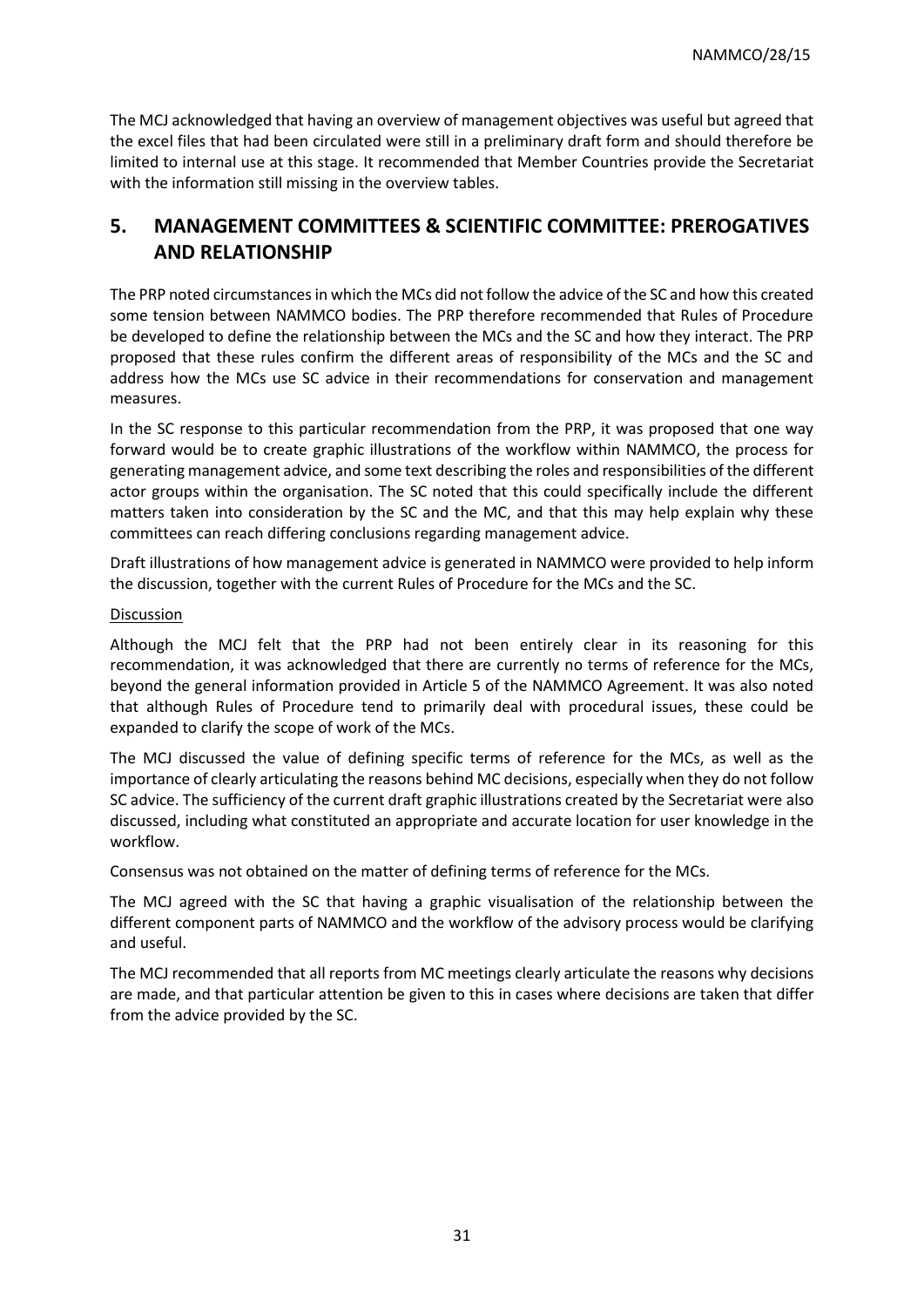### **APPENDIX 8: LIST OF RECOMMENDATIONS FROM THE REVIEW PANEL**

With comments from the PRWG, and assignment to relevant NAMMCO bodies for further consideration

Status: N/A, not applicable; NFAN, notes and no further action needed, ONG, ongoing.

Referred to: "noted", no further follow-up action by NAMMCO is proposed by the PRWG; "N/A", considered not applicable by the PRWG. All: Cs, committees, CNL, Council, MCJ, Joint Management Committees; MCs, Management Committees; CIO, Committee on Inspection and Observation, CHM, Committee on Hunting Methods, SC, Scientific Committee; BYCELS, Working Group on BYCELS, FAC, Finance and Administration Committee.

Recommendations pertaining to the same issues, and therefore the same PRWG comment have been grouped under a shade of grey.

<span id="page-31-0"></span>

| <b>Overarching recommendations</b>                                                                                                                                                                                                                                                                                                                                                                                                                                                                                                                                                                                                                                                                                                                                                                                                                                                                                                                                                                                                                                                                                                                                                                                                                                                                                                                                                   | <b>PRWG comments</b>                              | <b>Referred</b>                                       |
|--------------------------------------------------------------------------------------------------------------------------------------------------------------------------------------------------------------------------------------------------------------------------------------------------------------------------------------------------------------------------------------------------------------------------------------------------------------------------------------------------------------------------------------------------------------------------------------------------------------------------------------------------------------------------------------------------------------------------------------------------------------------------------------------------------------------------------------------------------------------------------------------------------------------------------------------------------------------------------------------------------------------------------------------------------------------------------------------------------------------------------------------------------------------------------------------------------------------------------------------------------------------------------------------------------------------------------------------------------------------------------------|---------------------------------------------------|-------------------------------------------------------|
|                                                                                                                                                                                                                                                                                                                                                                                                                                                                                                                                                                                                                                                                                                                                                                                                                                                                                                                                                                                                                                                                                                                                                                                                                                                                                                                                                                                      |                                                   | to:                                                   |
| [PRP18-RC4] The Panel also recommends that NAMMCO develop and implement a Strategic Plan (SP) to help<br>it focus its efforts and better guide decision-making across the organization.                                                                                                                                                                                                                                                                                                                                                                                                                                                                                                                                                                                                                                                                                                                                                                                                                                                                                                                                                                                                                                                                                                                                                                                              |                                                   |                                                       |
| In developing its Strategic Plan, the Commission will need to clearly define its objectives, drawing upon the objective<br>set out in the NAMMCO Agreement as informed by the Preamble to the Agreement as well as, perhaps, more<br>contemporary documents such as the Nuuk Declaration and the statement on the NAMMCO website that is discussed<br>above.                                                                                                                                                                                                                                                                                                                                                                                                                                                                                                                                                                                                                                                                                                                                                                                                                                                                                                                                                                                                                         |                                                   |                                                       |
| The Strategic Plan should also define <b>priorities</b> for the organization to help decision-makers with difficult choices<br>among competing demands.<br>In addition to setting priorities, the Strategic Plan should identify long- and short-term goals for the<br>$\bullet$<br>organization. These should be accompanied by a multi-annual budget that would allow a coherent use of<br>available financial and human resources.<br>Guidelines on how to deal with contingencies, including financial and staffing aspects of NAMMCO should also<br>be drafted. See sections 2.7.1.2 and 2.7.1.3 (detailed criterion 6.1.1) in this Chapter for more on these aspects.<br>It should also include a <b>mechanism for the regular review</b> of whether these goals have been attained or<br>$\bullet$<br>whether the organization is still on the path for achieving them. Also, it should provide for periodic consideration<br>of whether these goals continue to be the right ones.<br>The Panel <b>believes</b> that, if properly implemented, the ongoing SWOT analyses of the Council, its subsidiary<br>bodies and the Secretariat will provide useful input into the Strategic Plan.<br>Finally, as a public institution, NAMMCO should develop its Strategic Plan as transparently as possible and<br>invite the participation of relevant stakeholders in the process. | Refers to the discussion<br>on priorities, item 4 | Strategy<br>discussion<br>Discussion<br>on priorities |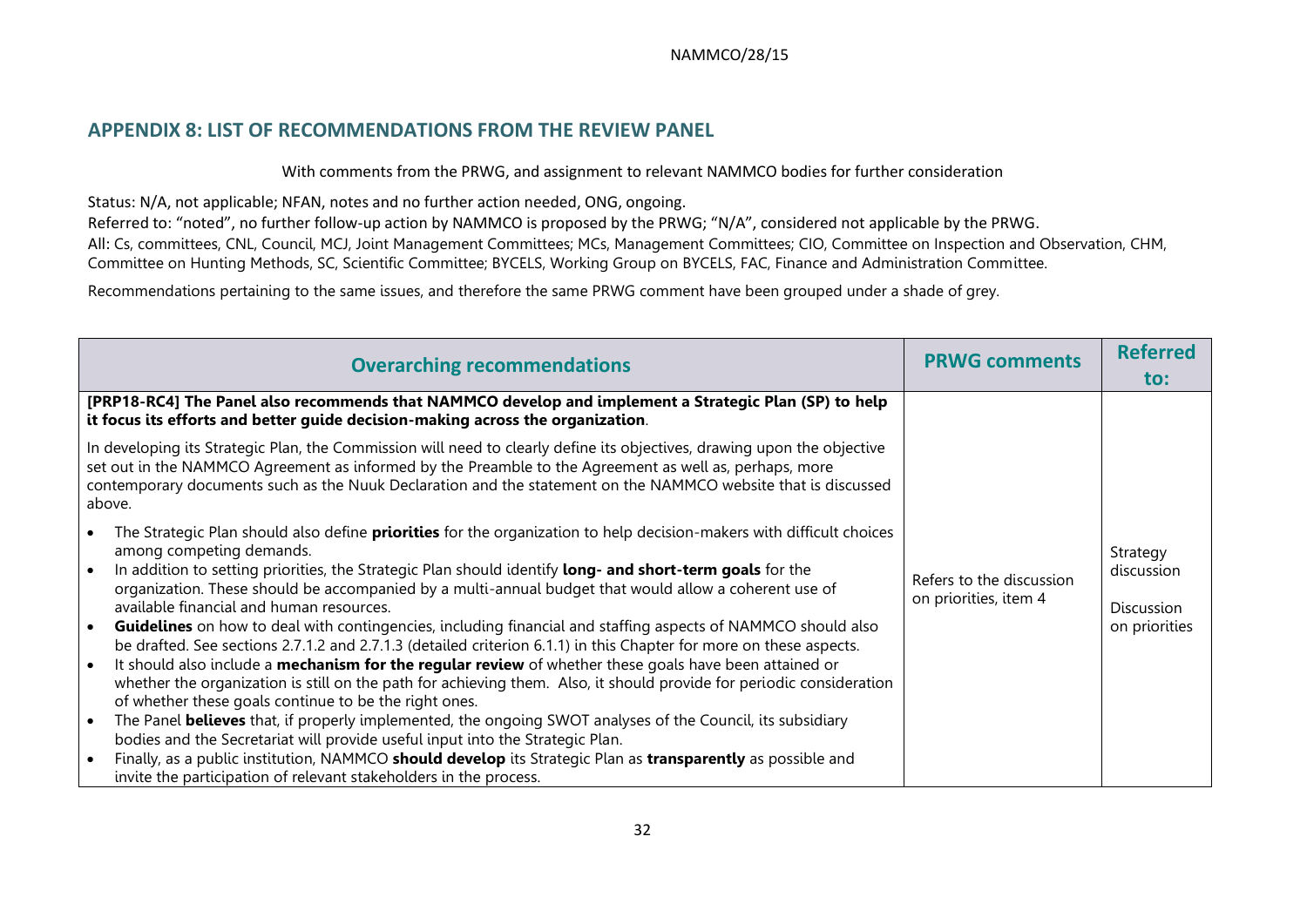| The Panel encourages the Commission to consider recommendations included throughout this report and<br>consolidated in Chapter 3 when developing its Strategic Plan. Some of the broad issues for consideration include:                                                                                                                                                                                                                                                                                                                                                                                                               |                                                                                                                                                                        |                             |
|----------------------------------------------------------------------------------------------------------------------------------------------------------------------------------------------------------------------------------------------------------------------------------------------------------------------------------------------------------------------------------------------------------------------------------------------------------------------------------------------------------------------------------------------------------------------------------------------------------------------------------------|------------------------------------------------------------------------------------------------------------------------------------------------------------------------|-----------------------------|
| i) explicitly defining the geographical scope of the application of the Agreement including whether it extends beyond<br>the EEZs of member countries, taking account of marine mammal species ecology (including their ranges),                                                                                                                                                                                                                                                                                                                                                                                                       | Not an issue for<br>NAMMCO as an<br>organisation, but<br>members may want to<br>look at it more closely                                                                | Parties                     |
| ii) expanding NAMMCO membership to include other countries bordering the North Atlantic that harvest marine<br>mammals,                                                                                                                                                                                                                                                                                                                                                                                                                                                                                                                | Open invitation to CA and<br>RU - Ongoing since<br>inception                                                                                                           | Noted                       |
| iii) identifying and prioritizing the stocks to be managed by NAMMCO;                                                                                                                                                                                                                                                                                                                                                                                                                                                                                                                                                                  | Refers to precautionary<br>approach                                                                                                                                    | Discussion<br>on priorities |
| iv) updating and implementing a communications strategy that reflects the objectives of the organization;                                                                                                                                                                                                                                                                                                                                                                                                                                                                                                                              | Refers to priorities                                                                                                                                                   | Discussion<br>on priorities |
| v) securing sufficient resources to allow the Commission to meet its goals;                                                                                                                                                                                                                                                                                                                                                                                                                                                                                                                                                            | Refers to priorities                                                                                                                                                   | Discussion<br>on priorities |
| vi) strengthening the capacity of the Secretariat to support the work of the Commission (see also section 2.7.1.3).                                                                                                                                                                                                                                                                                                                                                                                                                                                                                                                    | Relates to resources and<br>capacity question                                                                                                                          | Discussion<br>on priorities |
| At the same time, the Panel believes that NAMMCO should consider developing clearer operational guidelines<br>related to working methods of all NAMMCO subsidiary bodies.                                                                                                                                                                                                                                                                                                                                                                                                                                                              |                                                                                                                                                                        |                             |
| <b>Elements to be included in the Strategic Plan:</b>                                                                                                                                                                                                                                                                                                                                                                                                                                                                                                                                                                                  |                                                                                                                                                                        |                             |
| [PRP18-RC6] In general, the Panel recommends that the Council, when developing a Strategic Plan that details the<br>objectives, goals and priorities for NAMMCO, include principles on prioritization of research and advice on species<br>and stocks in relation to its objectives and targets.                                                                                                                                                                                                                                                                                                                                       |                                                                                                                                                                        | Discussion<br>on priorities |
| [PRP18-RC57]  The Panel reiterates that the NAMMCO Strategic Plan includes a process for prioritizing the<br>stocks for which NAMMCO will improve data collection and prepare and recommend conservation and management<br>measures.                                                                                                                                                                                                                                                                                                                                                                                                   |                                                                                                                                                                        | Discussion<br>on priorities |
| [PRP18-RC38] The Panel recommends that as part of its efforts to develop a Strategic Plan, the Council consider<br>how to make the process of developing conservation and management measures for stocks that have not been<br>previously managed more efficient. This should include prioritizing stocks based on factors including the biological<br>status of the stock ("unknown," "of concern," etc.). It may also include expanding NAMMCO's efforts to collect the<br>data that is necessary to make determinations about which stocks are priorities and to conduct assessments of those<br>stocks that are deemed priorities. | Concerns poorly managed<br>species/stocks. Are we<br>effective and efficient in<br>our management<br>processes?<br>Relates to management<br>objectives, application of | <b>MCJ</b>                  |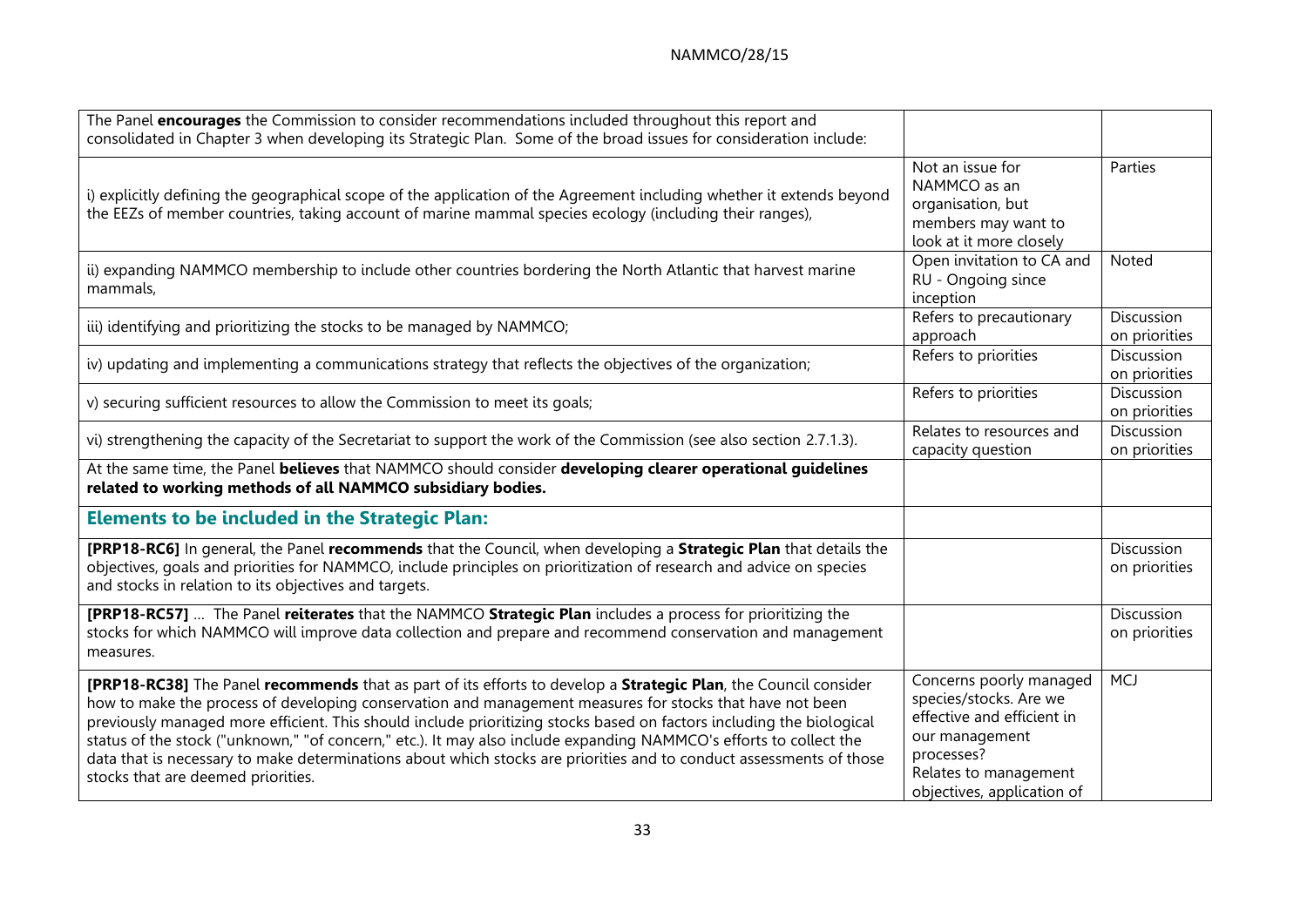| In addition, Council, as part of its development of a Strategic Plan, may wish to consider expanding the level of<br>support that the Secretariat can provide to the scientific enterprise, in the context of the more general<br>recommendation that the Commission consider strengthening the capacity of the Secretariat to support its work.                                                                                                                                                                                                                                             | precautionary approach,<br>quality of data.                                                                                                                                                                   |                             |
|----------------------------------------------------------------------------------------------------------------------------------------------------------------------------------------------------------------------------------------------------------------------------------------------------------------------------------------------------------------------------------------------------------------------------------------------------------------------------------------------------------------------------------------------------------------------------------------------|---------------------------------------------------------------------------------------------------------------------------------------------------------------------------------------------------------------|-----------------------------|
| [PRP18-RC8] [The Panel] therefore recommends that in developing its Strategic Plan, the Council give careful<br>consideration to the role of the Commission in developing a model for applying an ecosystem approach to the<br>management of marine resources given all relevant factors including (a) the complexity of the issues, (b) the work<br>being done by other bodies (for example, the IWC, CCAMLR and ICES), (c) the availability of resources for NAMMCO to<br>pursue this work and other NAMMCO priorities. This would allow the correct use of financial and human resources. | Already ongoing,<br>continues                                                                                                                                                                                 | Noted                       |
| [PRP18-RC25] the Panel recommends the inclusion and revision of the current NAMMCO data sharing procedures in<br>the discussion around a NAMMCO Strategic Plan, as data production and sharing are important for successful<br>management.                                                                                                                                                                                                                                                                                                                                                   | <b>Priority - Question of</b><br>data quality: Strong<br>attention to be given<br>and action needed. (see<br>comments to the<br>recommendations on<br>data quality)                                           | <b>Committees</b>           |
| <b>[PRP18-RC54]</b> The Panel believes that the first step in a reform effort should be to clearly define, in NAMMCO's<br>overall Strategic Plan, NAMMCO's objectives for observing the hunts of marine mammals in NAMMCO's area.<br>If the Council decides that continuing the operation of the Observation scheme is in the strategic interests of the<br>Commission, it should also consider how to make the results of that work more easily accessible to stakeholders.                                                                                                                 | Ongoing with the review<br>of the Scheme.<br>Now twofold: a)<br>observation of hunting, 2)<br>implementation of advice<br>by parties.<br>New part B has been<br>adopted by CNL27, part A<br>in review by CIO. | <b>CIO</b>                  |
| [PRP18-RC55]  The Panel encourages NAMMCO to consider, in the process of developing a Strategic Plan, how it<br>might appropriately expand the role of user knowledge in its work.                                                                                                                                                                                                                                                                                                                                                                                                           | Organisation and Parties<br>continue to give<br>attention.<br>More visibility needed                                                                                                                          | CNL, website                |
| [PRP18-RC78] Finally, the Panel is of the view that all the issues referred to in this section [financial prioritization and<br>budget] should be dealt with in the context of a Strategic Plan.<br>[PRP18-RC80]  The Panel recommends that issues identified as a result of this situation [delayed hiring of ScSec]<br>and other personnel issues be addressed in accordance with any Strategic Plan that is developed.                                                                                                                                                                    | Refers to strategy //<br>priorities discussion, see<br>item 4                                                                                                                                                 | Discussion<br>on priorities |
| [PRP18-RC83]  The issue of restructuring the Secretariat should be part of the development of a Strategic Plan.                                                                                                                                                                                                                                                                                                                                                                                                                                                                              |                                                                                                                                                                                                               |                             |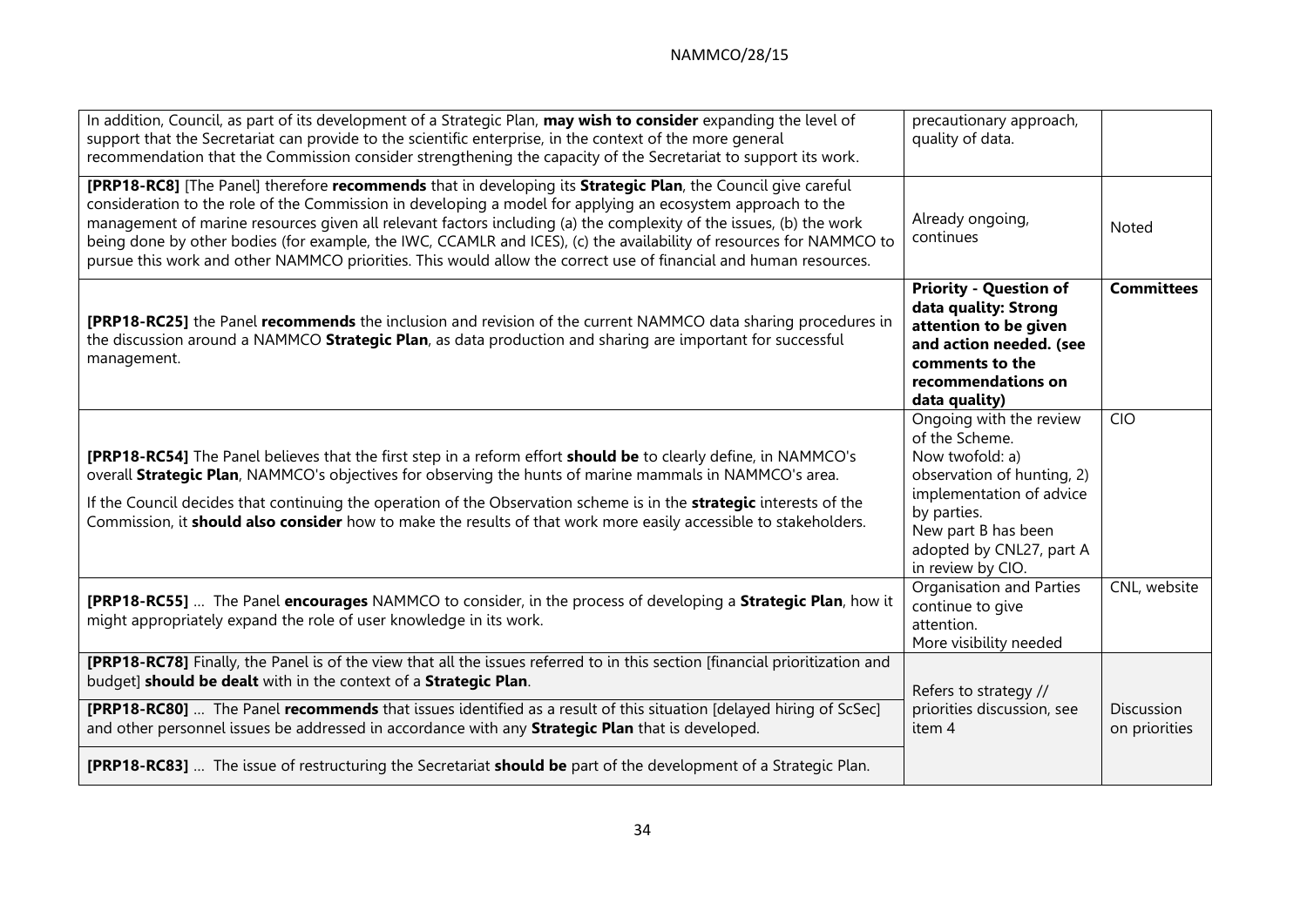| <b>[PRP18-RC86]</b> Therefore again, the Panel recommends that NAMMCO should define, while developing a Strategic<br>Plan, the relative priorities among various commission functions including science, communications, and<br>outreach. The Strategic Plan should inform all decision making with respect to the work of the Commission<br>including the allocation of human and financial resources.                                                                                                                                                                                                                                                                    |                                                                                                                                                                            |                                    |
|----------------------------------------------------------------------------------------------------------------------------------------------------------------------------------------------------------------------------------------------------------------------------------------------------------------------------------------------------------------------------------------------------------------------------------------------------------------------------------------------------------------------------------------------------------------------------------------------------------------------------------------------------------------------------|----------------------------------------------------------------------------------------------------------------------------------------------------------------------------|------------------------------------|
| [PRP18-RC68]  Cooperation with other relevant international organization should also be part of the NAMMCO<br><b>Strategic Plan.</b>                                                                                                                                                                                                                                                                                                                                                                                                                                                                                                                                       |                                                                                                                                                                            |                                    |
| [PRP18-RC88] The Panel urges the Commission to integrate the Communication and outreach strategy into a<br>broader overall strategy for NAMMCO.                                                                                                                                                                                                                                                                                                                                                                                                                                                                                                                            |                                                                                                                                                                            |                                    |
| <b>AREA 1 - CONSERVATION AND MANAGEMENT OF STOCKS</b>                                                                                                                                                                                                                                                                                                                                                                                                                                                                                                                                                                                                                      | <b>PRWG comments</b>                                                                                                                                                       | <b>Referred</b><br>$\mathsf{to}$ : |
| [PRP18-RC5] The Panel views these issues as important components of NAMMCO's credibility as a resource<br>management organization. Therefore, it urges Member Countries to apply the required level of precaution and<br>recommends:                                                                                                                                                                                                                                                                                                                                                                                                                                       | Is the precautionary<br>principle sufficiently<br>applied in the provision of<br>management advice?                                                                        | MCs / SC                           |
| (1) populations with observed declining trends and subject to hunting (e.g. hooded seals in Greenland Sea, grey and<br>harbour seals in Iceland, ringed seals in Svalbard, grey seals in Trøndelag-Nordland, fin whales, humpback whales and<br>white-beaked dolphins in West Greenland, minke in Icelandic coastal waters), as well as a number of poorly known<br>stocks that are affected by direct and indirect takes (e.g. bearded seals in West and East Greenland, bearded seals in<br>Svalbard, killer whales in West and East Greenland, possibly white-sided dolphins in Faroe Islands, Harbour porpoise<br>in Norwegian waters) are given the proper attention; | SC to prepare/review an<br>overview of the stock<br>status (AE, trends,<br>removals, etc), then to<br>MCs to prioritise the effort<br>in managing the different<br>stocks. | $SC (+ Sec),$<br><b>MCs</b>        |
| (2) all these cases be fully reconsidered as a matter of priority to (a) confirm that hunts are sustainable, (b) solve all<br>inconsistencies and (c) produce and make publicly available, in a simplified manner, all necessary data that can<br>confirm or otherwise that hunts do not harm these stocks;                                                                                                                                                                                                                                                                                                                                                                | However, management<br>decisions remain up to<br>the Parties                                                                                                               | // Parties                         |
| (3) the Council work with other relevant international and national authorities to develop a plan to help the Scientific<br>Committee implement the research recommendations from the GROM working group on 'abundance estimates',<br>'stock identity', and 'movement and distribution' assigning high priority and funding to this work;                                                                                                                                                                                                                                                                                                                                  | Up to parties to<br>implement<br>recommendations.                                                                                                                          | GL, NO, (CA)<br>SC                 |
| (4) the Council implements PRP18-RC28 (section 2.2.5.3) on developing clear and transparent working methods on<br>interactions between Committee's:                                                                                                                                                                                                                                                                                                                                                                                                                                                                                                                        | SC usual follow up<br>Better communication<br>needed:<br>• SC to better explain the                                                                                        | MCs, SC                            |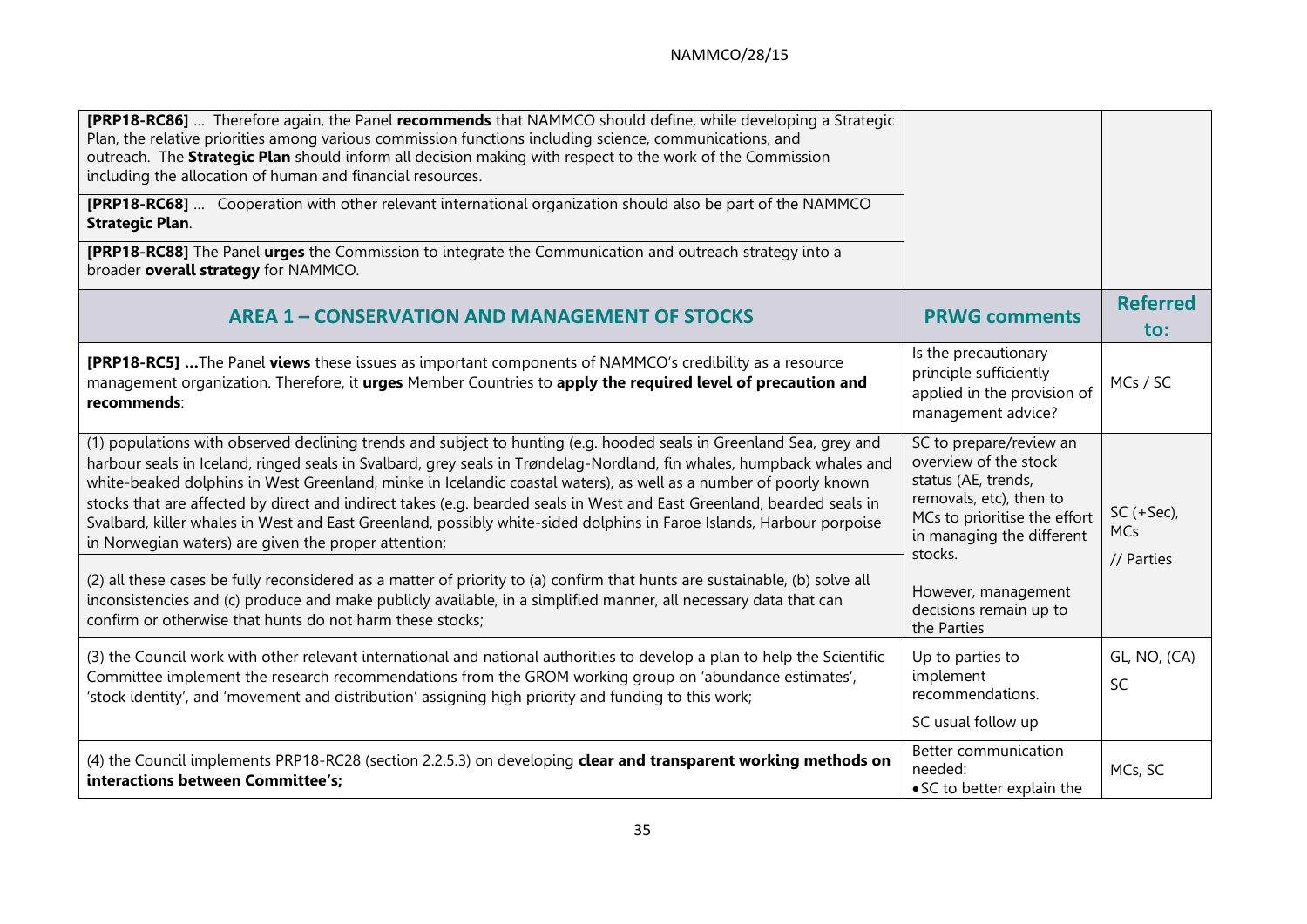|                                                                                                                                                                                                                                                                                                                                                                                                                                                                                                                                                                                                                                                                                                                                                                                                                                                                                                                                                                                                                        | basis for its advice.<br>• MCs to explain more<br>clearly their reasoning<br>when not supporting<br>advice from the SC.                                            |                                       |
|------------------------------------------------------------------------------------------------------------------------------------------------------------------------------------------------------------------------------------------------------------------------------------------------------------------------------------------------------------------------------------------------------------------------------------------------------------------------------------------------------------------------------------------------------------------------------------------------------------------------------------------------------------------------------------------------------------------------------------------------------------------------------------------------------------------------------------------------------------------------------------------------------------------------------------------------------------------------------------------------------------------------|--------------------------------------------------------------------------------------------------------------------------------------------------------------------|---------------------------------------|
| (5) management actions be timely implemented by Member Countries as they are based on the best scientific<br>advice available at the time that the recommendation is made;                                                                                                                                                                                                                                                                                                                                                                                                                                                                                                                                                                                                                                                                                                                                                                                                                                             | Noted                                                                                                                                                              | Parties                               |
| NAMMCO Scientific Committee establish, with the support of the Secretariat, a systematic procedure to assess<br>species and stocks. In order not to duplicate efforts and streamline existing approaches, this procedure should also<br>codify the way NAMMCO Scientific Committee interacts with other bodies, such as the Scientific Committee of the<br>IWC, various working groups of ICES and relevant Canadian research institutes and departments. This includes the<br>adoption by the Council of a work plan to tackle the most urgent cases in terms of data collection and assessments,<br>also taking into account the ageing of available abundance estimates. The Panel notes the positive improvement<br>made at the last meeting of the Management Committees and the Council (2018) with the introduction of the list of<br>"Recent proposals for Conservation and Management and research recommendations" as a tool to assess progress<br>made on recommended conservation and management measures. | An overview of SC<br>assessment procedures is<br>in progress.<br>Defining coordination<br>with other organisations.<br>Prioritisation of<br>assessment efforts.    | SC, MCs, CNL                          |
| [PRP18- RC10] The Panel also has not found that NAMMCO has made any explicit efforts to take account of the<br>harmful impacts of others anthropogenic activities, such as, for example, underwater noise and whale and seal<br>watching, on marine mammal stocks and ecosystems and recommends that the Scientific Committee address this<br>issue as appropriate.                                                                                                                                                                                                                                                                                                                                                                                                                                                                                                                                                                                                                                                    | A formal procedure exists<br>in SC, item on all WG<br>agendas [SC does not<br>qenerate research]                                                                   |                                       |
| [PRP18-RC22] The Panel concurs with the views expressed by 20 of the 24 survey respondents that NAMMCO's<br>sharing of data related to marine mammal hunts and its use in assessment is at least "good". It also notes that proper<br>planning of marine mammal species assessments is an efficient way to involve Member Countries in data sharing and<br>exchange.                                                                                                                                                                                                                                                                                                                                                                                                                                                                                                                                                                                                                                                   | Noted.<br>Secretariat prepared an<br>overview plan                                                                                                                 | Sec                                   |
| [PRP18-RC24] Given limited budgets, the Panel recommends that the Council, on a regular basis, review priorities<br>given to addressing identified gaps in data collection.                                                                                                                                                                                                                                                                                                                                                                                                                                                                                                                                                                                                                                                                                                                                                                                                                                            | Relates to prioritisation of<br>management efforts - cf<br>RC5 (1,2)                                                                                               | <b>MCs</b>                            |
| [PRP18-RC12] The Panel recommends that the NAMMCO Council encourage Member Countries to agree to a<br>standard format for reporting and to implement better reporting of Struck & Lost data for inclusion in National<br>Progress Reports and a future NAMMCO Catch database or in the current NAMMCO data spreadsheet.<br>[PRP18-RC13] The Panel believes that NAMMCO is an important mechanism for improving the collection of data<br>and data sharing in the region. It recommends that the Secretariat and the Chairs of relevant Committees work with<br>other relevant IGOs (particularly the IWC) to avoid overlaps in deadlines and facilitate the data submission process<br>(e.g. using similar systems).                                                                                                                                                                                                                                                                                                   | <b>Relates to data quality</b><br>and quality of data<br>collection and storage<br>in all sectors.<br><b>Strong attention to be</b><br>given and action<br>needed. | MCs, SC,<br>CHM, BYCELS<br>// Parties |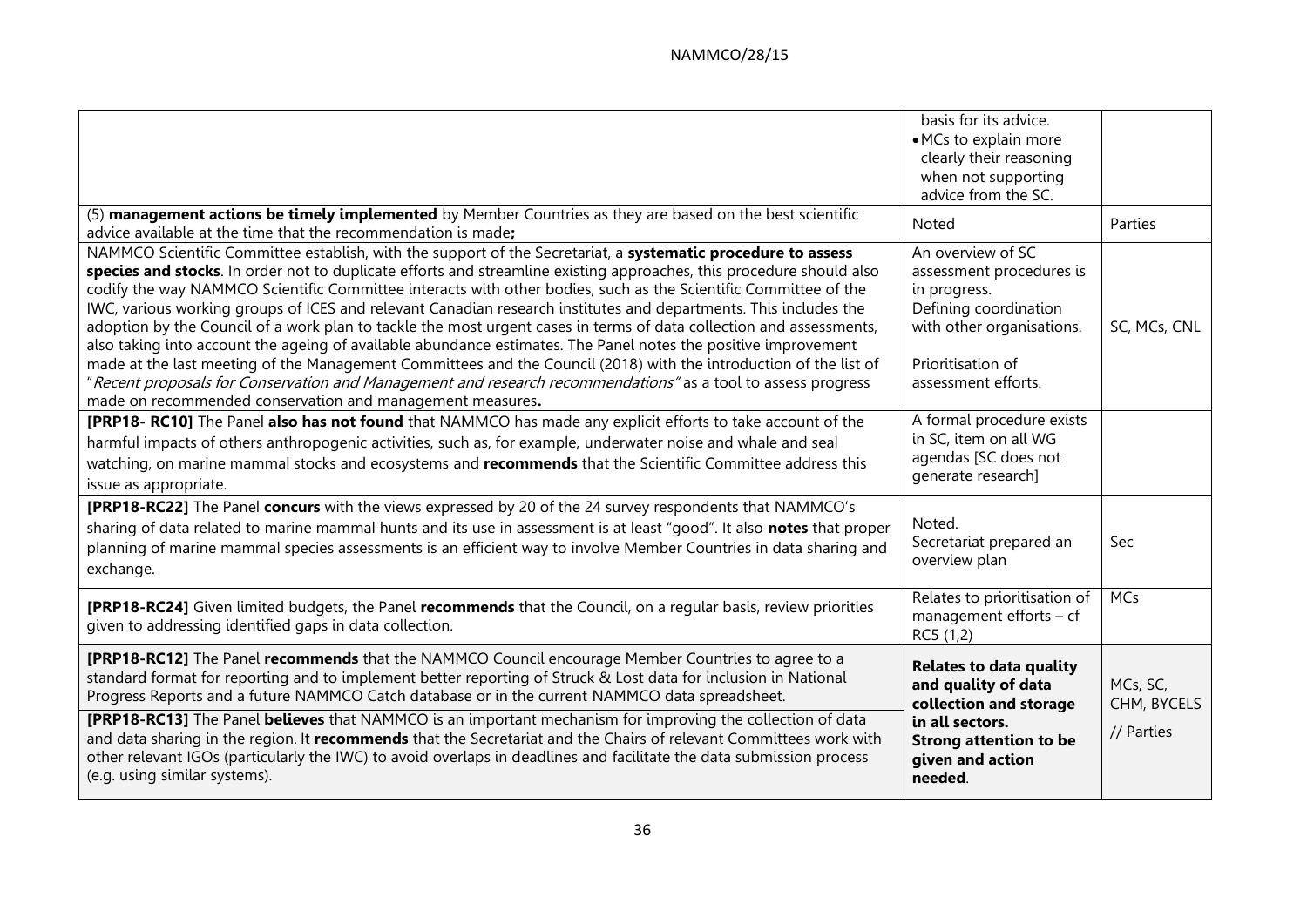| <b>[PRP18-RC18]</b> With regard to Struck & Lost (S&L) rates, the Panel notes that data is only available for approximately<br>1/3 of the marine mammal hunts conducted in the waters of NAMMCO member countries and <b>agrees</b> with the<br>suggestion from the Scientific Committee that given the difficulty of obtaining such data, efforts should focus on<br>those cases where more reliable struck and lost data are a priority for improving assessments that would make the<br>most significant difference in terms of quota allocation. The Panel also notes the significant work done on this issue<br>by the Committee on Hunting Methods including the preparation and distribution of a detailed document on this<br>subject. However, the Panel expresses concern about the lack of an agreed standardised method and format to<br>report struck and lost data and, as with the recommendations concerning bycatch and strandings above (PRP18-RC12<br>and PRP18-RC17), recommends that NAMMCO agrees, as soon as possible, to a standardised method and format to<br>report struck and lost data.<br>Because of the loss to the hunter when an animal is lost, in addition to issues of animal welfare, the Panel<br>recommends that efforts to reduce S&L and to get reliable and accurate data on struck and lost data be continued.<br>[PRP18-RC20] Measures of hunting effort related to catches of some species could be obtained relatively easily from<br>analyses of hunting licenses issued, logbooks and inspection and observation reports and interviews with hunters. The<br>Panel recommends that ship strikes [and strandings] be reported more consistently. | It is also organisational<br>question.<br>Reliable database<br>necessary - priority<br>action, with guidelines on<br>data quality and sharing<br>process.<br>SC, CHM, BYCELS to<br>provide input to establish<br>and maintain database -<br>with SC help. |  |
|------------------------------------------------------------------------------------------------------------------------------------------------------------------------------------------------------------------------------------------------------------------------------------------------------------------------------------------------------------------------------------------------------------------------------------------------------------------------------------------------------------------------------------------------------------------------------------------------------------------------------------------------------------------------------------------------------------------------------------------------------------------------------------------------------------------------------------------------------------------------------------------------------------------------------------------------------------------------------------------------------------------------------------------------------------------------------------------------------------------------------------------------------------------------------------------------------------------------------------------------------------------------------------------------------------------------------------------------------------------------------------------------------------------------------------------------------------------------------------------------------------------------------------------------------------------------------------------------------------------------------------------------------------------------------------------------|-----------------------------------------------------------------------------------------------------------------------------------------------------------------------------------------------------------------------------------------------------------|--|
| <b>[PRP18-RC23]</b> The Panel recommends that hunting data gathered by NAMMCO continue to be shared among<br>NAMMCO member countries as well as with relevant scientists from non-member countries and IGOs, as appropriate.<br>To this end, the Panel also recommends the establishment of a proper searchable 'NAMMCO catch database' and<br>development of the necessary data sharing procedures and confidentiality agreements. The Panel stresses the<br>importance that the official 'NAMMCO catch database' contains the same data used by Member Countries for their<br>assessment. Central databases are key for proper management of wild marine resources, particularly those on mortality data<br>and abundance and distribution. Therefore, the Panel believes that NAMMCO should also consider any future<br>NAMMCO catch database include all human-induced mortality (i.e., bycatch and ship strikes) and a sighting database.<br>NAMMCO could explore the possibility to carry out these efforts in cooperation with other international organizations<br>that are already managing similar databases (e.g. ICES, IWC, etc.).                                                                                                                                                                                                                                                                                                                                                                                                                                                                                                                                                 |                                                                                                                                                                                                                                                           |  |
| [PRP18-RC25]  In particular, the Panel suggests that the use of a standard template, respects for deadlines, data<br>collection, transmission to central administration, transmission of data from central administration to NAMMCO<br>Secretariat, and creation and maintenance of appropriate NAMMCO databases, be considered.                                                                                                                                                                                                                                                                                                                                                                                                                                                                                                                                                                                                                                                                                                                                                                                                                                                                                                                                                                                                                                                                                                                                                                                                                                                                                                                                                               |                                                                                                                                                                                                                                                           |  |
| [PRP18-RC87] The Panel is of the view that a centralized database on stock assessments (abundance & removal<br>data) and for the evaluation of trends in hunters' safety and hunting efficiency, is fundamental to providing<br>repeatability and consistency in analyses and recommends that NAMMCO develops such a database as soon as<br>possible.                                                                                                                                                                                                                                                                                                                                                                                                                                                                                                                                                                                                                                                                                                                                                                                                                                                                                                                                                                                                                                                                                                                                                                                                                                                                                                                                          |                                                                                                                                                                                                                                                           |  |
| It also recommends development of a procedure that specifies, a.o.t., the level of accessibility to data within and<br>outside NAMMCO, the data quality control process, and deadlines for data submission, among other things.                                                                                                                                                                                                                                                                                                                                                                                                                                                                                                                                                                                                                                                                                                                                                                                                                                                                                                                                                                                                                                                                                                                                                                                                                                                                                                                                                                                                                                                                |                                                                                                                                                                                                                                                           |  |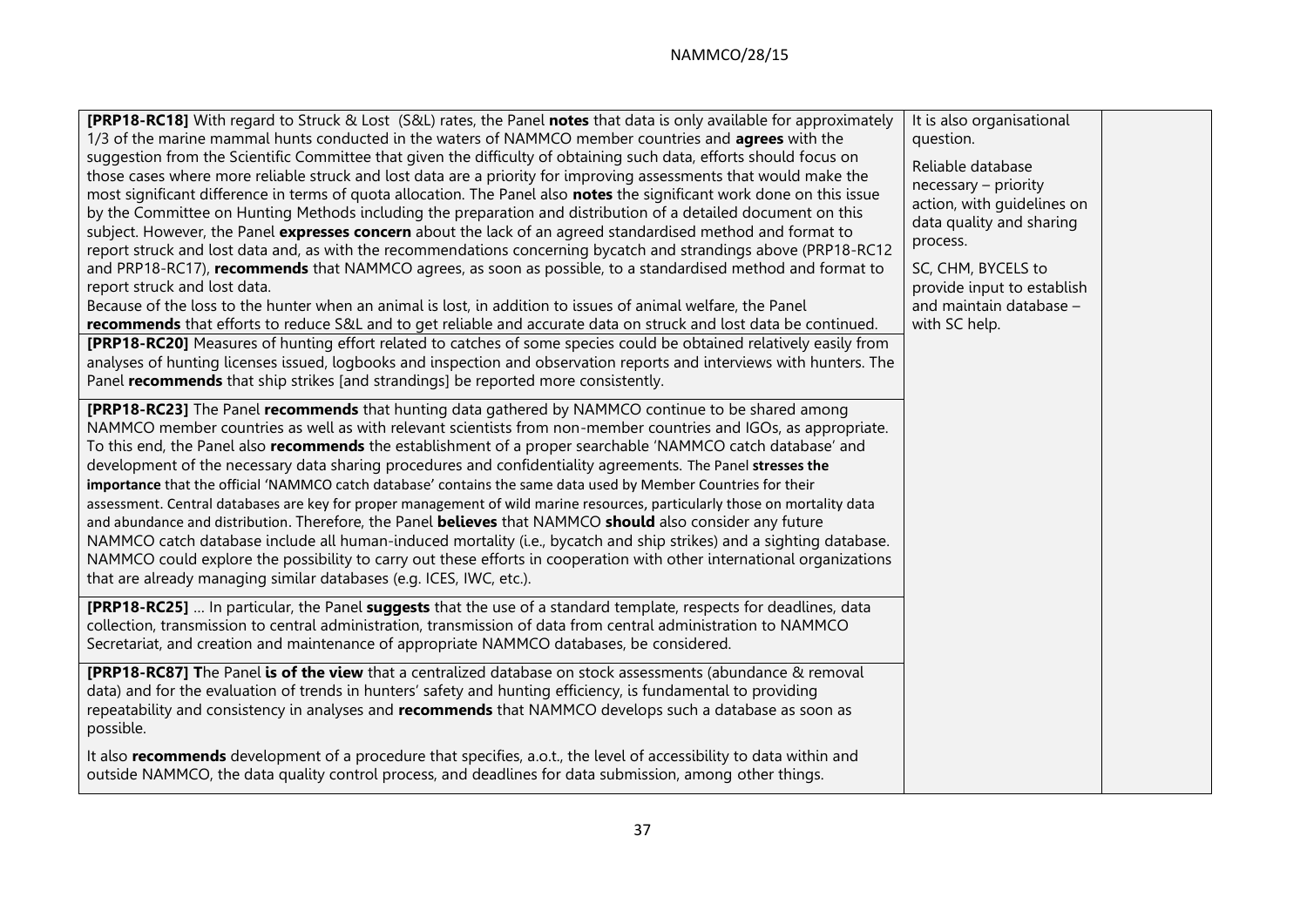| <b>[PRP18-RC26]</b> The Panel notes that the scientific production of NAMMCO has positively evolved throughout<br>NAMMCO's history. The Panel notes that the advice received by the NAMMCO Council, the Management Committees<br>and Member Countries from the Scientific Committee is of good scientific quality. The Panel notes that NAMMCO<br>Member Countries have approved an increase in the number of national experts attending the Scientific Committee<br>meetings from three to a maximum of six national delegates. However, it also notes that currently none of the<br>Member Countries send six scientists (Faroes: one; Greenland: five; Iceland: four; Norway: five). Given the increased<br>number of requests for advice from the Council, the Panel recommends Parties take advantage of the new rule of a<br>possible maximum of 6 members to the greatest extent possible. The Panel also suggests that, given the limited<br>availability of experts on assessments of the sustainability of quotas, budgetary considerations, and the requirement<br>in the NAMMCO Agreement that the Scientific Committee "utilize, to the extent possible, existing scientific<br>information", NAMMCO investigate a more structured cooperation with the IWC Scientific Committee and a more<br>robust use of external expertise.                                                                                                                                                 | Part 1 to CNL<br>Part 2 to SC for comment<br>on status and possible<br>improvement if needed                                                                                                                                                                                  | CNL, SC |
|-----------------------------------------------------------------------------------------------------------------------------------------------------------------------------------------------------------------------------------------------------------------------------------------------------------------------------------------------------------------------------------------------------------------------------------------------------------------------------------------------------------------------------------------------------------------------------------------------------------------------------------------------------------------------------------------------------------------------------------------------------------------------------------------------------------------------------------------------------------------------------------------------------------------------------------------------------------------------------------------------------------------------------------------------------------------------------------------------------------------------------------------------------------------------------------------------------------------------------------------------------------------------------------------------------------------------------------------------------------------------------------------------------------------------------------------------------------------------------------------------|-------------------------------------------------------------------------------------------------------------------------------------------------------------------------------------------------------------------------------------------------------------------------------|---------|
| [PRP18-RC28] The Panel is concerned about the process for developing and recommending conservation and<br>management advice.<br>As currently implemented, it can result in actions by NAMMCO that can be construed as a rejection of the best<br>available scientific advice as developed by the Scientific Committee. In addition, a lack of clarity in the way that the<br>process works appears to have created tension between participants in certain NAMMCO bodies. The series of<br>events described above has caused some to raise questions about the roles and responsibilities of the various<br>components of the Commission including the Council, the Management Committees and the Scientific Committees.<br>These questions include whether the MCC was acting beyond its authority by, for example, seeking to substitute its<br>judgment for the judgment of the Scientific Committee concerning the validity of the criteria to be used to make a<br>scientific determination about how to define the management units. Questions have also been raised about<br>whether recommendations made by NAMMCO to its members about the conservation and management of marine<br>mammals could be made solely to protect hunting interests without regards to impacts on the sustainability of a<br>stock. These kinds of perceptions can damage the credibility of the Commission.<br>The Panel recommends that NAMMCO take steps to eliminate the chances that they will occur. | Relates to better<br>communication and a<br>more thorough<br>explanations of advice<br>and recommendations - cf<br>$RC5(1,2)$ .<br>Refers to SC and MCs for<br>their views on existing<br>RoPs and possible<br>improvements and to MCs<br>to define management<br>objectives. | MCs, SC |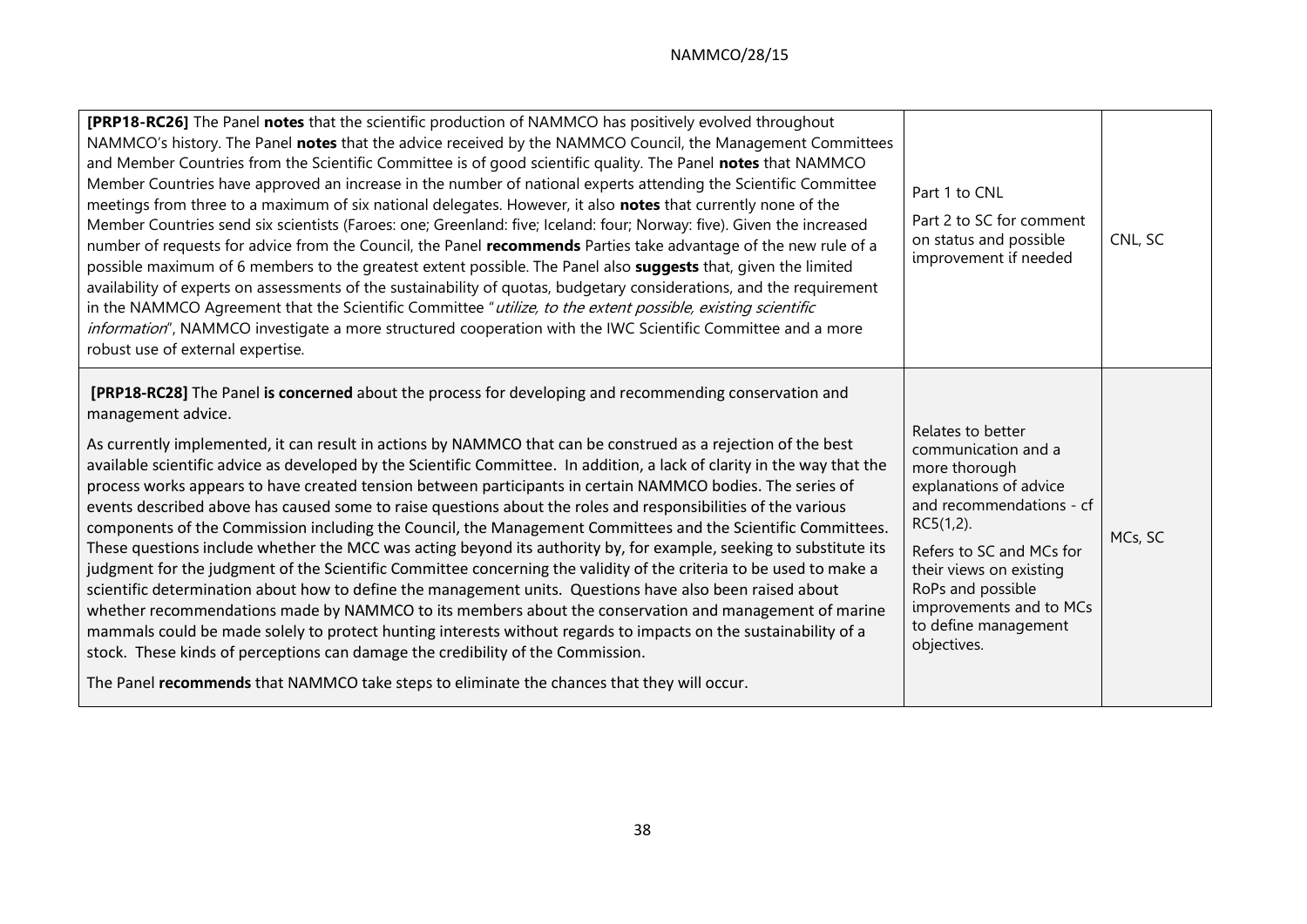| [PRP18-RC29] The Panel also recommends that the Council develop rules of procedure that define the relationship<br>between the Management Committees and the Scientific Committees and how they will interact.                                                                                                                                                                                                                                                                                                                                                                                                                                                                                                                                                                                                                                                                                                                                                                                         |                                                                                                                                   |            |
|--------------------------------------------------------------------------------------------------------------------------------------------------------------------------------------------------------------------------------------------------------------------------------------------------------------------------------------------------------------------------------------------------------------------------------------------------------------------------------------------------------------------------------------------------------------------------------------------------------------------------------------------------------------------------------------------------------------------------------------------------------------------------------------------------------------------------------------------------------------------------------------------------------------------------------------------------------------------------------------------------------|-----------------------------------------------------------------------------------------------------------------------------------|------------|
| These rules should confirm the particular areas of responsibility of the Management Committees and the Scientific<br>Committees. They should also acknowledge the overlap in their work. These rules should address the Management<br>Committees' use of the advice of the Scientific Committee in the development of conservation and management<br>measures for NAMMCO members.                                                                                                                                                                                                                                                                                                                                                                                                                                                                                                                                                                                                                      |                                                                                                                                   |            |
| The Panel believes that it would be better for NAMMCO if it avoids circumstances under which a Management<br>Committee decides that it will not recommend the advice provided by the Scientific Committee to the relevant<br>member(s) in a conservation and management measure. In the unusual circumstance in which a Management<br>Committee does not adopt the advice of the Scientific Committee, the Management Committee should explain the<br>reasons why clearly and transparently. The Panel concludes that the Scientific Committee would be better able to<br>provide advice that considers the management objectives that are important to NAMMCO and its members, if the<br>Management Committees would identify relevant management objectives when formulating recommendations<br>concerning scientific research. Providing this information would help to eliminate situations in which the Scientific<br>Committee provides advice that does not take into account relevant factors. |                                                                                                                                   |            |
| [PRP18-RC30] Panel also recommends that the Management Committees modify the language used to describe<br>their response to the advice of the Scientific Committee. Currently, the Management Committees "endorse" or<br>choose to "not endorse" Scientific Committee advice. This can be viewed as suggesting that the Management<br>Committee has evaluated and made a decision about the quality of the information provided. The Panel suggests<br>that instead the Management Committees should consider using "supporting" or "noted, but not supporting".                                                                                                                                                                                                                                                                                                                                                                                                                                       | Cf. roles of committees                                                                                                           | <b>MCs</b> |
| [PRP18-RC31] The Panel strongly recommends that NAMMCO initiate work to determine how it can better support<br>its members in using this tool [the development of stock-specific reference points and associated management<br>actions that will be automatically taken if a reference point is exceeded] in the management of marine mammal<br>resources. Several of the regional fisheries bodies have had extensive consultations regarding the application of the<br>precautionary approach, and some have developed processes for its implementation.                                                                                                                                                                                                                                                                                                                                                                                                                                             | Relates to generalize<br>defining stocks' specific<br>reference points and<br>associated management<br>actions, as used for a few | SC         |
| As NAMMCO is unique, the Panel recognizes that it needs to establish its own process for contributing to the<br>implementation of the precautionary approach by its Members. Nevertheless, the Panel believes that it would be<br>useful to have the development of that process be informed by the experiences of other regional fisheries bodies.<br>NAMMCO should also rely upon the lessons of the WGHARP in developing its framework approach for the<br>management of harp and hooded seals.                                                                                                                                                                                                                                                                                                                                                                                                                                                                                                     | stocks, to support a more<br>precautionary approach -<br>$cf$ RC5 $(6)$                                                           |            |
| [PRP18-RC35] The Panel recommends that NAMMCO develop quidance for Members on how to come to an<br>agreement on the management of shared stocks, including the allocation of allowable catch.                                                                                                                                                                                                                                                                                                                                                                                                                                                                                                                                                                                                                                                                                                                                                                                                          | Not in the remit of<br>NAMMCO, bilateral issue.                                                                                   |            |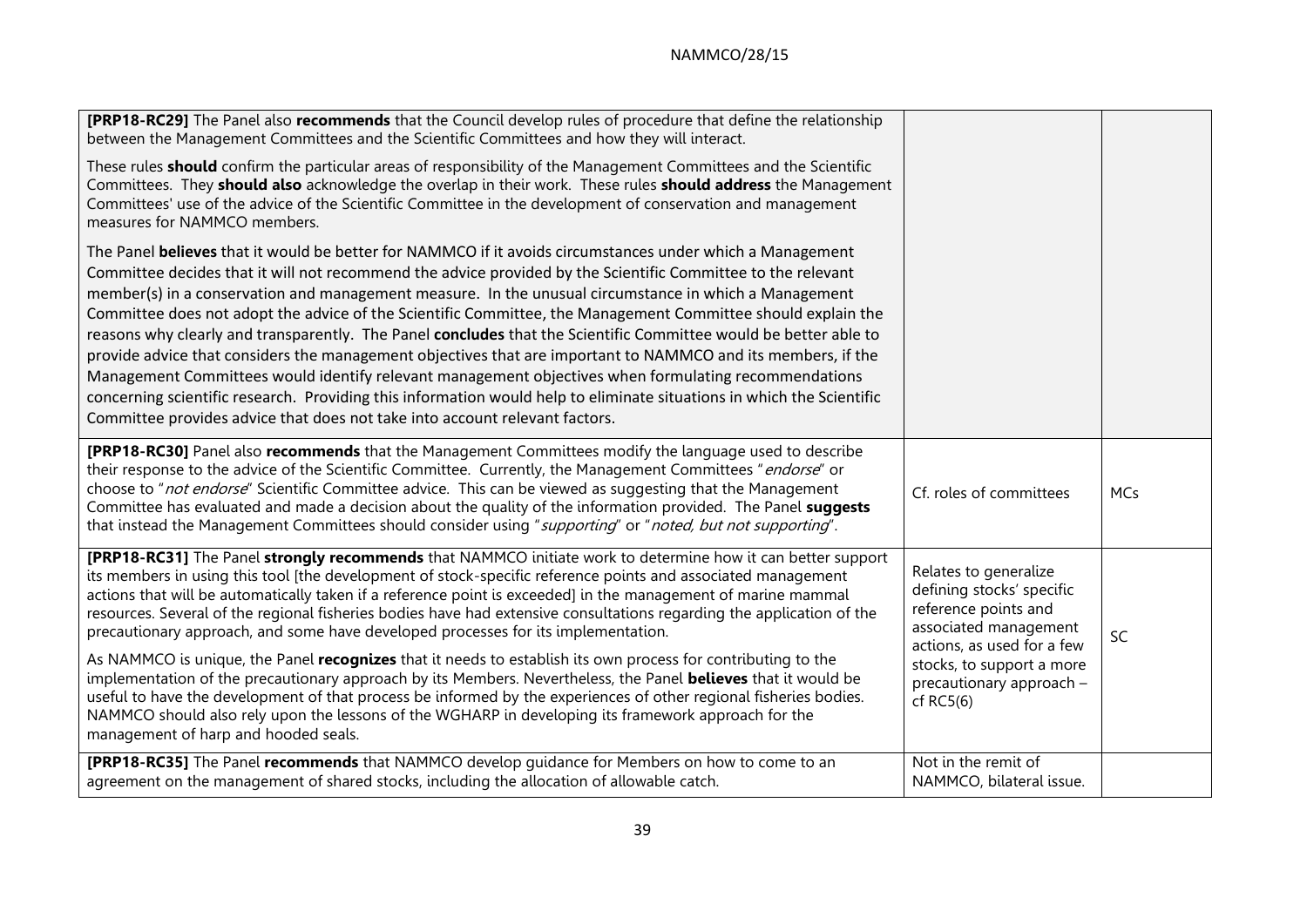| [PRP18-RC36] The Panel finds that for most stocks of marine mammals that are hunted by both a NAMMCO<br>Member and NAMMCO non-Member, current levels of removal are sustainable which suggests that the relevant<br>management measures are consistent or compatible. However, the Panel is concerned that the Northeast<br>Canada/Baffin Bay/West Greenland stock of ringed seals has not been assessed since 1996 and has significant<br>removals. The Panel notes that there is no agreed venue, such as the JCNB for Greenland and Canada to collaborate<br>on managing this stock. The Panel also notes that the Scientific Committee is tentatively planning to convene a<br>ringed seal working group in 2020 or 2021.<br>The Panel urges the Scientific Committee to hold the ringed seal working group as soon as possible but, in any case,<br>no later than 2021 so that work on an assessment of this stock may be completed as quickly as possible.<br>The Panel also urges NAMMCO to identify an appropriate forum for Greenland and Canada to engage in the<br>management of the shared stock of ringed seal [and walrus and bearded seal]. | <b>Ringed and bearded seal</b><br>WG planned in 2021<br>should not be<br>postponed.<br>Important concerns on<br>sustainability of hunts.<br>NAMMCO could provide<br>forum for GL/CA<br>cooperation, good<br>relation to CA always<br>sought. | CNL, SC                            |
|------------------------------------------------------------------------------------------------------------------------------------------------------------------------------------------------------------------------------------------------------------------------------------------------------------------------------------------------------------------------------------------------------------------------------------------------------------------------------------------------------------------------------------------------------------------------------------------------------------------------------------------------------------------------------------------------------------------------------------------------------------------------------------------------------------------------------------------------------------------------------------------------------------------------------------------------------------------------------------------------------------------------------------------------------------------------------------------------------------------------------------------------------------|----------------------------------------------------------------------------------------------------------------------------------------------------------------------------------------------------------------------------------------------|------------------------------------|
| [PRP18-RC39] The Panel finds that NAMMCO has done a significant amount of work on minimizing harmful hunting<br>activities particularly concerning reducing the number of animals that are Struck & Lost and reducing the time to<br>death of hunted animals. The Panel recommends that NAMMCO, through the CHM and other bodies, to continue<br>this work and to try to identify other harmful hunting activities that can be mitigated.                                                                                                                                                                                                                                                                                                                                                                                                                                                                                                                                                                                                                                                                                                                  | <b>Noted</b><br>CHM continues good<br>work                                                                                                                                                                                                   | <b>CHM</b>                         |
| [PRP18-RC41] The Panel was unable to find any evidence that NAMMCO has adopted a rebuilding plan for any of<br>the stocks that the Scientific Committee has found to be depleted.                                                                                                                                                                                                                                                                                                                                                                                                                                                                                                                                                                                                                                                                                                                                                                                                                                                                                                                                                                          | No plan per se, but some<br>stocks are rebuilding<br>(narwhal, beluga, walrus).                                                                                                                                                              | Seek<br>comments<br>from MCs, SC   |
| <b>AREA 2 - HUNTING ACTIVITIES</b>                                                                                                                                                                                                                                                                                                                                                                                                                                                                                                                                                                                                                                                                                                                                                                                                                                                                                                                                                                                                                                                                                                                         | <b>PRWG comments</b>                                                                                                                                                                                                                         | <b>Referred</b><br>$\mathsf{to}$ : |
| [PRP18-RC42] The Panel is of the view that NAMMCO has given a high priority and expended considerable human<br>and financial resources to its work on the safety, efficiency and animal welfare issues in all hunting activities under its<br>purview and that outputs from Committee on Hunting Methods, including those from the workshops and Expert<br>Group Meetings, have been substantial. The Panel is of the view that the work of the Committee on Hunting<br>Methods together with the approval of its recommendations by the Council and implementation of these<br>recommendations by member countries is one of the key elements that have made NAMMCO a credible organization.<br>The Panel recommends that the work of the Committee on Hunting Methods should continue as new information<br>related to weaponry and hunting methods becomes available and, as the Council deems appropriate in relation to<br>other NAMMCO priorities.                                                                                                                                                                                                   | Noted (on-going)                                                                                                                                                                                                                             | <b>CHM</b>                         |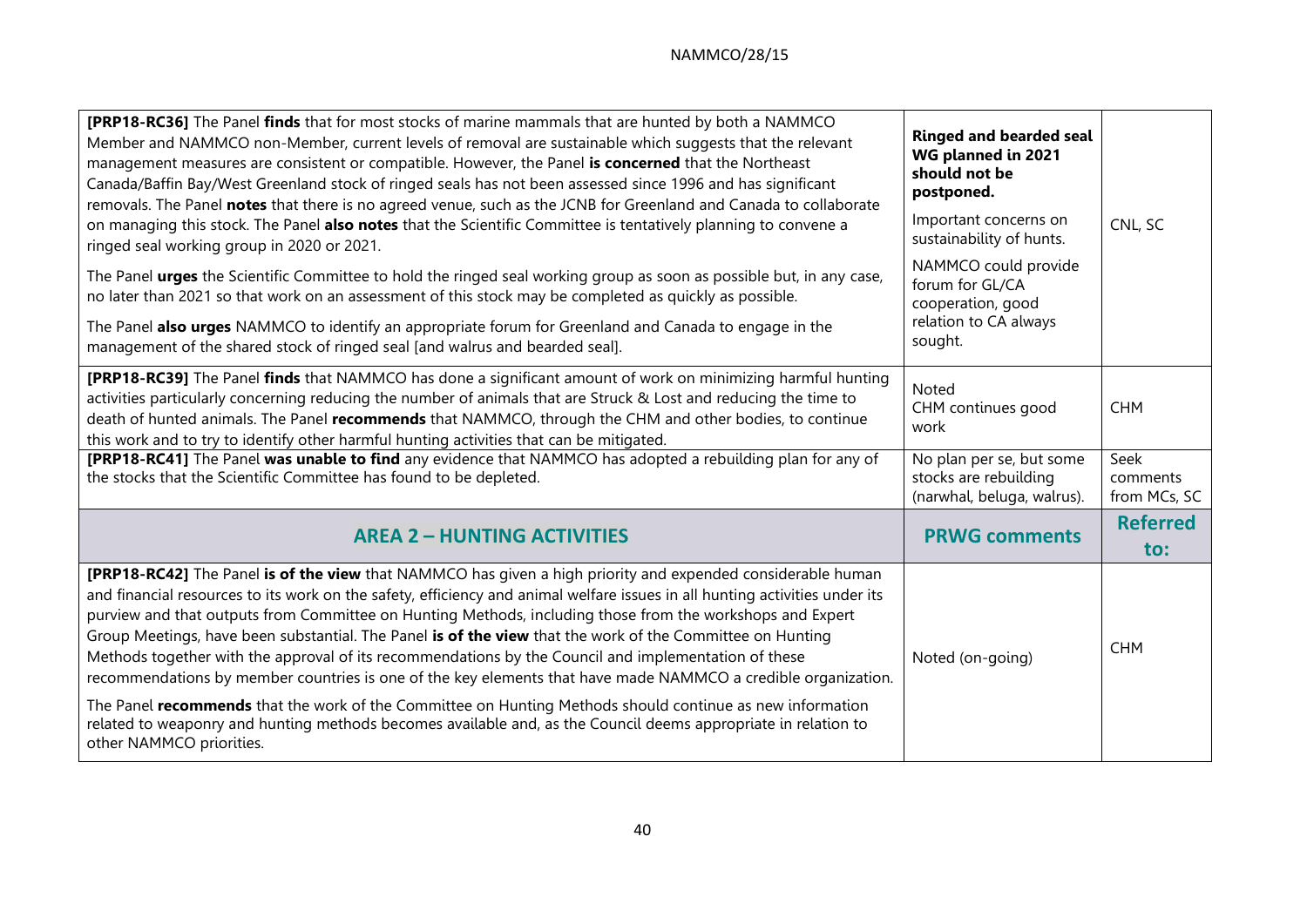| [PRP18-RC50] Based upon the information provided, the Panel concludes that NAMMCO has identified increasing<br>IDR and minimizing TTD as goals.<br>The Panel also concludes that while members have made significant improvements in IDR/TTD in many of the<br>harpoon grenade whale hunts, there are still differences, some of which are significant, among the rates for these<br>hunts and there is still room for improvement. To improve performance on these metrics, NAMMCO needs to<br>continue its efforts to understand the reasons for the different rates in different hunts.                                                                                                                                                                                                                                                                                                                                                                                                                                                                                                                                                                                                                                               | Noted - In progress.<br>One of the issues which<br>will be dealt by the<br>upcoming CHM Expert<br>Group.     | <b>CHM</b>             |
|------------------------------------------------------------------------------------------------------------------------------------------------------------------------------------------------------------------------------------------------------------------------------------------------------------------------------------------------------------------------------------------------------------------------------------------------------------------------------------------------------------------------------------------------------------------------------------------------------------------------------------------------------------------------------------------------------------------------------------------------------------------------------------------------------------------------------------------------------------------------------------------------------------------------------------------------------------------------------------------------------------------------------------------------------------------------------------------------------------------------------------------------------------------------------------------------------------------------------------------|--------------------------------------------------------------------------------------------------------------|------------------------|
| [PRP18-RC52] The information reviewed by the Panel also demonstrates that NAMMCO has focused on gaining an<br>understanding the number of animals that are Struck & Lost in various hunts and the cause of these events to reduce<br>the level of Struck & Lost animals. For large whales, the data demonstrate that the number of animals Struck & Lost is<br>low and that NAMMCO members have made progress in reducing those numbers. However, for small cetaceans, it is<br>not possible to assess whether efforts to reduce the number of animals that have been struck and lost have, to date,<br>had any impact. The requisite data is not available, or its quality is not very high.<br>The Panel recommends that the CHM and the Scientific Committee continue to work to define better methods for<br>collecting data from all hunts on the occurrence of Struck & Lost events and the circumstances surrounding those<br>events. These efforts should continue to respond to the recommendations from the various workshop and expert<br>group meetings. This Information is useful for providing better assessments, with reduced levels of uncertainty, and<br>developing hunting guidance that reduces these occurrences. | Seek comments from<br><b>CHM</b>                                                                             | <b>CHM</b>             |
| <b>[PRP18-RC53]</b> The Panel encourages the CHM to continue its practice of working with people representing a wide<br>range of interests, including hunters, on these issues.                                                                                                                                                                                                                                                                                                                                                                                                                                                                                                                                                                                                                                                                                                                                                                                                                                                                                                                                                                                                                                                          | Noted. Good work to be<br>continued                                                                          | <b>CHM</b>             |
| <b>AREA 3 - COMPLIANCE AND ENFORCEMENT</b>                                                                                                                                                                                                                                                                                                                                                                                                                                                                                                                                                                                                                                                                                                                                                                                                                                                                                                                                                                                                                                                                                                                                                                                               | <b>PRWG comments</b>                                                                                         | <b>Referred</b><br>to: |
| <b>[PRP18-RC54]</b> NAMMCO and its members have established a two-part system for monitoring compliance with<br>national laws The other part is the "NAMMCO Observation Scheme". The Panel is concerned that the Observation<br>Scheme does not provide benefits that are commensurate with its costs. Therefore, the Panel recommends that the<br>Council use the ongoing review of the NAMMCO Observation Scheme as a catalyst for reform.                                                                                                                                                                                                                                                                                                                                                                                                                                                                                                                                                                                                                                                                                                                                                                                             | Ongoing review of the<br>Observation Scheme.<br>New part B has been<br>adopted by CNL27, part A              |                        |
| The Panel believes that the first step in a reform effort should be to clearly define, in NAMMCO's overall Strategic<br>Plan, NAMMCO's objectives for observing the hunts of marine mammals in NAMMCO's area. The Scheme currently<br>establishes that its purpose "is to provide a mechanism for NAMMCO to monitor whether decisions made by the<br>Commission are respected." This purpose seems somewhat out of step with the NAMMCO Agreement as the<br>Commission makes recommendations that are implemented at the discretion of the individual members. In<br>establishing the objectives of the Observation Scheme, the Panel urges the Council to consider the costs of and                                                                                                                                                                                                                                                                                                                                                                                                                                                                                                                                                     | in review by CIO<br>Now twofold: a)<br>observation of hunting, 2)<br>implementation of advice<br>by parties. | CIO, CNL               |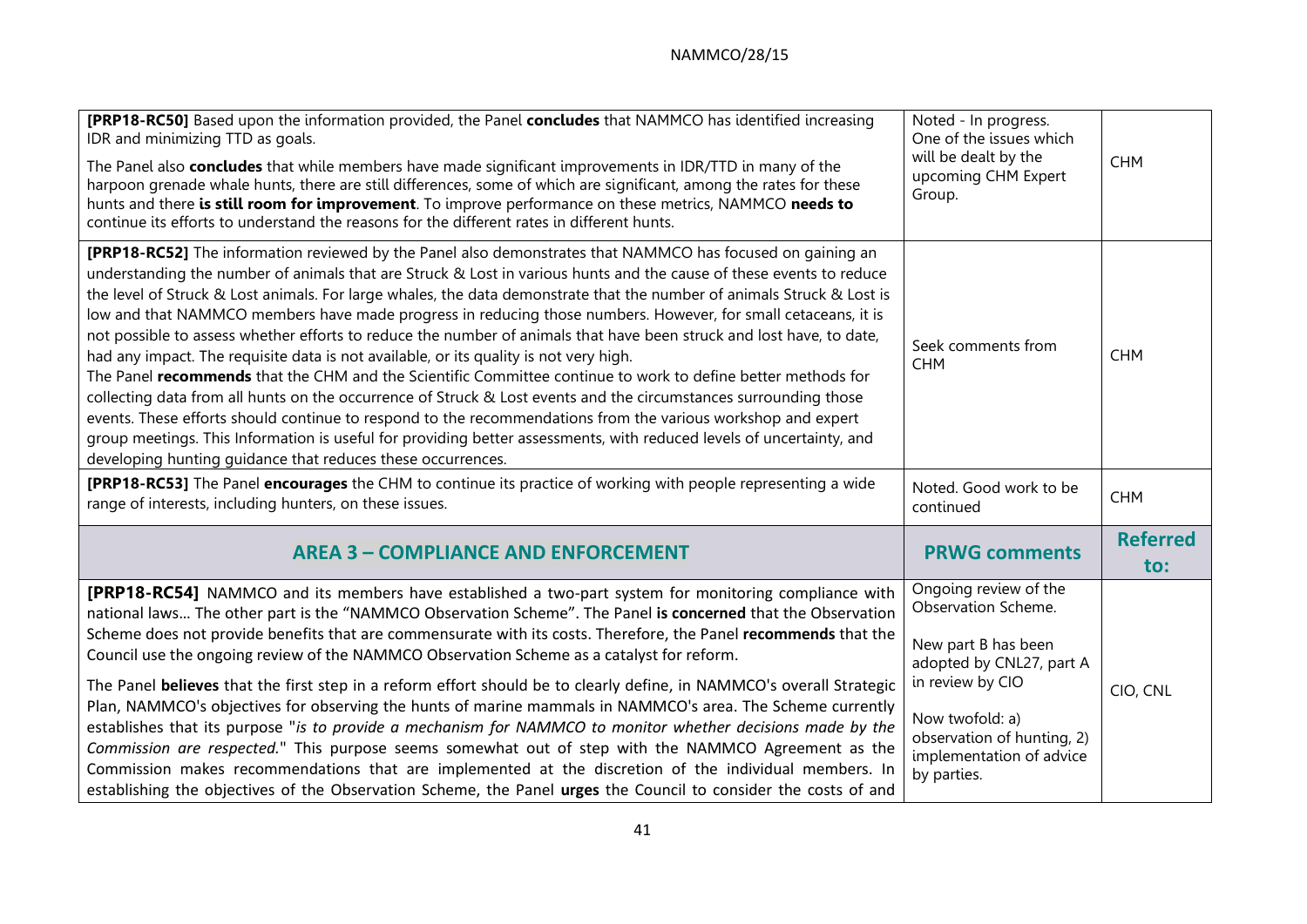| benefits from the current scheme. To date, only two infractions have been reported in the 20 years that the Scheme<br>has been in operation. It seems improbable that this accurately reflects the levels of compliance in NAMMCO's hunts.<br>The cost of this effort has been 1.66 million NOK. The Panel doubts that the amount of hunting activity observed,<br>along with the fact that hunters have advanced notice that particular hunts are being observed, allows for NAMMCO<br>to obtain an accurate picture of how the hunt for a specific species in a particular manner occurs over time. The Panel<br>recognizes that there may be benefits to NAMMCO that result from the fact that it monitors hunting activities. The<br>Panel believes that those benefits quickly diminish and can become a liability if the mechanism for monitoring hunts<br>is viewed as not providing an accurate portrayal of the hunts. If the Council determines that one of the objectives of<br>the scheme is to obtain an accurate understanding of the level of compliance with national laws implementing<br>NAMMCO recommendations, the Panel believes that significantly more resources will need to be devoted to the<br>operation of the Observations Scheme.<br>Given the many significant demands on the limited resources of the Commission, the Council may consider taking an<br>alternative approach to compliance monitoring such as conducting regular audits of the inspection programs of each<br>of the members and providing support for improving the functioning of those programs where appropriate.<br>Finally, the Panel recommends that if the Commission is to continue to operate the Observation Scheme the Council<br>explore ways of making the work done under the Observation Scheme more transparent. Currently, the only<br>information on the NAMMCO website about the outcomes of the work under the scheme is contained in the reports<br>of the CIO meetings. If the Council decides that continuing the operation of the Observation scheme is in the strategic<br>interests of the Commission, it should also consider how to make the results of that work more easily accessible to<br>stakeholders. | Prioritisation of<br>observation activities<br>could be assigned in<br>relation to hunting levels<br>Seek input from CIO on<br>priorities, effort to reach<br>objective and alternative<br>methods.<br>CIO to increase its<br>visibility and transparency<br>on the website |                        |
|-------------------------------------------------------------------------------------------------------------------------------------------------------------------------------------------------------------------------------------------------------------------------------------------------------------------------------------------------------------------------------------------------------------------------------------------------------------------------------------------------------------------------------------------------------------------------------------------------------------------------------------------------------------------------------------------------------------------------------------------------------------------------------------------------------------------------------------------------------------------------------------------------------------------------------------------------------------------------------------------------------------------------------------------------------------------------------------------------------------------------------------------------------------------------------------------------------------------------------------------------------------------------------------------------------------------------------------------------------------------------------------------------------------------------------------------------------------------------------------------------------------------------------------------------------------------------------------------------------------------------------------------------------------------------------------------------------------------------------------------------------------------------------------------------------------------------------------------------------------------------------------------------------------------------------------------------------------------------------------------------------------------------------------------------------------------------------------------------------------------------------------------------------------------------------------------------------------------------------------------|-----------------------------------------------------------------------------------------------------------------------------------------------------------------------------------------------------------------------------------------------------------------------------|------------------------|
| <b>AREA 4 - DECISION-MAKING</b>                                                                                                                                                                                                                                                                                                                                                                                                                                                                                                                                                                                                                                                                                                                                                                                                                                                                                                                                                                                                                                                                                                                                                                                                                                                                                                                                                                                                                                                                                                                                                                                                                                                                                                                                                                                                                                                                                                                                                                                                                                                                                                                                                                                                           | <b>PRWG comments</b>                                                                                                                                                                                                                                                        | <b>Referred</b><br>to: |
| [PRP18-RC55]  The Panel believes that NAMMCO could build upon work already begun [in involving resource<br>users in NAMMCO decision-making] to make additional progress that would benefit NAMMCO and its work.<br>The Panel encourages NAMMCO to consider, in the process of developing a Strategic Plan, how it might<br>appropriately expand the role of user knowledge in its work.                                                                                                                                                                                                                                                                                                                                                                                                                                                                                                                                                                                                                                                                                                                                                                                                                                                                                                                                                                                                                                                                                                                                                                                                                                                                                                                                                                                                                                                                                                                                                                                                                                                                                                                                                                                                                                                   | Noted<br>Organisation and Parties<br>continue to give<br>attention.<br>Maybe more visibility<br>needed.                                                                                                                                                                     | CNL, website           |
| <b>[PRP18-RC58]</b> The Panel notes that throughout the conduct of its work it heard comments about language barriers created by the fact that<br>NAMMCO works in English and recommends that the Commission consider whether there are viable ways to reduce or<br>remove this barrier, including through the use of technology.                                                                                                                                                                                                                                                                                                                                                                                                                                                                                                                                                                                                                                                                                                                                                                                                                                                                                                                                                                                                                                                                                                                                                                                                                                                                                                                                                                                                                                                                                                                                                                                                                                                                                                                                                                                                                                                                                                         | N/A (no further action)<br>Translation services up to<br>Parties, has never been<br>raised as a problem.                                                                                                                                                                    |                        |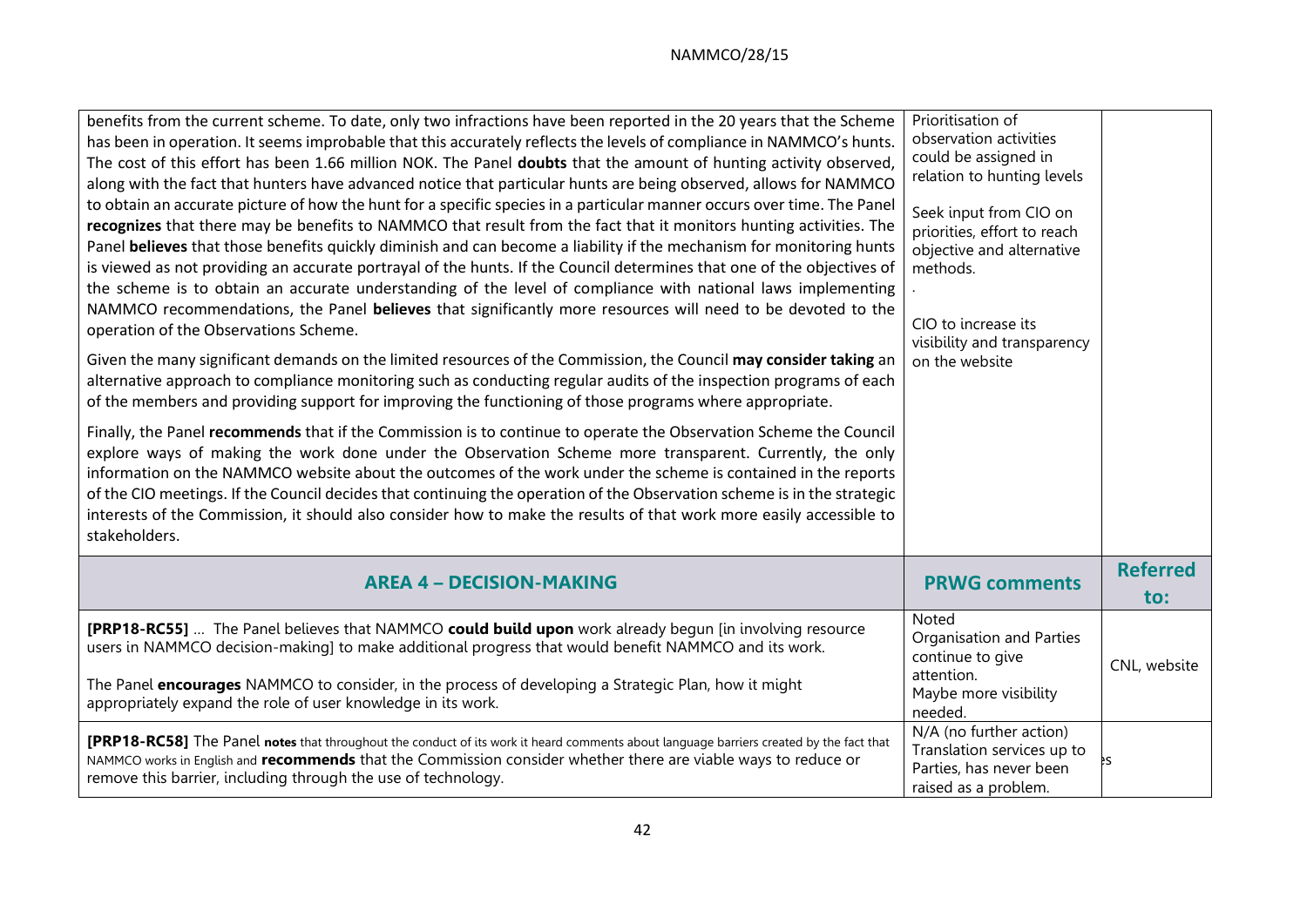| <b>AREA 5 - INTERNATIONAL COOPERATION</b>                                                                                                                                                                                                                                                                                                                                                                                                                                                                                                                                                                                                                                                                                                                                                                                                                                                    | <b>PRWG comments</b>                                                                                                                                                              | <b>Referred</b><br>to: |
|----------------------------------------------------------------------------------------------------------------------------------------------------------------------------------------------------------------------------------------------------------------------------------------------------------------------------------------------------------------------------------------------------------------------------------------------------------------------------------------------------------------------------------------------------------------------------------------------------------------------------------------------------------------------------------------------------------------------------------------------------------------------------------------------------------------------------------------------------------------------------------------------|-----------------------------------------------------------------------------------------------------------------------------------------------------------------------------------|------------------------|
| <b>[PRP18-RC60]</b> The Panel is of the view that much, if not all this material does not require access protection and<br>recommends that this matter be reviewed with a view to increasing transparency. As part of this review the Council<br>may wish to consider aligning its policy related to access protection to its documents with the Norwegian standard as<br>to what would and would not be provided in response to a request under its "Freedom of Information Act".<br>The Panel recommends that the results of such a review be made public.<br><b>[PRP18-RC61]</b> The Panel recommends that these issues be specifically addressed as part of the review<br>recommended in the previous paragraph. A need for greater transparency was also addressed in other sections.<br>[PRP18-RC62] Given the above comments, the Panel considers that NAMMCO's transparency requires | Noted - on-going<br>No need for any review.<br>Attention given in last<br>years and most<br>documents accessible on<br>website.                                                   |                        |
| <b>improvements</b> ; this could include a translation of key documents in English (e.g., relevant legislation), which should<br>be available on the website.                                                                                                                                                                                                                                                                                                                                                                                                                                                                                                                                                                                                                                                                                                                                | Translation up to Parties.                                                                                                                                                        |                        |
| [PRP18-RC65] NAMMCO should aim to persuade [to join NAMMCO] those countries that are conducting hunts in<br>the North Atlantic (i.e., Canada and St Vincent and the Grenadines) and the Russian Federation, which hunts in the<br>adjacent Arctic region and that share some stocks (e.g. bearded, harp and ringed seals, beluga, etc.).                                                                                                                                                                                                                                                                                                                                                                                                                                                                                                                                                     | Issue long existed since<br>inception. Standing<br>invitation to CA and RU.<br>Ref to NAMMCO<br>Agreement Art. 4.2.f.                                                             |                        |
| <b>[PRP18-RC68]</b> The Panel recommends that such efforts [to cooperate with other relevant international<br>organizations] be continued and regularly reviewed on an individual basis to determine whether they contribute to<br>NAMMCO's efforts to meet its strategic goals.                                                                                                                                                                                                                                                                                                                                                                                                                                                                                                                                                                                                             | Noted.                                                                                                                                                                            |                        |
| The Panel recommends that NAMMCO considers entering into formal arrangements on relevant scientific and<br>technical matters. Cooperation with other relevant IOs should also be part of the NAMMCO Strategic Plan.                                                                                                                                                                                                                                                                                                                                                                                                                                                                                                                                                                                                                                                                          | NAMMCO has established<br>formal relationship with<br>many organisations. It is<br>presently considering/is in<br>the process of<br>strengthening some of<br>these relationships. | <b>CNL</b>             |
| <b>[PRP18-RC69]</b> As with activities of the Scientific Committee, the Panel recommends that postponement or<br>reductions of efforts to cooperate with other relevant organizations should not be used as an ongoing solution to<br>budget shortfalls.                                                                                                                                                                                                                                                                                                                                                                                                                                                                                                                                                                                                                                     |                                                                                                                                                                                   |                        |
| [PRP18-RC93] The Panel encourages NAMMCO to enter into formal agreements with relevant IGOs, aimed at<br>achieving common scientific, conservation and management goals.                                                                                                                                                                                                                                                                                                                                                                                                                                                                                                                                                                                                                                                                                                                     |                                                                                                                                                                                   |                        |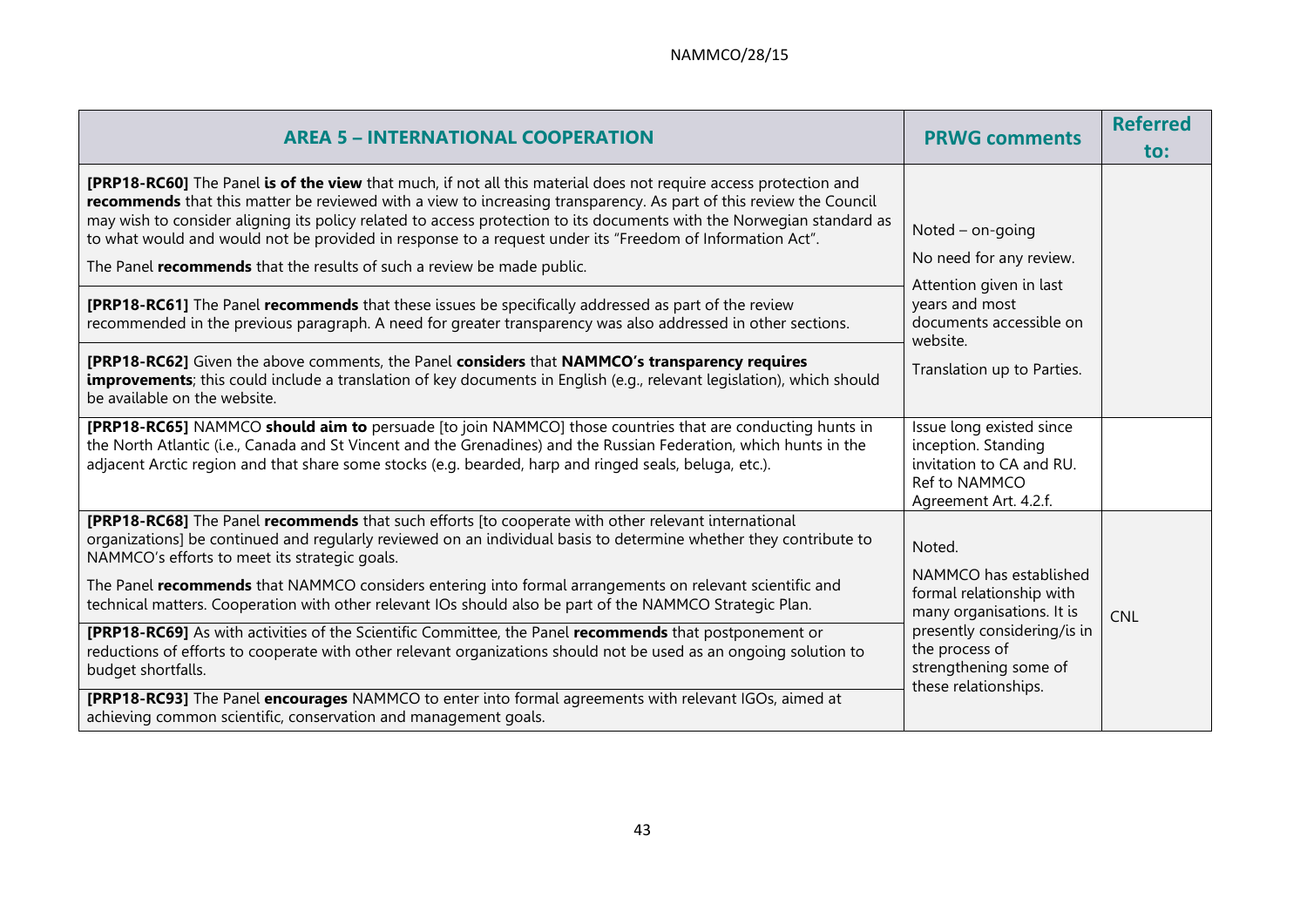| [PRP18-RC94] The Panel recommends that, at a minimum, cooperation and collaboration with other organizations<br>involved with the conservation of marine mammals and Arctic issues be maintained at current levels and, if budget<br>decisions allow and if consistent with any Strategic Plan, efforts to increase cooperation and collaboration be<br>pursued.                                                                                                                                                                                                                                   | Ref to RC69: very specific<br>and special situation in<br>2018.                                                    |                              |
|----------------------------------------------------------------------------------------------------------------------------------------------------------------------------------------------------------------------------------------------------------------------------------------------------------------------------------------------------------------------------------------------------------------------------------------------------------------------------------------------------------------------------------------------------------------------------------------------------|--------------------------------------------------------------------------------------------------------------------|------------------------------|
| <b>AREA 6 - FINANCIAL AND ADMINISTRATIVE ISSUES</b>                                                                                                                                                                                                                                                                                                                                                                                                                                                                                                                                                | <b>PRWG comments</b>                                                                                               | <b>Referred</b><br>to:       |
| [PRP18-RC72] With regard to the cuts that were made in all budget items for 2018 and 2019, the Panel notes that one reason for these cuts<br>was that funding was required for relocation and hiring of the Scientific Secretary. The Panel is of the view that a separate fund<br>should have been previously established to cover such inevitable costs and that funding for such costs should not<br>come from cuts to regular program components.                                                                                                                                              | N/A - NAMMCO has a<br>contingency fund and<br>plans for rebuilding it.<br>Two concurring<br>contingencies in 2018. |                              |
| [PRP18-RC74] With respect to the general reserves, the Panel agrees that consideration should be given to how the<br>general reserves may, as soon as possible, be rebuilt to the level agreed.                                                                                                                                                                                                                                                                                                                                                                                                    | N/A<br>Rebuilding already in<br>financial plan.                                                                    |                              |
| [PRP18-RC76] The Panel has no information to evaluate the efficiency with which the Secretariat manages these<br>additional/external funds but recommends rules or guidelines for the receipt of such funds be developed for<br>managing these types of resources.                                                                                                                                                                                                                                                                                                                                 | Procedural rules for<br>Secretariat for managing<br>and using funding should<br>be defined                         | <b>FAC</b>                   |
| [PRP18-RC79] The Panel notes that the quality of the organization of NAMMCO meetings is adequate. It also notes<br>that the current schedule poses some difficulties, especially in regard to the various Scientific Committee working<br>groups and recommends that the Secretariat with the Scientific Committee Chair and all conveners of all working<br>groups examine alternative options (e.g. having the SC's meeting in April/May and the Council's in November), with<br>a goal of giving more time to the Scientific Committee and its working groups to respond to Council's requests. | Already in discussion.<br>Sec should prepare an<br>historical perspective.                                         | SC, FAC, Sec                 |
| [PRP18-RC73] The Panel also notes that the Council has agreed that communications and outreach activities should<br>be a priority and recommends that staffing be adjusted to reflect these priorities or others identified in the Strategic<br>Plan.<br>[PRP18-RC77] The Panel recommends that the relative proportions of budget allocations for these activities [staff<br>related costs, SC, CO] should be reviewed.                                                                                                                                                                           | Ongoing discussion. A<br>balance between<br>ambitions needs to be<br>assured                                       | Discussion<br>on priorities, |
| <b>[PRP18-RC83]</b> The Panel heard a number of other comments and suggestions concerning the need for restructuring<br>the Secretariat and <b>suggests</b> that these could more appropriately be addressed by the Finance and Administration<br>Committee and the Council or a SWOT analysis, if one is to be carried out for the Secretariat. A SWOT analysis of the<br>Secretariat should also include a review of the Staff Rules for the Secretariat.                                                                                                                                        | Relates to discussion on<br>priorities & strategy (item<br>Staffing discussion must<br>be taken after              | <b>FAC</b>                   |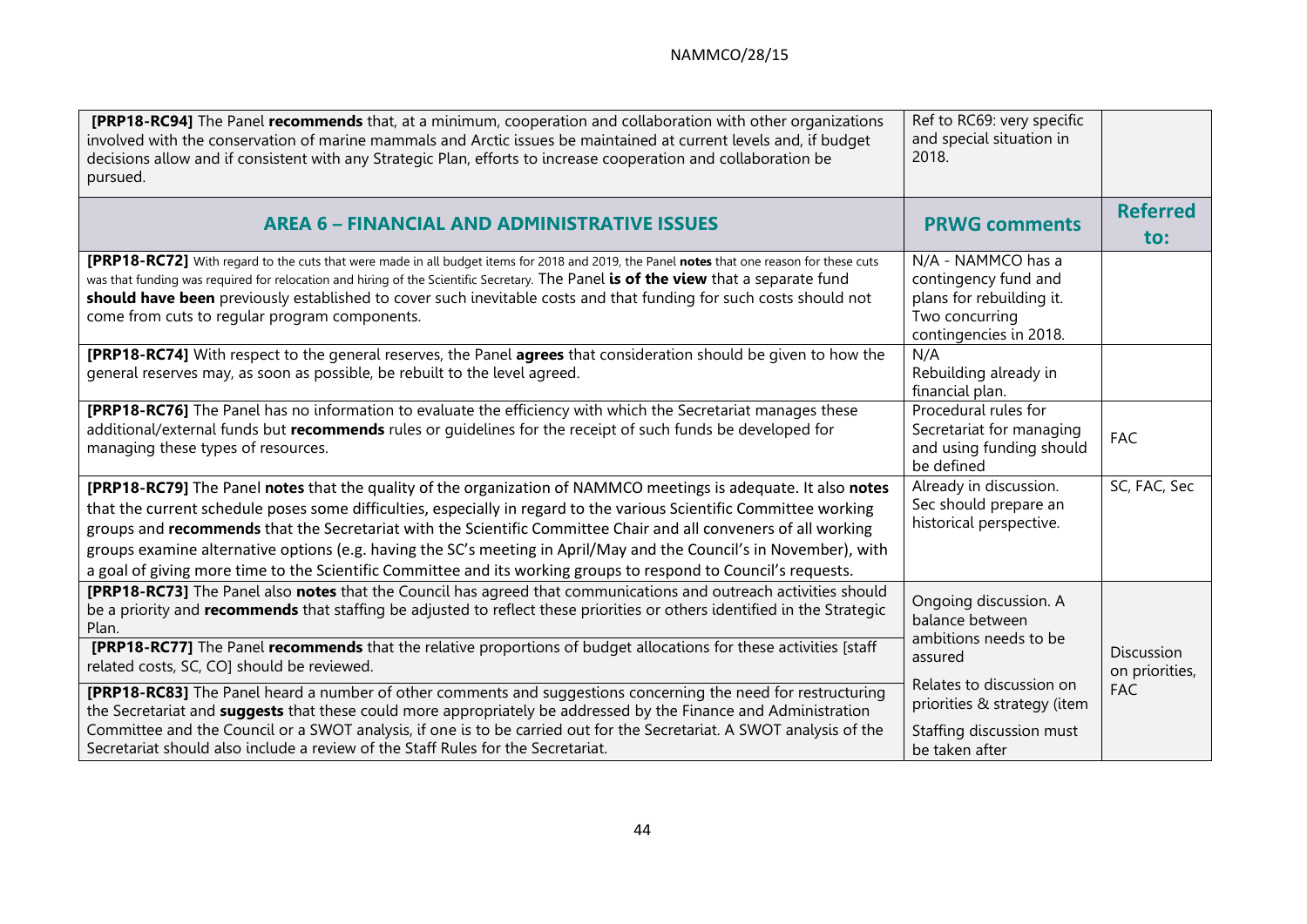| [PRP18-RC85] The Panel also recommends that an outside consultant be hired to examine and provide advice<br>relative to the level of staff salaries and benefits, including in comparison to other IGOs, and other related issues.<br>[PRP18-RC84] The Panel also suggests that given the Council's appropriation of a high priority to using the website<br>for communications and outreach activities, a review be undertaken to determine if the current outsourcing of work<br>related to the NAMMCO website is the best and most cost effective way of achieving this.<br>[PRP18-RC82] Given that communications and outreach receive the largest allocation of NAMMCO's program<br>elements and the fact that communications and outreach activities are an essential component of establishing<br>NAMMCO's credibility, NAMMCO should consider hiring someone with extensive experience and expertise in                                                                                                                                                                                                                                                                                                                                                                                                                                                                                                                                                             | assignments to the<br>Secretariat are decided.<br>FAC has been tasked by<br>CNL27 of carrying a<br>review of pension<br>schemes.                                                                                                                                                 |                                                  |
|-----------------------------------------------------------------------------------------------------------------------------------------------------------------------------------------------------------------------------------------------------------------------------------------------------------------------------------------------------------------------------------------------------------------------------------------------------------------------------------------------------------------------------------------------------------------------------------------------------------------------------------------------------------------------------------------------------------------------------------------------------------------------------------------------------------------------------------------------------------------------------------------------------------------------------------------------------------------------------------------------------------------------------------------------------------------------------------------------------------------------------------------------------------------------------------------------------------------------------------------------------------------------------------------------------------------------------------------------------------------------------------------------------------------------------------------------------------------------------|----------------------------------------------------------------------------------------------------------------------------------------------------------------------------------------------------------------------------------------------------------------------------------|--------------------------------------------------|
| communications.<br><b>AREA 7 - OUTREACH</b>                                                                                                                                                                                                                                                                                                                                                                                                                                                                                                                                                                                                                                                                                                                                                                                                                                                                                                                                                                                                                                                                                                                                                                                                                                                                                                                                                                                                                                 | <b>PRWG comments</b>                                                                                                                                                                                                                                                             | <b>Referred</b><br>to:                           |
| <b>[PRP18-RC7]</b> In preparing this review, the Panel found that some of the information about species and stocks that is<br>included on the NAMMCO official website, is incorrect. The Panel was informed that the Scientific Committee has<br>agreed to proof-read all scientific and technical information that is on the website. However, there is no formal<br>procedure to carry out such an important task. Therefore, the Panel recommends that NAMMCO established a formal<br>procedure to review and update the NAMMCO website regularly. The Panel suggests that all Committees, together<br>with the Secretariat, periodically review and endorse their relevant sections, including all figures and tables.                                                                                                                                                                                                                                                                                                                                                                                                                                                                                                                                                                                                                                                                                                                                                  |                                                                                                                                                                                                                                                                                  |                                                  |
| In particular, the Panel notes:                                                                                                                                                                                                                                                                                                                                                                                                                                                                                                                                                                                                                                                                                                                                                                                                                                                                                                                                                                                                                                                                                                                                                                                                                                                                                                                                                                                                                                             |                                                                                                                                                                                                                                                                                  |                                                  |
| - That trends of abundance of marine mammal populations and their conservation status are presented on the<br>website in an inconsistent manner. This is true between and within species, with inconsistencies on: (a) how the same<br>information on different species is presented and (b) what is presented for the various populations within a species,<br>including information on abundance estimates and trends. The Panel recommends that an editorial effort is made<br>to quarantee a consistent approach in presenting information on trends of distribution and abundance far all species<br>and their populations.<br>That the color-coding of the assessments' tables presented online and the various geographic areas there listed are<br>potentially confusing. In terms of the definition of colour categories in the stock assessments tables, the Panel<br>believes that categories "light blue" and "orange" need clarification. Both categories, are defined using the wording<br>"no assessment, but substantial removals ". This wording leaves the reader believing that some quantitative<br>assessment to establish reference points and evaluations of whether those removals are having an effect on<br>populations has been made. However, all this would entail a proper assessment of the population, which is negated<br>by these definitions themselves. The wording "substantial removals" here is, therefore, misleading and the Panel | The website is the most<br>important visibility and<br>outreach tool of<br>NAMMCO. Its content<br>should be correct and<br>updated. The Committees<br>should guarantee the<br>quality of its content. The<br>review of the content<br>should be one of their<br>recurrent tasks. | CNL, FAC, SC,<br>CHM, CIO,<br><b>BYCELS, Sec</b> |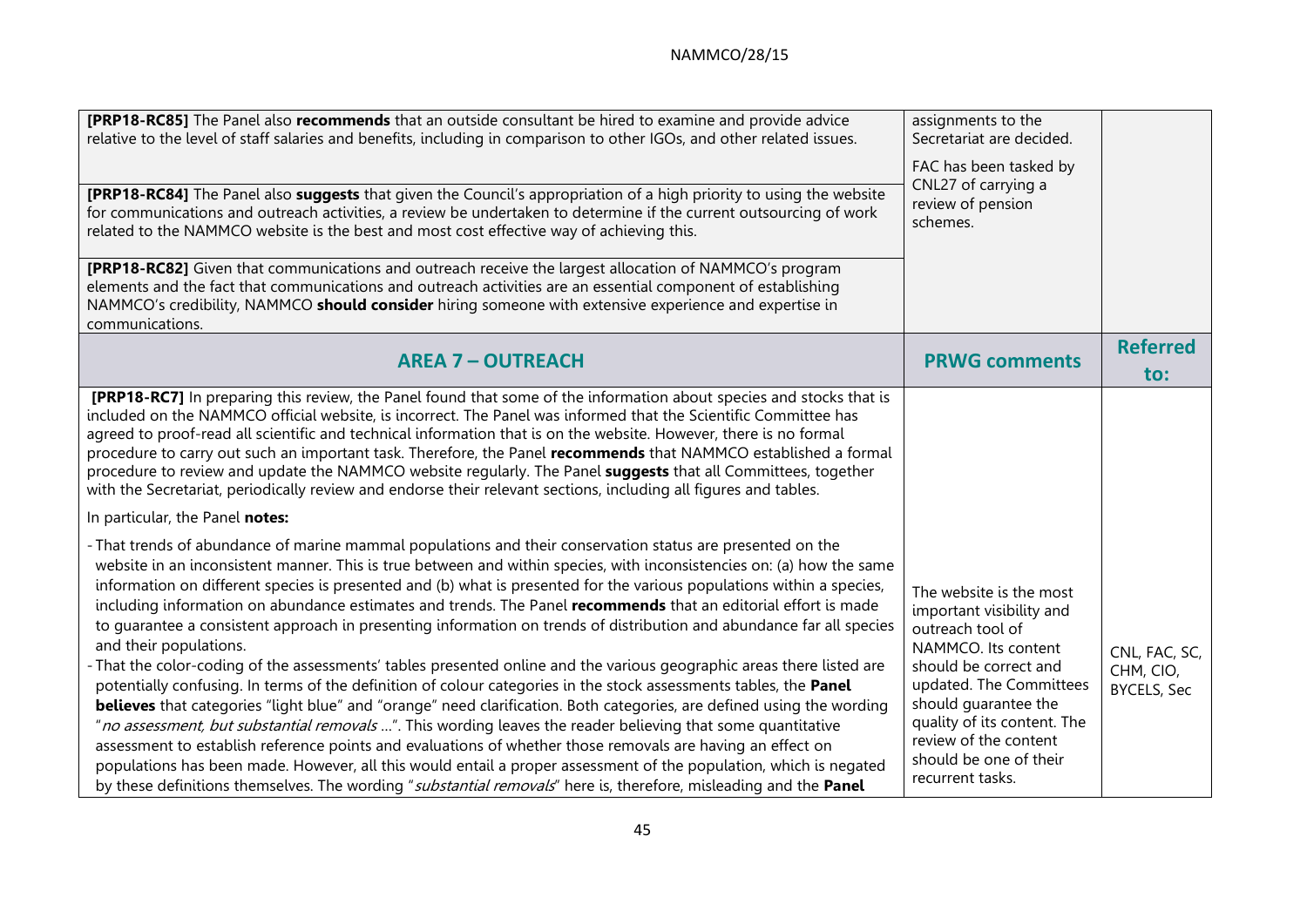| recommends changing it and clarifying whether these are quantitative or qualitative categories and what type of<br>data was used to define the level of removals.<br>- That, in terms of names of geographical areas, it would be beneficial to establish an official nomenclature to avoid<br>confusion and suggests that the Scientific Committee and the Secretariat should work together to address this<br>issue.<br>- That tables on stocks, would benefit from some clarity when presenting assessment made solely by NAMMCO,<br>assessments made in collaboration with other organizations (e.g., International Council for the Exploration of the Sea<br>(ICES) working groups, IWC, JCNB, etc.) and assessments made only by other organizations. The Panel notes that it<br>would be very useful to also report on the NAMMCO website assessments made entirely by others, if then adopted<br>or used by the NAMMCO Scientific Committee to provide advice to the Council; however, some note would be<br>required to explain the process.<br>- Some inconsistency in the treatment of some known stocks (identified by the Panel in purple in Table 1, which are<br>coded as "light blue" stocks or even missing from the website tables). In particular - given the existing knowledge in<br>relation to direct and indirect takes of killer whales and white-beaked dolphins in the North Atlantic, harbour<br>porpoises in Greenland and Norway and harbour and grey seals in Greenland - the Panel recommends that these<br>stocks be reconsidered and, if necessary, classified as 'orange' ('no assessment but substantial removals').<br>- Other issues with the information on marine mammal species on the website, including several incorrect references<br>to published reports in relation to the most recent assessments and missing species and populations (i.e., the<br>Greenlandic grey seal, which is a new species since 2009, and the Greenlandic stock of the harbour seal). | FAC should established a<br>review procedure.<br>CNL for general views,<br>SC for stock status and<br>specific assessment<br>reports.<br>BYCELS, CIO and CHM for<br>their related part, with<br>CIO developing part on<br>Observation. |                             |
|----------------------------------------------------------------------------------------------------------------------------------------------------------------------------------------------------------------------------------------------------------------------------------------------------------------------------------------------------------------------------------------------------------------------------------------------------------------------------------------------------------------------------------------------------------------------------------------------------------------------------------------------------------------------------------------------------------------------------------------------------------------------------------------------------------------------------------------------------------------------------------------------------------------------------------------------------------------------------------------------------------------------------------------------------------------------------------------------------------------------------------------------------------------------------------------------------------------------------------------------------------------------------------------------------------------------------------------------------------------------------------------------------------------------------------------------------------------------------------------------------------------------------------------------------------------------------------------------------------------------------------------------------------------------------------------------------------------------------------------------------------------------------------------------------------------------------------------------------------------------------------------------------------------------------------------------------------------------------------------------------------------|----------------------------------------------------------------------------------------------------------------------------------------------------------------------------------------------------------------------------------------|-----------------------------|
| [PRP18-RC88] The Panel urges the Commission to integrate the Communication and outreach strategy into a<br>broader overall strategy for NAMMCO.                                                                                                                                                                                                                                                                                                                                                                                                                                                                                                                                                                                                                                                                                                                                                                                                                                                                                                                                                                                                                                                                                                                                                                                                                                                                                                                                                                                                                                                                                                                                                                                                                                                                                                                                                                                                                                                                | Cf. Prioritization<br>discussion                                                                                                                                                                                                       | Discussion<br>on priorities |
| [PRP18-RC89] The Panel also recommends continuing the practice of adopting shorter term (no more than two<br>year) and more detailed "Communications and Outreach Plans" for implementing the strategy.<br>It also recommends that the Commission adopt and implement quantifiable measures of the effectiveness of the<br>Plan and of various tools that are used to implement the Plan including the website, the Facebook page and the<br>Twitter feed. These measures should go beyond simply noting the number of hits. Furthermore, the Panels<br>recommends that the Council ensure that the budget for implementation of the Communications and Outreach Plans<br>is sufficient to meet the goals therein.                                                                                                                                                                                                                                                                                                                                                                                                                                                                                                                                                                                                                                                                                                                                                                                                                                                                                                                                                                                                                                                                                                                                                                                                                                                                                             | Fundamental discussion:<br>what is communication<br>for an IGO.<br>Website is of high priority                                                                                                                                         | Discussion<br>on priorities |
| [PRP18-RC91] The Panel considers that the review of the Commission's credibility should include an assessment of<br>how the products of the Commission are received, including by members, peers, stakeholders, and the academic<br>community. This includes considering if the work is valued, relied upon or sought. NAMMCO's credibility should also<br>be considered throughout the full range of its mandate including outputs from the Scientific Committee, its<br>Committee on Hunting methods and recommended regulatory measures with respect to sustainable management of<br>marine mammals across the North Atlantic.                                                                                                                                                                                                                                                                                                                                                                                                                                                                                                                                                                                                                                                                                                                                                                                                                                                                                                                                                                                                                                                                                                                                                                                                                                                                                                                                                                              | Noted, N/A<br>Interesting but too much<br>for IGO like NAMMCO.                                                                                                                                                                         |                             |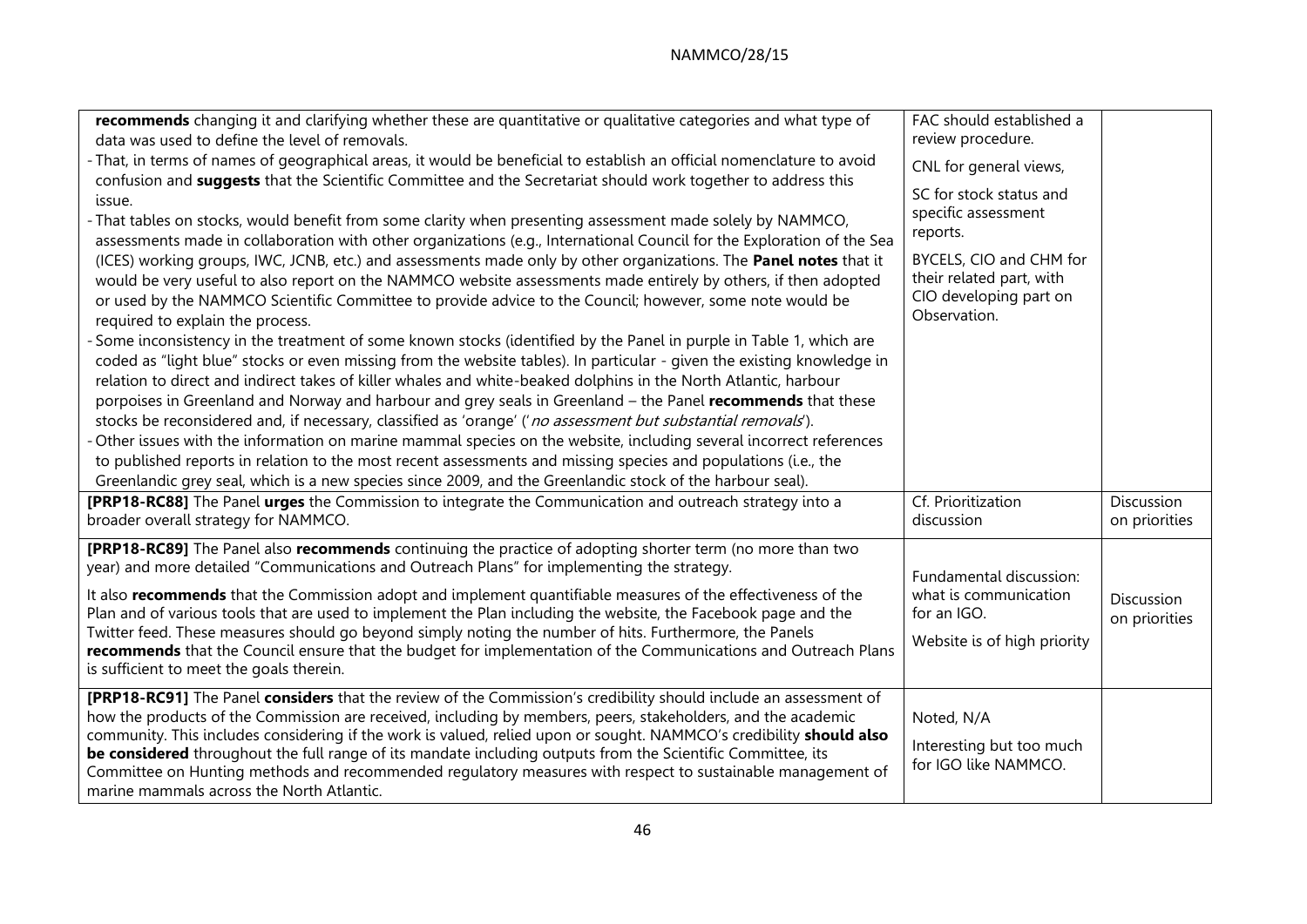# **Recommendations to Parties**

| <b>PARTIES</b>                                                                                                                                                                                                                                                                                                                                                                                                                                                                                                                                                                                                                                                                                                                                                                                                                                                                                                                                                                                                                                                                                       | <b>PRWG comments</b>                                                                                                                                                      | <b>Referred</b><br>to:        |
|------------------------------------------------------------------------------------------------------------------------------------------------------------------------------------------------------------------------------------------------------------------------------------------------------------------------------------------------------------------------------------------------------------------------------------------------------------------------------------------------------------------------------------------------------------------------------------------------------------------------------------------------------------------------------------------------------------------------------------------------------------------------------------------------------------------------------------------------------------------------------------------------------------------------------------------------------------------------------------------------------------------------------------------------------------------------------------------------------|---------------------------------------------------------------------------------------------------------------------------------------------------------------------------|-------------------------------|
| [PRP18-RC5]  The Panel views these issues as important components of NAMMCO's credibility as a resource<br>management organization. Therefore, it urges Member Countries to apply the required level of precaution and<br>recommends that:<br>. populations with observed declining trends and subject to hunting (e.g. hooded seals in Greenland Sea, grey and<br>harbour seals in Iceland, ringed seals in Svalbard, grey seals in Trøndelag-Nordland, fin whales, humpback whales<br>and white-beaked dolphins in West Greenland, minke in Icelandic coastal waters), as well as a number of poorly<br>known stocks that are affected by direct and indirect takes (e.g. bearded seals in West and East Greenland, bearded<br>seals in Svalbard, killer whales in West and East Greenland, possibly white-sided dolphins in Faroe Islands, Harbour<br>porpoise in Norwegian waters) are given the proper attention.<br>• - management actions be timely implemented by Member Countries as they are based on the best scientific advice<br>available at the time that the recommendation is made. | [Addressed under Area 1]<br>Needs advice from MCs,<br>which must be<br>precautionary.<br>Then referred to Parties'<br>management decision                                 | MCs<br>// Parties             |
| [PRP18-RC9] It recommends that accurate estimates of bycatch are provided in a timely manner for the assessment<br>of all populations of marine mammals subject to hunts. The Panel also strongly encourages all NAMMCO Member<br>Countries to maintain or proceed with the implementation of national bycatch monitoring systems based on<br>independent observers as appropriate.<br>The Panel also strongly encourages Greenland "to investigate the degree to which bycatch is reported as catch".<br>[PRP18-RC19] Bycatch rates are unknown for most fisheries in all Countries. Therefore, the Panel recommends that<br>monitoring of bycatch with the use of inspectors [and observers] and electronic logbooks be continued and that<br>where bycatch numbers are high, efforts to reduce bycatch also be continued.                                                                                                                                                                                                                                                                         | NAMMCO needs good<br>data quality, SC shall<br>provide advice on reliable<br>by-catch data collection<br>and monitoring system.<br>Clarity on GL reporting                | SC, JMC<br>// Parties         |
| [PRP18-RC12] The Panel recommends that the NAMMCO Council encourage Member Countries to agree to a<br>standard format for reporting and to implement better reporting of Struck & Lost data for inclusion in National<br>Progress Reports and a future NAMMCO Catch database or in the current NAMMCO data spreadsheet.<br>[PRP18-RC15] In this regard, the Panel notes that a "quality review" of the catch data provided by Greenlandic<br>hunters is now performed yearly. The Panel recommends that to the extent practicable, this "quality review" of catch<br>data provided by Greenlandic hunters be continued and improved.<br>[PRP18-RC18] The Panel agrees with the suggestion from the SC that given the difficulty of obtaining such data,<br>efforts <b>should focus</b> on those cases where more reliable S&L data are a priority for improving assessments that<br>would make the most significant difference in terms of quota allocation.                                                                                                                                         | NAMMCO needs good<br>data quality.<br>Seek advice from SC and<br>CHM on how to proceed<br>for generating reliable<br>catch & S&L data.<br>Standardised data<br>reporting. | <b>SC, CHM, //</b><br>Parties |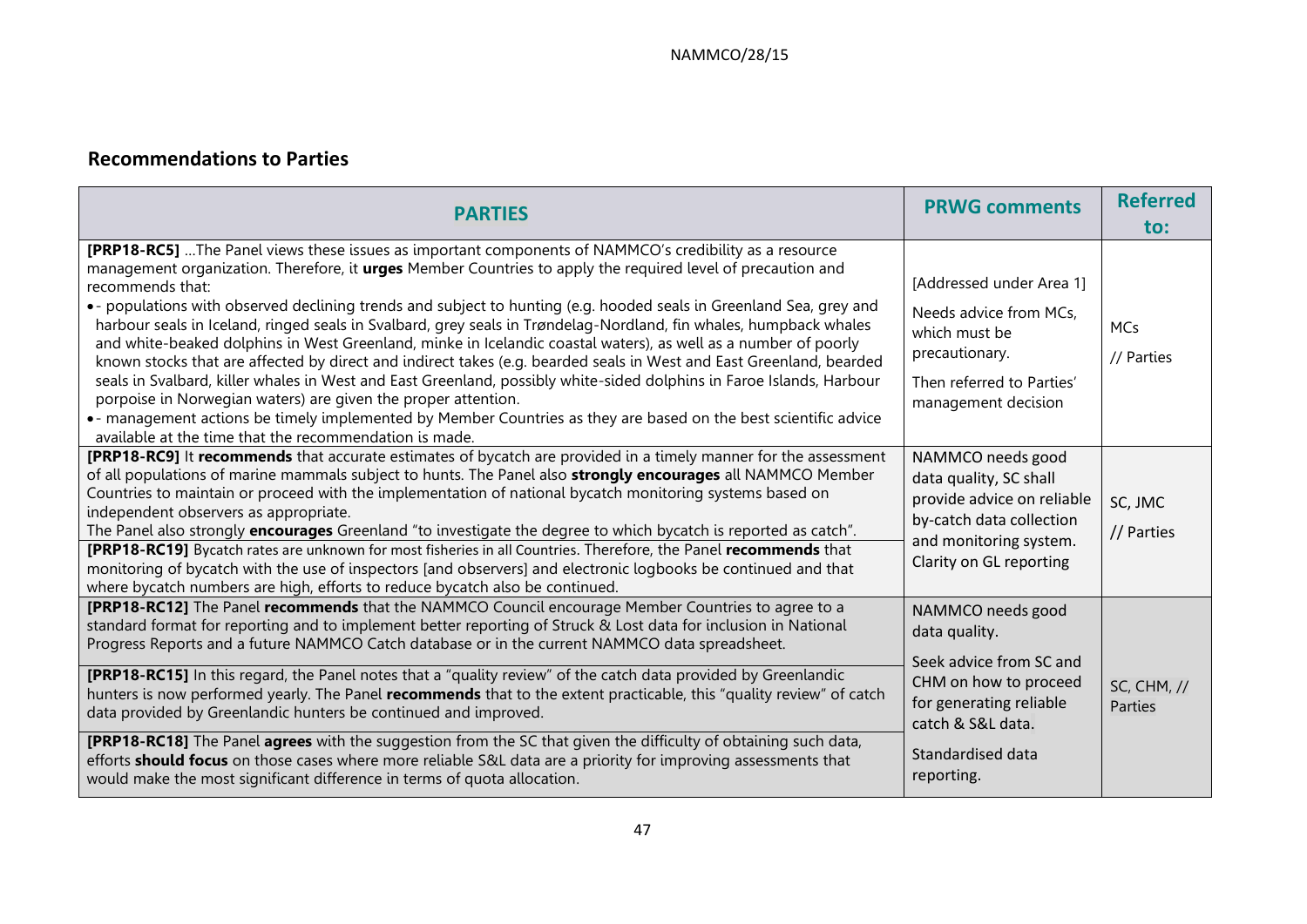| Because of the loss to the hunters when an animal is lost, in addition to issues of animal welfare, the Panel<br>recommends that efforts to reduce Struck & Lost and to get reliable and accurate data on struck and lost data be<br>continued.<br>However, the Panel expresses concern about the lack of an agreed standardised method and format to report S&L<br>data and, as with the recommendations concerning bycatch and strandings, recommends that NAMMCO agrees, as<br>soon as possible, to a standardised method and format to report S&L data.                                                                                                                                                                              | Cf. database.                                                                                                               |                          |
|------------------------------------------------------------------------------------------------------------------------------------------------------------------------------------------------------------------------------------------------------------------------------------------------------------------------------------------------------------------------------------------------------------------------------------------------------------------------------------------------------------------------------------------------------------------------------------------------------------------------------------------------------------------------------------------------------------------------------------------|-----------------------------------------------------------------------------------------------------------------------------|--------------------------|
| [PRP18-RC16] The Panel also recommends that the feasibility of implementing an electronic system for reporting<br>catches of quota species (as has been done for non-quota species) be examined.                                                                                                                                                                                                                                                                                                                                                                                                                                                                                                                                         | Noted                                                                                                                       | GL                       |
| [PRP18-RC17] Currently data on bycatch and strandings are inconsistently reported in the NPRs and NAMMCO data<br>spreadsheet to various Committees, Working Groups. The Panel recommends that these data be reported in a<br>consistent manner.<br>[PRP18-RC20] The Panel notes the low number of strandings reported and the absence of information on hunting<br>effort and ship strikes in the NAMMCO data spreadsheet. Measures of hunting effort related to catches of some<br>species could be obtained relatively easily from analyses of hunting licenses issued, logbooks and inspection and<br>observation reports and interviews with hunters. The Panel recommends that ship strikes be reported more<br>consistently. [All] | Standardised data<br>reporting.<br>Cf. database.                                                                            | <b>JMC</b><br>// Parties |
| [PRP18-RC21] Finally, with regard to the Greenlandic monitoring system of take, the Panel notes that increasing<br>wildlife officers to collect appropriate data on takes does not seem impossible. The Panel recognises that such action<br>would require commitments of funds for training new officers and maintaining their salaries. However, the Panel<br>suggests that Greenland seriously considers this option as a medium or long-term solution, in the context of its<br>priorities or related activities.                                                                                                                                                                                                                    | Noted                                                                                                                       | GL                       |
| [PRP18-RC23] The Panel recommends that hunting data gathered by NAMMCO continue to be shared among<br>NAMMCO member countries as well as with relevant scientists from non-member countries and IGOs, as appropriate.                                                                                                                                                                                                                                                                                                                                                                                                                                                                                                                    | Noted $-$ on-going                                                                                                          | Secr // All              |
| [PRP18-RC24] It also recommends that Member Countries consider timely implementation of all relevant<br>recommendations from the Council and the Management Committees [regarding gaps in data collection].                                                                                                                                                                                                                                                                                                                                                                                                                                                                                                                              | Noted                                                                                                                       | Parties                  |
| [PRP18-RC26] However, it also notes that currently none of the Member Countries send six scientists (Faroes: one;<br>Greenland: five; Iceland: four; Norway: five). Given the increased number of requests for advice from the Council, the<br>Panel recommends Parties take advantage of the new rule to the greatest extent possible.                                                                                                                                                                                                                                                                                                                                                                                                  | Noted, partially<br>addressed.                                                                                              | Parties                  |
| [PRP18-RC32] If a NAMMCO Member Country decides that it must choose not to implement or fully implement a<br>recommendation, the Member Country should publicize that decision, including with a public notification to the<br>Council that includes a detailed explanation of why the Member Country has chosen not to implement the measure<br>and to detail what measures the member intends to take instead.<br>The Member Country should also identify whether any substitute action is expected to have the same impact as the                                                                                                                                                                                                     | Responses of MCs and<br>Parties better explained.<br>A process exists to follow<br>up on recommendations<br>provided by MCs | Parties                  |
| proposed measure.                                                                                                                                                                                                                                                                                                                                                                                                                                                                                                                                                                                                                                                                                                                        |                                                                                                                             |                          |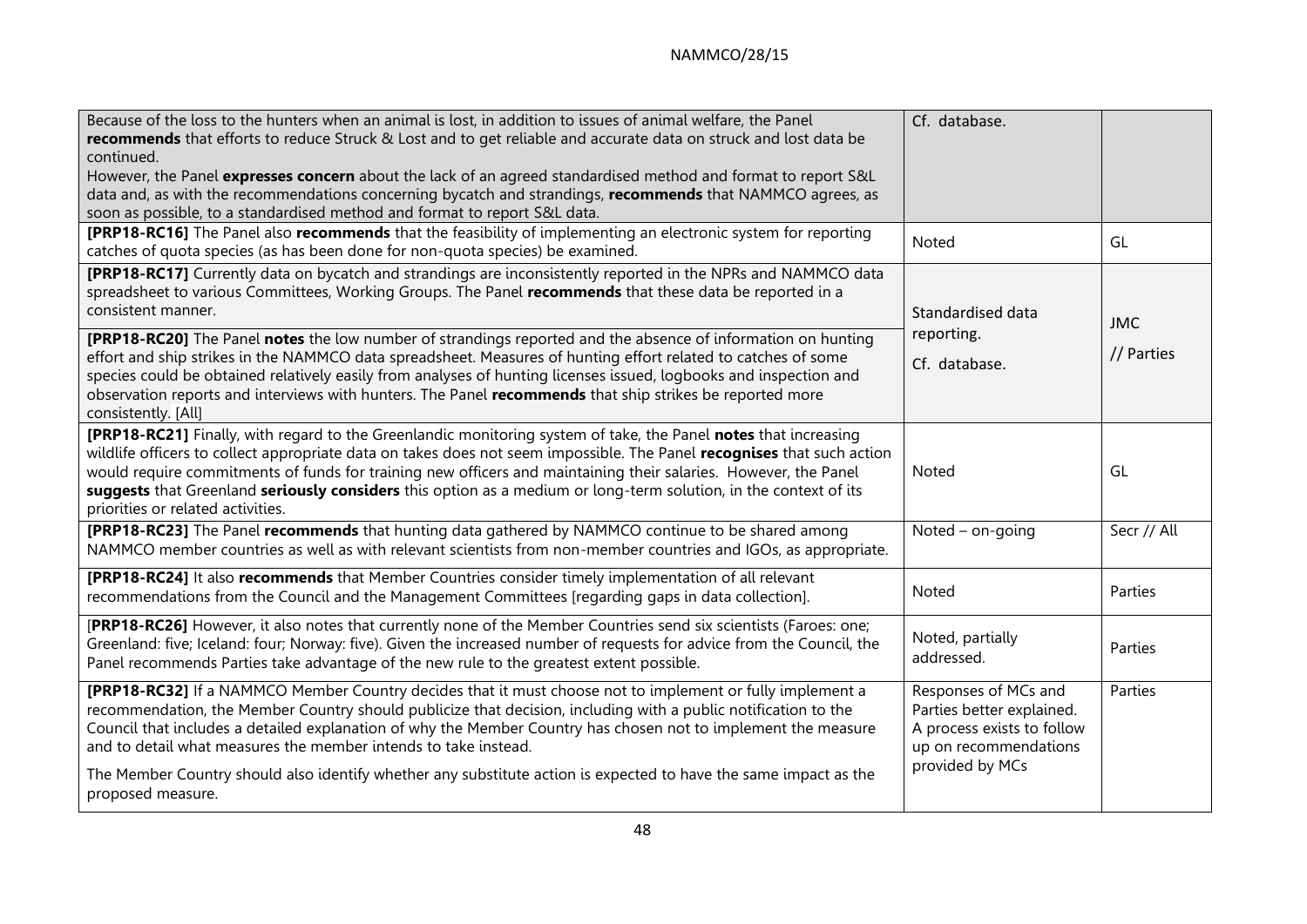| [PRP18-RC33] The Panel recommends that all NAMMCO members maintain robust practices for involving relevant<br>stakeholders in the process of implementing NAMMCO advice. This will lead to better implementation of NAMMCO's<br>recommendation and enhance NAMMCO's credibility.                                                                                                                                                                                                                                                                                                                                                                                                                                                                                                                                                                                                                                                                                                                                                                                                                                                                                                                                           |                                                                                                       |             |
|----------------------------------------------------------------------------------------------------------------------------------------------------------------------------------------------------------------------------------------------------------------------------------------------------------------------------------------------------------------------------------------------------------------------------------------------------------------------------------------------------------------------------------------------------------------------------------------------------------------------------------------------------------------------------------------------------------------------------------------------------------------------------------------------------------------------------------------------------------------------------------------------------------------------------------------------------------------------------------------------------------------------------------------------------------------------------------------------------------------------------------------------------------------------------------------------------------------------------|-------------------------------------------------------------------------------------------------------|-------------|
| The Panel recommends, that Iceland find ways to engage resources users in the implementation of NAMMCO advice,<br>as appropriate.                                                                                                                                                                                                                                                                                                                                                                                                                                                                                                                                                                                                                                                                                                                                                                                                                                                                                                                                                                                                                                                                                          | Noted.                                                                                                | Parties     |
| The Panel notes that while some of the recommendations provided by NAMMCO may be purely based on science,<br>many are not. Those would include many of the recommendations based on the work of the CHM. Even with respect<br>to the implementation of recommendations based purely on science, choices will need to be made about how to<br>implement and often information from stakeholders can usefully inform decision-making.                                                                                                                                                                                                                                                                                                                                                                                                                                                                                                                                                                                                                                                                                                                                                                                        |                                                                                                       |             |
| [PRP18-RC37] The Panel also notes the work that has been accomplished by the JCNB and encourages Greenland<br>and Canada to strengthen that cooperation and the swift adoption and implementation of management measures<br>developed through that process.                                                                                                                                                                                                                                                                                                                                                                                                                                                                                                                                                                                                                                                                                                                                                                                                                                                                                                                                                                | Noted.                                                                                                | GL, CA      |
| [PRP18-RC46] The Panel concludes that NAMMCO and its members have done a very good job of implementing the<br>recommendations developed at the workshops and expert meetings organized by the CHM. While the Panel did not<br>find evidence that all recommendations have been implemented, the Panel believes that such a result is to be<br>expected. For one, NAMMCO members have limited resources and must prioritize the use of those resources based<br>on their broader needs. Also, there can be competing policy goals that preclude the implementation of a particular<br>recommendation. Finally, there are multiple ways in which these recommendations might be implemented.                                                                                                                                                                                                                                                                                                                                                                                                                                                                                                                                 | Noted.                                                                                                | Parties     |
| [PRP18-RC47] Under these circumstances, the Panel believes that it would be best for the NAMMCO members to be<br>as transparent as possible about how they are responding to the various recommendations. This should include<br>identifying the recommendations that are not being implemented and the reasons for not implementing them.<br>The Secretariat has developed a spreadsheet that is helpful in understanding what has and has not been<br>accomplished. However, the presentation of information in that spreadsheet could be more transparent.<br>In cases where implementation of a recommendation is delayed or declined because of inadequate resources,<br>particularly concerning the collection and analysis of data, the Panel encourages NAMMCO members to explore ways<br>in which they can share resources and allow the work to be completed or to be completed more quickly. Increasing<br>collaboration in this manner will ultimately benefit the sustainable management of NAMMCO resources.<br>Also, transparency about how NAMMCO members intend to respond to recommendations will help to sustain the<br>goodwill and credibility that NAMMCO has earned because of its work on hunting. | Clearer communication<br>and transparency on the<br>follow up of CHM<br>recommendations are<br>needed | Parties     |
| [PRP18-RC49] The Panel recommends that relevant legislation and regulations be updated consistent with any new<br>advice from the Committee on Hunting Methods.                                                                                                                                                                                                                                                                                                                                                                                                                                                                                                                                                                                                                                                                                                                                                                                                                                                                                                                                                                                                                                                            | Noted.                                                                                                | Parties     |
| [PRP18-RC50] To improve performance on these metrics [IDR/TTD], NAMMCO needs to continue its efforts to<br>understand the reasons for the different rates in different hunts. Improved data collection and data analysis on<br>IDR/TTD, particularly for several of the hunts in Greenland, is required.                                                                                                                                                                                                                                                                                                                                                                                                                                                                                                                                                                                                                                                                                                                                                                                                                                                                                                                   | WG believes that the issue<br>will be partly addressed<br>by upcoming EG?                             | Parties, GL |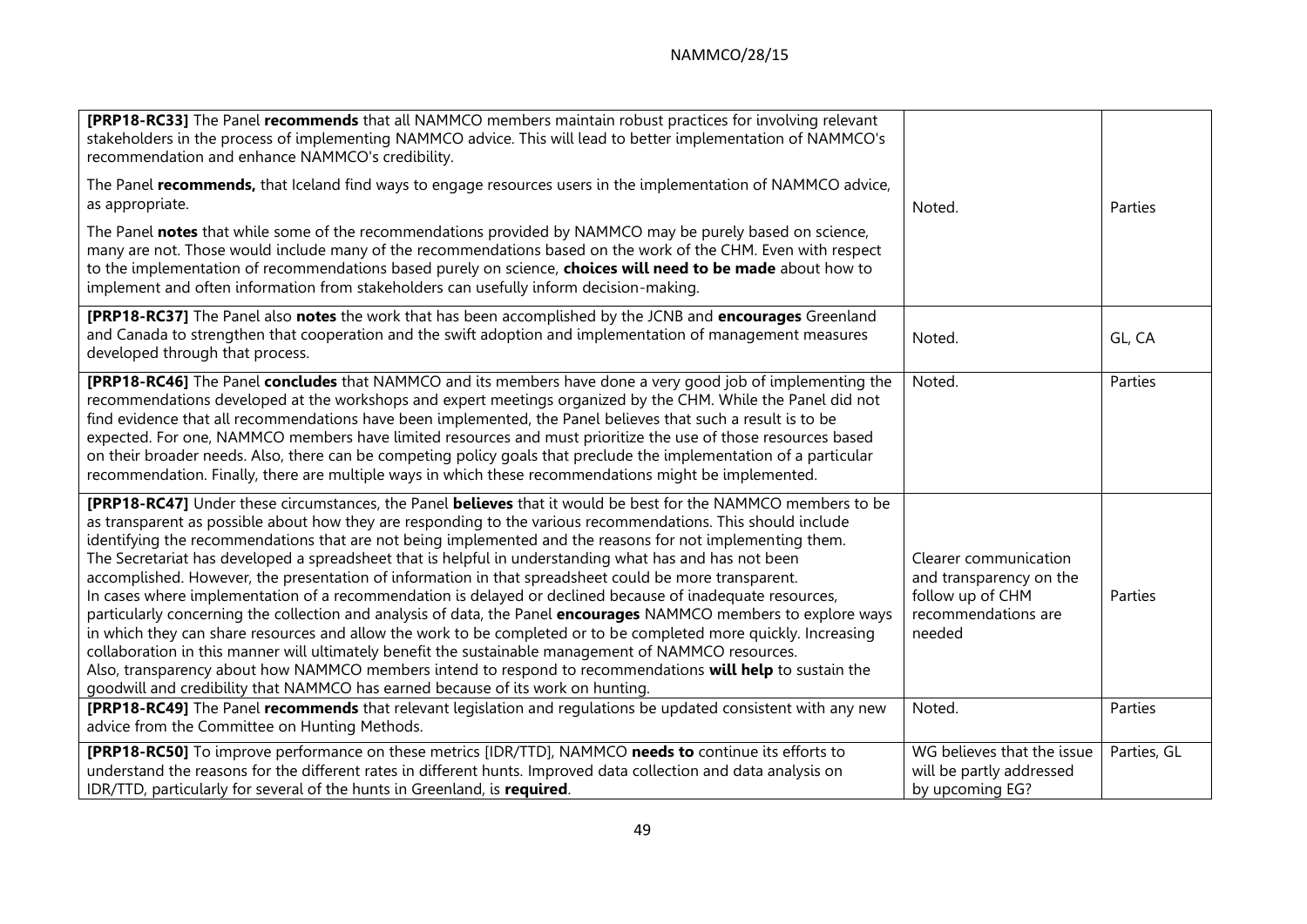| <b>[PRP18-RC51]</b> The Panel also shares the concerns that have been expressed by the CHM and others about the<br>IDR/TTD and struck and lost rates for the rifle hunt of minke whales in Greenland. The evidence suggests that this<br>hunt, by its nature, can never have "an acceptable IDR/TTD rate" and that its Struck & Lost rate will remain<br>"unacceptably] high". In addressing these limitations, Greenland must also take into account the apparently increased<br>reliance on this hunt for the meat that it produces. | WG believes issue at least<br>partly addressed by<br>upcoming EG? | CHM // GL  |
|----------------------------------------------------------------------------------------------------------------------------------------------------------------------------------------------------------------------------------------------------------------------------------------------------------------------------------------------------------------------------------------------------------------------------------------------------------------------------------------------------------------------------------------|-------------------------------------------------------------------|------------|
| [PRP18-RC62] Given the above comments, the Panel considers that NAMMCO's transparency requires<br>improvements; this could include a translation of key documents in English (e.g., relevant legislation), which should<br>be available on the website.                                                                                                                                                                                                                                                                                | Need CHM comments,<br>useful for CHM's work?<br>Synopsis or more? | <b>CHM</b> |
| [PRP18-RC75] The Panel notes that with only a few exceptions, NAMMCO Member Countries allocate sufficient<br>national resources to implement the recommendations made by NAMMCO and is of the view that this is an important<br>element of NAMMCO's credibility (see criterion 7.1.2 for more comments on NAMMCO's credibility). NAMMCO<br>members are <b>encouraged</b> to maintain this situation.                                                                                                                                   | Noted.                                                            | Parties    |